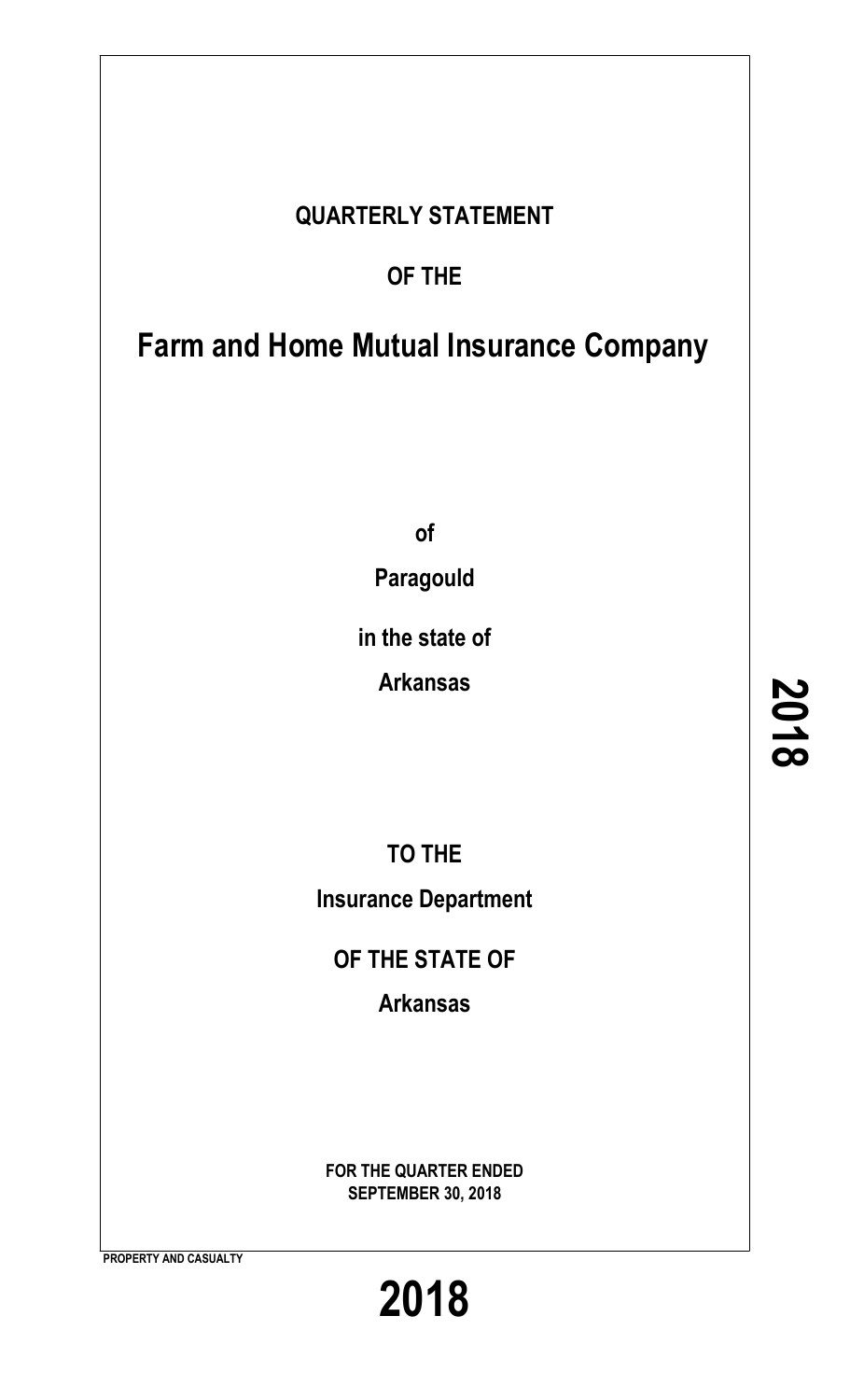

# **QUARTERLY STATEMENT**

**AS OF SEPTEMBER 30, 2018**

OF THE CONDITION AND AFFAIRS OF THE

## **Farm and Home Mutual Insurance Company**

| <b>NAIC Group Code</b>                                                                                                                                                                                                                                                                                                                                                                                                                                                                                                                                                                                                                                                                                                                                                                                                                                                                                                                                                                                                                                                                                                                                                                                                                                                                                                                                                                                                                                                                                                                                     | 0000<br>(Current Period)                                               | 0000<br>(Prior Period)                                                                 | NAIC Company Code                                             | 14250                                              | Employer's ID Number                             | 71-0392332 |
|------------------------------------------------------------------------------------------------------------------------------------------------------------------------------------------------------------------------------------------------------------------------------------------------------------------------------------------------------------------------------------------------------------------------------------------------------------------------------------------------------------------------------------------------------------------------------------------------------------------------------------------------------------------------------------------------------------------------------------------------------------------------------------------------------------------------------------------------------------------------------------------------------------------------------------------------------------------------------------------------------------------------------------------------------------------------------------------------------------------------------------------------------------------------------------------------------------------------------------------------------------------------------------------------------------------------------------------------------------------------------------------------------------------------------------------------------------------------------------------------------------------------------------------------------------|------------------------------------------------------------------------|----------------------------------------------------------------------------------------|---------------------------------------------------------------|----------------------------------------------------|--------------------------------------------------|------------|
| Organized under the Laws of                                                                                                                                                                                                                                                                                                                                                                                                                                                                                                                                                                                                                                                                                                                                                                                                                                                                                                                                                                                                                                                                                                                                                                                                                                                                                                                                                                                                                                                                                                                                |                                                                        | Arkansas                                                                               |                                                               | State of Domicile or Port of Entry                 |                                                  | AR         |
| Country of Domicile                                                                                                                                                                                                                                                                                                                                                                                                                                                                                                                                                                                                                                                                                                                                                                                                                                                                                                                                                                                                                                                                                                                                                                                                                                                                                                                                                                                                                                                                                                                                        |                                                                        | United States of America                                                               |                                                               |                                                    |                                                  |            |
| Incorporated/Organized                                                                                                                                                                                                                                                                                                                                                                                                                                                                                                                                                                                                                                                                                                                                                                                                                                                                                                                                                                                                                                                                                                                                                                                                                                                                                                                                                                                                                                                                                                                                     |                                                                        | 01/01/1949                                                                             |                                                               | <b>Commenced Business</b>                          | 01/01/1966                                       |            |
| <b>Statutory Home Office</b>                                                                                                                                                                                                                                                                                                                                                                                                                                                                                                                                                                                                                                                                                                                                                                                                                                                                                                                                                                                                                                                                                                                                                                                                                                                                                                                                                                                                                                                                                                                               |                                                                        | 1201 West Court Street                                                                 |                                                               |                                                    | Paragould, AR, US 72450                          |            |
| Main Administrative Office                                                                                                                                                                                                                                                                                                                                                                                                                                                                                                                                                                                                                                                                                                                                                                                                                                                                                                                                                                                                                                                                                                                                                                                                                                                                                                                                                                                                                                                                                                                                 |                                                                        | (Street and Number)                                                                    |                                                               | 1201 West Court Street                             | (City or Town, State, Country and Zip Code)      |            |
|                                                                                                                                                                                                                                                                                                                                                                                                                                                                                                                                                                                                                                                                                                                                                                                                                                                                                                                                                                                                                                                                                                                                                                                                                                                                                                                                                                                                                                                                                                                                                            |                                                                        |                                                                                        |                                                               | (Street and Number)                                |                                                  |            |
|                                                                                                                                                                                                                                                                                                                                                                                                                                                                                                                                                                                                                                                                                                                                                                                                                                                                                                                                                                                                                                                                                                                                                                                                                                                                                                                                                                                                                                                                                                                                                            | Paragould, AR, US 72450<br>(City or Town, State, Country and Zip Code) |                                                                                        |                                                               |                                                    | (870) 236-2208<br>(Area Code) (Telephone Number) |            |
| Mail Address                                                                                                                                                                                                                                                                                                                                                                                                                                                                                                                                                                                                                                                                                                                                                                                                                                                                                                                                                                                                                                                                                                                                                                                                                                                                                                                                                                                                                                                                                                                                               |                                                                        | P.O. Box 1546                                                                          |                                                               |                                                    | Paragould, AR, US 72451                          |            |
|                                                                                                                                                                                                                                                                                                                                                                                                                                                                                                                                                                                                                                                                                                                                                                                                                                                                                                                                                                                                                                                                                                                                                                                                                                                                                                                                                                                                                                                                                                                                                            |                                                                        | (Street and Number or P.O. Box)                                                        |                                                               |                                                    | (City or Town, State, Country and Zip Code)      |            |
| Primary Location of Books and Records                                                                                                                                                                                                                                                                                                                                                                                                                                                                                                                                                                                                                                                                                                                                                                                                                                                                                                                                                                                                                                                                                                                                                                                                                                                                                                                                                                                                                                                                                                                      |                                                                        |                                                                                        |                                                               | 1201 West Court Street                             |                                                  |            |
|                                                                                                                                                                                                                                                                                                                                                                                                                                                                                                                                                                                                                                                                                                                                                                                                                                                                                                                                                                                                                                                                                                                                                                                                                                                                                                                                                                                                                                                                                                                                                            |                                                                        |                                                                                        |                                                               | (Street and Number)                                |                                                  |            |
|                                                                                                                                                                                                                                                                                                                                                                                                                                                                                                                                                                                                                                                                                                                                                                                                                                                                                                                                                                                                                                                                                                                                                                                                                                                                                                                                                                                                                                                                                                                                                            | Paragould, AR, US 72450                                                |                                                                                        |                                                               |                                                    | (870)236-2208                                    |            |
|                                                                                                                                                                                                                                                                                                                                                                                                                                                                                                                                                                                                                                                                                                                                                                                                                                                                                                                                                                                                                                                                                                                                                                                                                                                                                                                                                                                                                                                                                                                                                            | (City or Town, State, Country and Zip Code)                            |                                                                                        |                                                               |                                                    | (Area Code) (Telephone Number)                   |            |
| Internet Web Site Address                                                                                                                                                                                                                                                                                                                                                                                                                                                                                                                                                                                                                                                                                                                                                                                                                                                                                                                                                                                                                                                                                                                                                                                                                                                                                                                                                                                                                                                                                                                                  |                                                                        | www.unitedhomeins.com                                                                  |                                                               |                                                    |                                                  |            |
| <b>Statutory Statement Contact</b>                                                                                                                                                                                                                                                                                                                                                                                                                                                                                                                                                                                                                                                                                                                                                                                                                                                                                                                                                                                                                                                                                                                                                                                                                                                                                                                                                                                                                                                                                                                         |                                                                        | Chandra L McGowan                                                                      |                                                               |                                                    | (870)236-2208-305                                |            |
|                                                                                                                                                                                                                                                                                                                                                                                                                                                                                                                                                                                                                                                                                                                                                                                                                                                                                                                                                                                                                                                                                                                                                                                                                                                                                                                                                                                                                                                                                                                                                            |                                                                        | (Name)                                                                                 |                                                               |                                                    | (Area Code)(Telephone Number)(Extension)         |            |
|                                                                                                                                                                                                                                                                                                                                                                                                                                                                                                                                                                                                                                                                                                                                                                                                                                                                                                                                                                                                                                                                                                                                                                                                                                                                                                                                                                                                                                                                                                                                                            | cmcgowan@unitedhomeins.com                                             |                                                                                        |                                                               |                                                    | (870) 236-5717                                   |            |
|                                                                                                                                                                                                                                                                                                                                                                                                                                                                                                                                                                                                                                                                                                                                                                                                                                                                                                                                                                                                                                                                                                                                                                                                                                                                                                                                                                                                                                                                                                                                                            | (E-Mail Address)                                                       |                                                                                        |                                                               |                                                    | (Fax Number)                                     |            |
|                                                                                                                                                                                                                                                                                                                                                                                                                                                                                                                                                                                                                                                                                                                                                                                                                                                                                                                                                                                                                                                                                                                                                                                                                                                                                                                                                                                                                                                                                                                                                            |                                                                        | Name<br>William Kyle Harris<br><b>Matthew Stephen Miller</b><br>Matthew Stephen Miller | Title<br>President<br>Secretary<br>Treasurer<br><b>OTHERS</b> |                                                    |                                                  |            |
|                                                                                                                                                                                                                                                                                                                                                                                                                                                                                                                                                                                                                                                                                                                                                                                                                                                                                                                                                                                                                                                                                                                                                                                                                                                                                                                                                                                                                                                                                                                                                            |                                                                        |                                                                                        | <b>DIRECTORS OR TRUSTEES</b>                                  |                                                    |                                                  |            |
|                                                                                                                                                                                                                                                                                                                                                                                                                                                                                                                                                                                                                                                                                                                                                                                                                                                                                                                                                                                                                                                                                                                                                                                                                                                                                                                                                                                                                                                                                                                                                            | William Kyle Harris<br>Michael Thomas Harris<br>Michael P Ford #       |                                                                                        |                                                               | <b>Matthew Stephen Miller</b><br>Michael Ray Cline |                                                  |            |
| State of<br>Arkansas<br>County of<br>Greene                                                                                                                                                                                                                                                                                                                                                                                                                                                                                                                                                                                                                                                                                                                                                                                                                                                                                                                                                                                                                                                                                                                                                                                                                                                                                                                                                                                                                                                                                                                | SS                                                                     |                                                                                        |                                                               |                                                    |                                                  |            |
| The officers of this reporting entity being duly sworn, each depose and say that they are the described officers of said reporting entity, and that on the reporting period stated above, all of the<br>herein described assets were the absolute property of the said reporting entity, free and clear from any liens or claims thereon, except as herein stated, and that this statement, together with<br>related exhibits, schedules and explanations therein contained, annexed or referred to, is a full and true statement of all the assets and liabilities and of the condition and affairs of the said<br>reporting entity as of the reporting period stated above, and of its income and deductions therefrom for the period ended, and have been completed in accordance with the NAIC Annual<br>Statement Instructions and Accounting Practices and Procedures manual except to the extent that: (1) state law may differ; or, (2) that state rules or regulations require differences in<br>reporting not related to accounting practices and procedures, according to the best of their information, knowledge and belief, respectively. Furthermore, the scope of this attestation by the<br>described officers also includes the related corresponding electronic filing with the NAIC, when required, that is an exact copy (except for formatting differences due to electronic filing) of the<br>enclosed statement. The electronic filing may be requested by various regulators in lieu of or in addition to the enclosed statement. |                                                                        |                                                                                        |                                                               |                                                    |                                                  |            |
|                                                                                                                                                                                                                                                                                                                                                                                                                                                                                                                                                                                                                                                                                                                                                                                                                                                                                                                                                                                                                                                                                                                                                                                                                                                                                                                                                                                                                                                                                                                                                            | (Signature)<br>William Kyle Harris                                     |                                                                                        | (Signature)<br>Matthew Stephen Miller                         |                                                    | (Signature)<br><b>Matthew Stephen Miller</b>     |            |

| William Kyle Harris                                      | Matthew Stephen Miller                                                                                                       | Matthew Stephen Miller |
|----------------------------------------------------------|------------------------------------------------------------------------------------------------------------------------------|------------------------|
| (Printed Name)                                           | (Printed Name)                                                                                                               | (Printed Name)         |
|                                                          |                                                                                                                              |                        |
| President                                                | Secretary                                                                                                                    | Treasurer              |
| (Title)                                                  | (Title)                                                                                                                      | (Title)                |
| Subscribed and sworn to before me this<br>2018<br>day of | a. Is this an original filing?<br>1. State the amendment number<br>b. If no.<br>2. Date filed<br>3. Number of pages attached | Yes[X] No[]            |

(Notary Public Signature)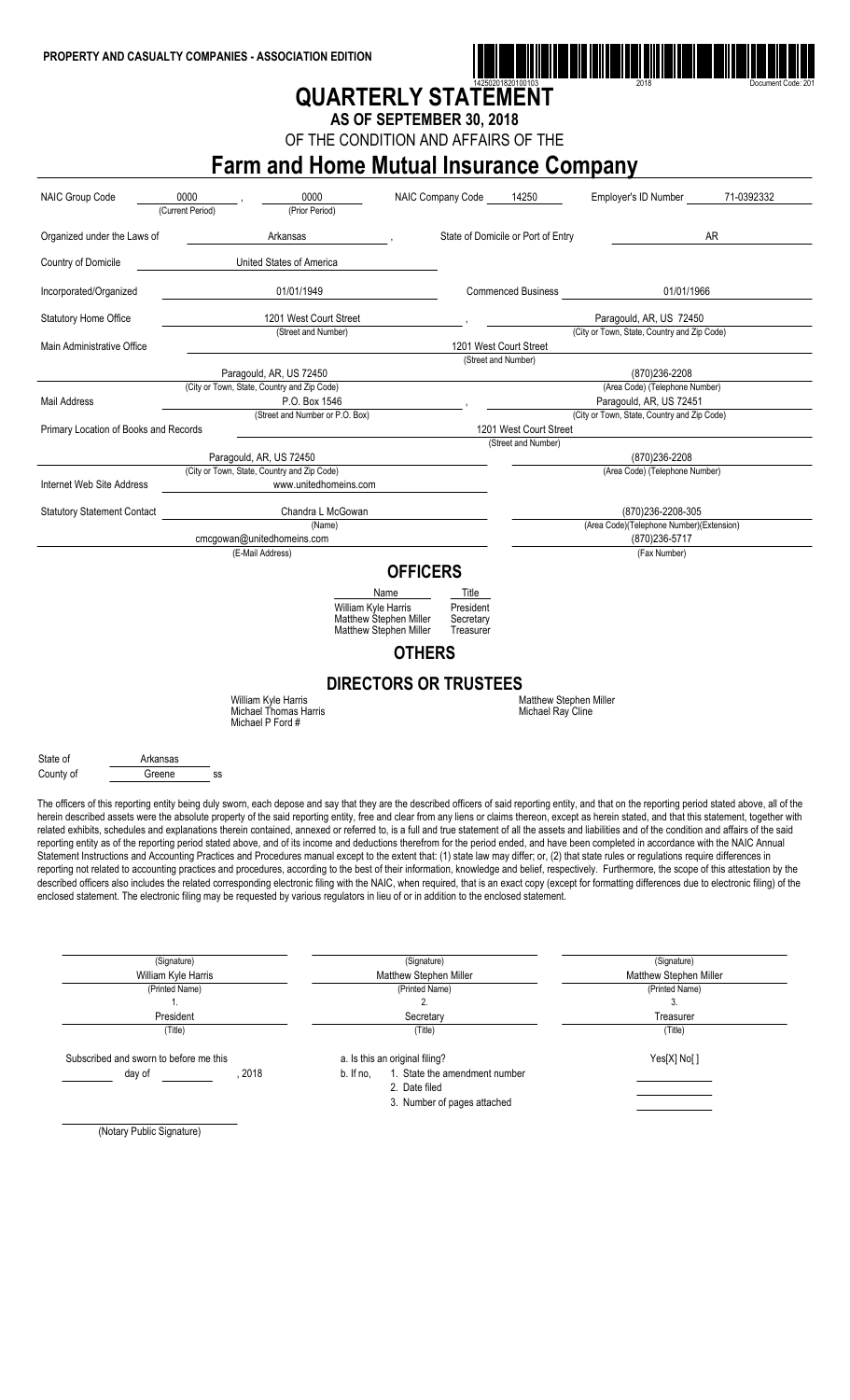#### **ASSETS Current Statement Date**  $\overline{\mathbf{A}}$  $\overline{3}$  $\mathfrak{p}$ Net Admitted December 31 Nonadmitted Prior Year Net Assets **Admitted Assets**  $(Cols. 1 - 2)$ Assets Assets 5,571,711  $\ldots 5.012.091$  $\mathbf{1}$ Bonds. 5,571,711  $\overline{2}$ . Stocks:  $2.1$ Preferred stocks  $2.2$ Common stocks  $\overline{3}$ Mortgage loans on real estate:  $3.1$ First liens ............. 32 4. Real estate: 41 Properties occupied by the company (less \$.................0 Properties held for the production of income (less \$................0  $4.2$ Properties held for sale (less \$................0 encumbrances) ..  $4.3$ 5 Cash (\$.......2,015,247), cash equivalents (\$................0) and short-term 2.015.247 2.015.247 2 115 450 Contract loans (including \$................0 premium notes)... 6. **Derivatives**  $\overline{7}$ . 8. Other invested assets 9. Receivables for securities...  $10.$ Securities lending reinvested collateral assets . 11. Aggregate write-ins for invested assets ...  $12.$ Subtotals, cash and invested assets (Lines 1 to 11) 7,586,958 7,586,958 7,127,550 13. Title plants less \$................0 charged off (for Title insurers only)  $14$ Investment income due and accrued.... 49.690 49.690 43.548  $15<sub>1</sub>$ Premiums and considerations: 15.1 Uncollected premiums and agents' balances in the course of ...788.277 ...788.277  $\ldots$  . 784.122 collection 15.2 Deferred premiums, agents' balances and installments booked but deferred and not yet due (including \$................0 earned but unbilled premiums)... 15.3 Accrued retrospective premiums (\$.................0) and contracts 16. Reinsurance: 16.1 Amounts recoverable from reinsurers ............... 82,542 82,542 19.661 16.2 Funds held by or deposited with reinsured companies 16.3 Other amounts receivable under reinsurance contracts  $17.$ Amounts receivable relating to uninsured plans .... 18.1 Current federal and foreign income tax recoverable and interest thereon 45,263 45,263 112,612 18.2 Net deferred tax asset ..... 112.087 112 087 111 224  $19$ Guaranty funds receivable or on deposit ..  $20<sub>1</sub>$ Electronic data processing equipment and software ........  $21<sub>1</sub>$ Furniture and equipment, including health care delivery assets  $(\$............0)$ 22. Net adjustments in assets and liabilities due to foreign exchange rates ... 23. Receivables from parent, subsidiaries and affiliates. 24. Health care (\$................0) and other amounts receivable 25. Aggregate write-ins for other-than-invested assets TOTAL assets excluding Separate Accounts, Segregated Accounts and 26. 8,664,817 8,664,817 8,198,718 27. From Separate Accounts, Segregated Accounts and Protected Cell Accounts 28 TOTAL (Lines 26 and 27) 8,664,817 8,664,817 8.198.718 **DETAILS OF WRITE-INS**  $1101$ 1102. 1103. 1198. Summary of remaining write-ins for Line 11 from overflow page 1199. TOTALS (Lines 1101 through 1103 plus 1198) (Line 11 above) 2501 2502. 2503 2598. Summary of remaining write-ins for Line 25 from overflow page 2599. TOTALS (Lines 2501 through 2503 plus 2598) (Line 25 above)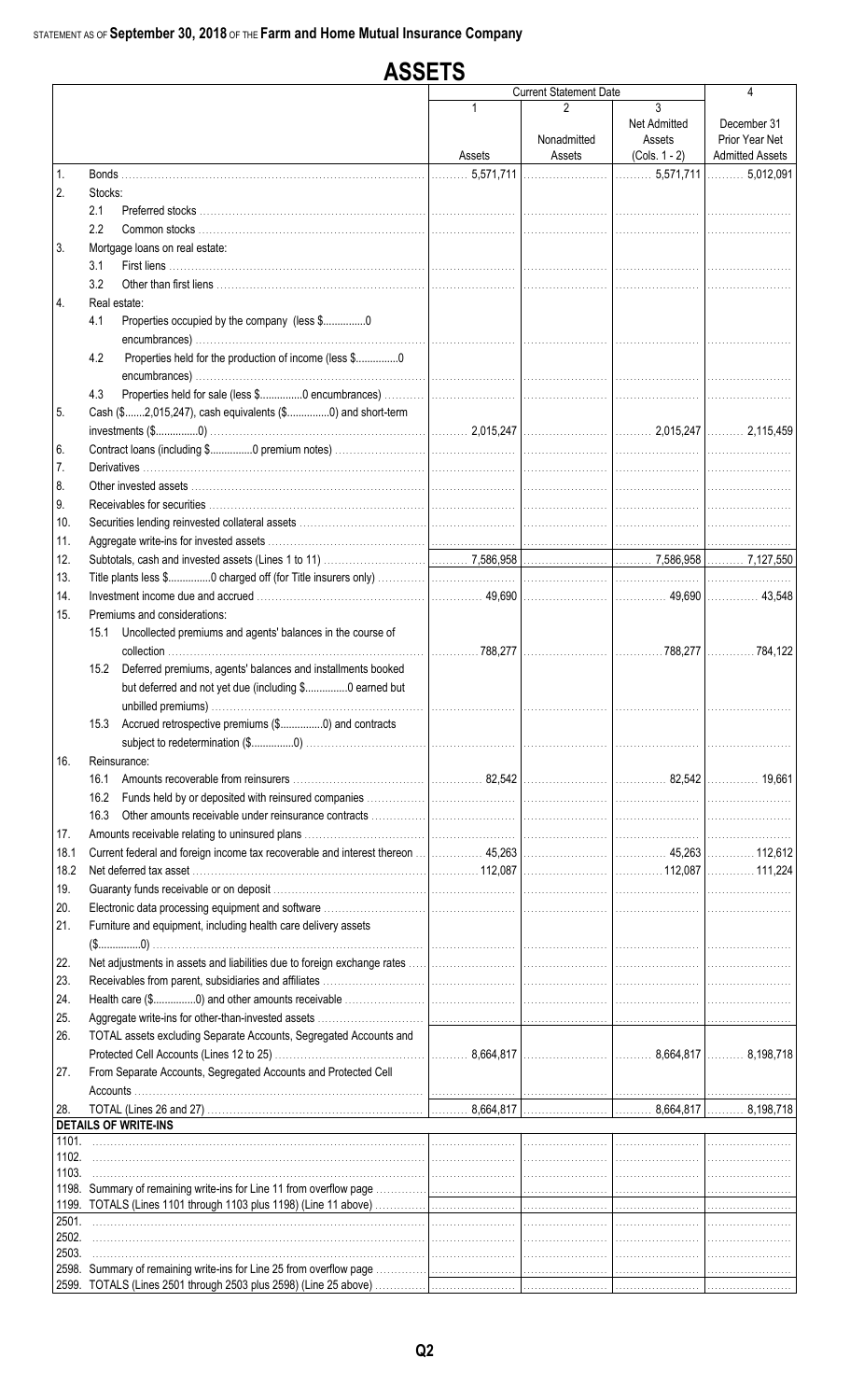# **LIABILITIES, SURPLUS AND OTHER FUNDS**

|                |                                                                                                                     | $\mathbf{1}$          | $\overline{2}$ |
|----------------|---------------------------------------------------------------------------------------------------------------------|-----------------------|----------------|
|                |                                                                                                                     | Current               | December 31,   |
|                |                                                                                                                     | <b>Statement Date</b> | Prior Year     |
| 1.             |                                                                                                                     |                       |                |
| 2.             |                                                                                                                     |                       |                |
| 3.             |                                                                                                                     |                       |                |
| 4.             |                                                                                                                     |                       |                |
| 5.<br>6.       |                                                                                                                     |                       |                |
| 7.1            |                                                                                                                     |                       |                |
| 7.2            |                                                                                                                     |                       |                |
| 8.             |                                                                                                                     |                       |                |
| 9.             | Unearned premiums (after deducting unearned premiums for ceded reinsurance of \$0 and including                     |                       |                |
|                | warranty reserves of \$0 and accrued accident and health experience rating refunds including \$0                    |                       |                |
|                |                                                                                                                     |                       |                |
| 10.            |                                                                                                                     |                       |                |
| 11.            | Dividends declared and unpaid:                                                                                      |                       |                |
|                | 11.1                                                                                                                |                       |                |
|                | 11.2                                                                                                                |                       |                |
| 12.            |                                                                                                                     |                       |                |
| 13.            |                                                                                                                     |                       |                |
| 14.            |                                                                                                                     |                       |                |
| 15.            |                                                                                                                     |                       |                |
| 16.            |                                                                                                                     |                       |                |
| 17.            |                                                                                                                     |                       |                |
| 18.            |                                                                                                                     |                       |                |
| 19.            |                                                                                                                     |                       |                |
| 20.            |                                                                                                                     |                       |                |
| 21.            |                                                                                                                     |                       |                |
| 22.            |                                                                                                                     |                       |                |
| 23.            |                                                                                                                     |                       |                |
| 24.            |                                                                                                                     |                       |                |
| 25.            |                                                                                                                     |                       |                |
| 26.            |                                                                                                                     |                       |                |
| 27.            |                                                                                                                     |                       |                |
| 28.            |                                                                                                                     |                       |                |
| 29.            |                                                                                                                     |                       |                |
| 30.            |                                                                                                                     |                       |                |
| 31.            |                                                                                                                     |                       |                |
| 32.            |                                                                                                                     |                       |                |
| 33.            |                                                                                                                     |                       |                |
| 34.            |                                                                                                                     |                       |                |
| 35.            |                                                                                                                     |                       |                |
| 36.            | Less treasury stock, at cost:                                                                                       |                       |                |
|                | 36.1                                                                                                                |                       |                |
|                | 36.2                                                                                                                |                       |                |
| 37.            |                                                                                                                     |                       |                |
| 38.            |                                                                                                                     |                       |                |
|                | <b>DETAILS OF WRITE-INS</b>                                                                                         |                       |                |
| 2501.<br>2502. |                                                                                                                     |                       |                |
| 2503.          |                                                                                                                     |                       |                |
| 2598.          |                                                                                                                     |                       |                |
| 2599.          |                                                                                                                     |                       |                |
| 2901<br>2902.  |                                                                                                                     |                       |                |
| 2903.          |                                                                                                                     |                       |                |
| 2998.          |                                                                                                                     |                       |                |
| 2999.          |                                                                                                                     |                       |                |
| 3201.<br>3202. |                                                                                                                     |                       |                |
| 3203.          |                                                                                                                     |                       |                |
| 3298.          |                                                                                                                     |                       |                |
| 3299.          | TOTALS (Lines 3201 through 3203 plus 3298) (Line 32 above) <i>matter contained accordinational contained thrown</i> |                       |                |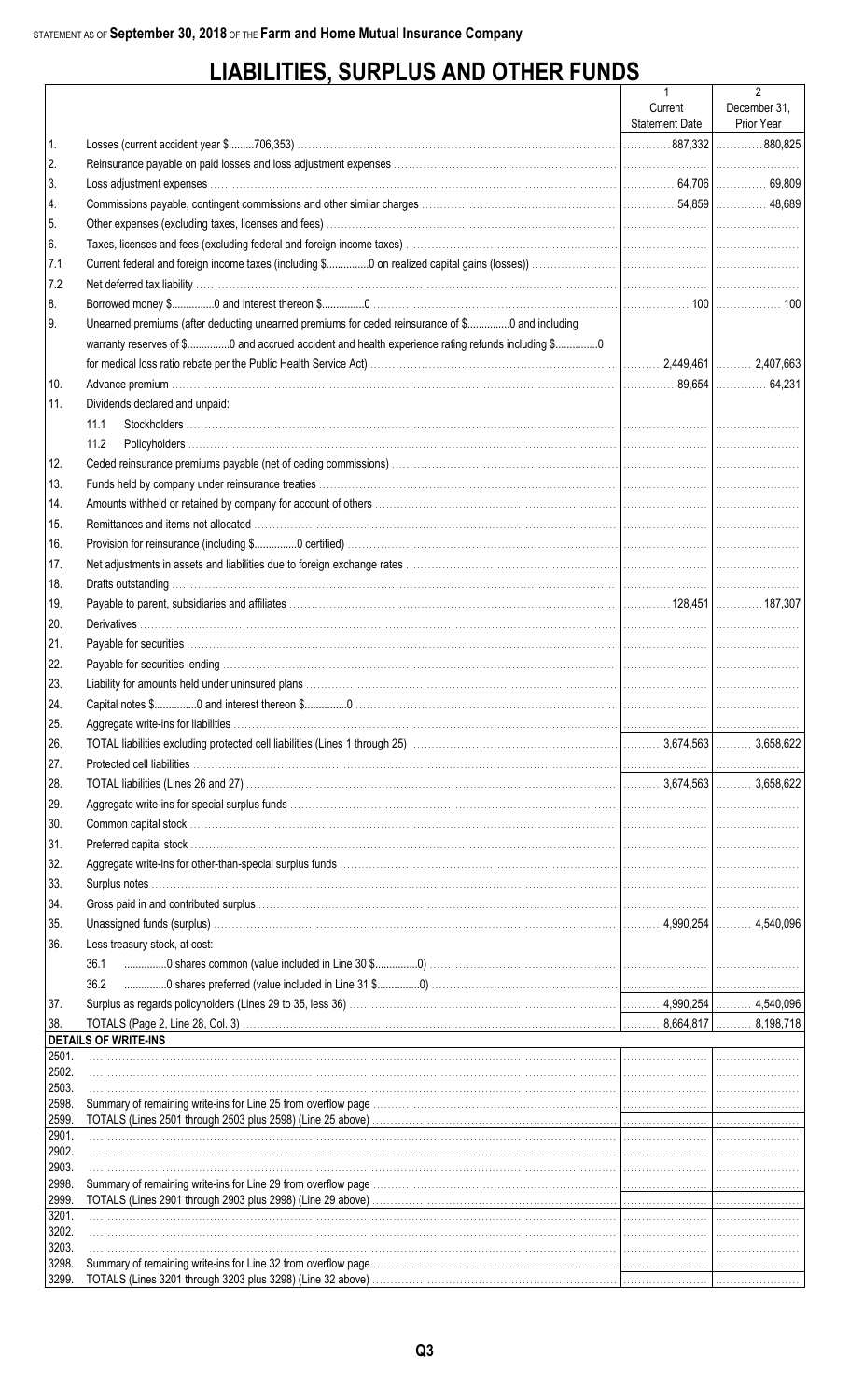# **STATEMENT OF INCOME**

|                    |                                                                                                                                                                                                                                | $\mathbf{1}$        | $\overline{2}$ | 3                |
|--------------------|--------------------------------------------------------------------------------------------------------------------------------------------------------------------------------------------------------------------------------|---------------------|----------------|------------------|
|                    |                                                                                                                                                                                                                                | <b>Current Year</b> | Prior Year     | Prior Year Ended |
|                    |                                                                                                                                                                                                                                | to Date             | to Date        | December 31      |
|                    | <b>UNDERWRITING INCOME</b>                                                                                                                                                                                                     |                     |                |                  |
| $\mathbf{1}$       | Premiums earned                                                                                                                                                                                                                |                     |                |                  |
|                    | 1.1                                                                                                                                                                                                                            |                     |                |                  |
|                    | 1.2                                                                                                                                                                                                                            |                     |                |                  |
|                    | 1.3                                                                                                                                                                                                                            |                     |                |                  |
|                    | 1.4                                                                                                                                                                                                                            |                     |                |                  |
| <b>DEDUCTIONS:</b> |                                                                                                                                                                                                                                |                     |                |                  |
| 2.                 |                                                                                                                                                                                                                                |                     |                |                  |
|                    | 2.1                                                                                                                                                                                                                            |                     |                |                  |
|                    | 2.2                                                                                                                                                                                                                            |                     |                |                  |
|                    | 2.3                                                                                                                                                                                                                            |                     |                |                  |
|                    | 2.4                                                                                                                                                                                                                            |                     |                |                  |
| 3.                 |                                                                                                                                                                                                                                |                     |                |                  |
| 4.                 |                                                                                                                                                                                                                                |                     |                |                  |
| 5.                 |                                                                                                                                                                                                                                |                     |                |                  |
| 6.                 |                                                                                                                                                                                                                                |                     |                |                  |
| 7.                 |                                                                                                                                                                                                                                |                     |                |                  |
| 8.                 |                                                                                                                                                                                                                                |                     |                |                  |
|                    | <b>INVESTMENT INCOME</b>                                                                                                                                                                                                       |                     |                |                  |
| 9.                 |                                                                                                                                                                                                                                |                     |                |                  |
| 10.                |                                                                                                                                                                                                                                |                     |                |                  |
| 11.                |                                                                                                                                                                                                                                |                     |                |                  |
|                    | <b>OTHER INCOME</b>                                                                                                                                                                                                            |                     |                |                  |
| 12.                | Net gain or (loss) from agents' or premium balances charged off (amount recovered \$                                                                                                                                           |                     |                |                  |
|                    |                                                                                                                                                                                                                                |                     |                |                  |
| 13.                |                                                                                                                                                                                                                                |                     |                |                  |
| 14.                |                                                                                                                                                                                                                                |                     |                |                  |
| 15.                |                                                                                                                                                                                                                                |                     |                |                  |
| 16.                | Net income before dividends to policyholders, after capital gains tax and before all other federal and                                                                                                                         |                     |                |                  |
|                    |                                                                                                                                                                                                                                |                     |                |                  |
| 17.                |                                                                                                                                                                                                                                |                     |                |                  |
| 18.                | Net income, after dividends to policyholders, after capital gains tax and before all other federal and                                                                                                                         |                     |                |                  |
|                    |                                                                                                                                                                                                                                |                     |                |                  |
| 19.                |                                                                                                                                                                                                                                |                     |                |                  |
| 20.                |                                                                                                                                                                                                                                |                     |                |                  |
|                    | <b>CAPITAL AND SURPLUS ACCOUNT</b>                                                                                                                                                                                             |                     |                |                  |
| 21.                |                                                                                                                                                                                                                                |                     |                |                  |
| 22.                |                                                                                                                                                                                                                                |                     |                |                  |
| 23.                |                                                                                                                                                                                                                                |                     |                |                  |
| 24.                |                                                                                                                                                                                                                                |                     |                |                  |
| 25.                |                                                                                                                                                                                                                                |                     |                |                  |
| 26.                |                                                                                                                                                                                                                                |                     |                |                  |
| 27.                |                                                                                                                                                                                                                                |                     |                |                  |
| 28.                |                                                                                                                                                                                                                                |                     |                |                  |
| 29.                |                                                                                                                                                                                                                                |                     |                |                  |
| 30.                |                                                                                                                                                                                                                                |                     |                |                  |
| 31.                |                                                                                                                                                                                                                                |                     |                |                  |
| 32.                | Capital changes:                                                                                                                                                                                                               |                     |                |                  |
|                    | 32.1                                                                                                                                                                                                                           |                     |                |                  |
|                    | 32.2                                                                                                                                                                                                                           |                     |                |                  |
|                    | 32.3                                                                                                                                                                                                                           |                     |                |                  |
| 33.                | Surplus adjustments:                                                                                                                                                                                                           |                     |                |                  |
|                    | Paid in<br>33.1                                                                                                                                                                                                                |                     |                |                  |
|                    | 33.2                                                                                                                                                                                                                           |                     |                |                  |
|                    | 33.3                                                                                                                                                                                                                           |                     |                |                  |
| 34.                |                                                                                                                                                                                                                                |                     |                |                  |
| 35.                |                                                                                                                                                                                                                                |                     |                |                  |
| 36.                |                                                                                                                                                                                                                                |                     |                |                  |
| 37.                | Aggregate write-ins for gains and losses in surplus with the content of the content content of the content of the content of the content of the content of the content of the content of the content of the content of the con |                     |                |                  |
| 38.                |                                                                                                                                                                                                                                |                     |                |                  |
| 39.                |                                                                                                                                                                                                                                |                     |                |                  |
|                    | <b>DETAILS OF WRITE-INS</b>                                                                                                                                                                                                    |                     |                |                  |
| 0501.              |                                                                                                                                                                                                                                |                     |                |                  |
|                    |                                                                                                                                                                                                                                |                     |                |                  |
| 0502.<br>0503.     |                                                                                                                                                                                                                                |                     |                |                  |
| 0598.              |                                                                                                                                                                                                                                |                     |                |                  |
|                    |                                                                                                                                                                                                                                |                     |                |                  |
| 0599.              |                                                                                                                                                                                                                                |                     |                |                  |
| 1401.<br>1402.     |                                                                                                                                                                                                                                |                     |                |                  |
| 1403.              |                                                                                                                                                                                                                                |                     |                |                  |
|                    |                                                                                                                                                                                                                                |                     |                |                  |
| 1498.              |                                                                                                                                                                                                                                |                     |                |                  |
| 1499.              |                                                                                                                                                                                                                                |                     |                |                  |
| 3701.              |                                                                                                                                                                                                                                |                     |                |                  |
| 3702.              |                                                                                                                                                                                                                                |                     |                |                  |
| 3703.              |                                                                                                                                                                                                                                |                     |                |                  |
| 3798.              |                                                                                                                                                                                                                                |                     |                |                  |
| 3799.              |                                                                                                                                                                                                                                |                     |                |                  |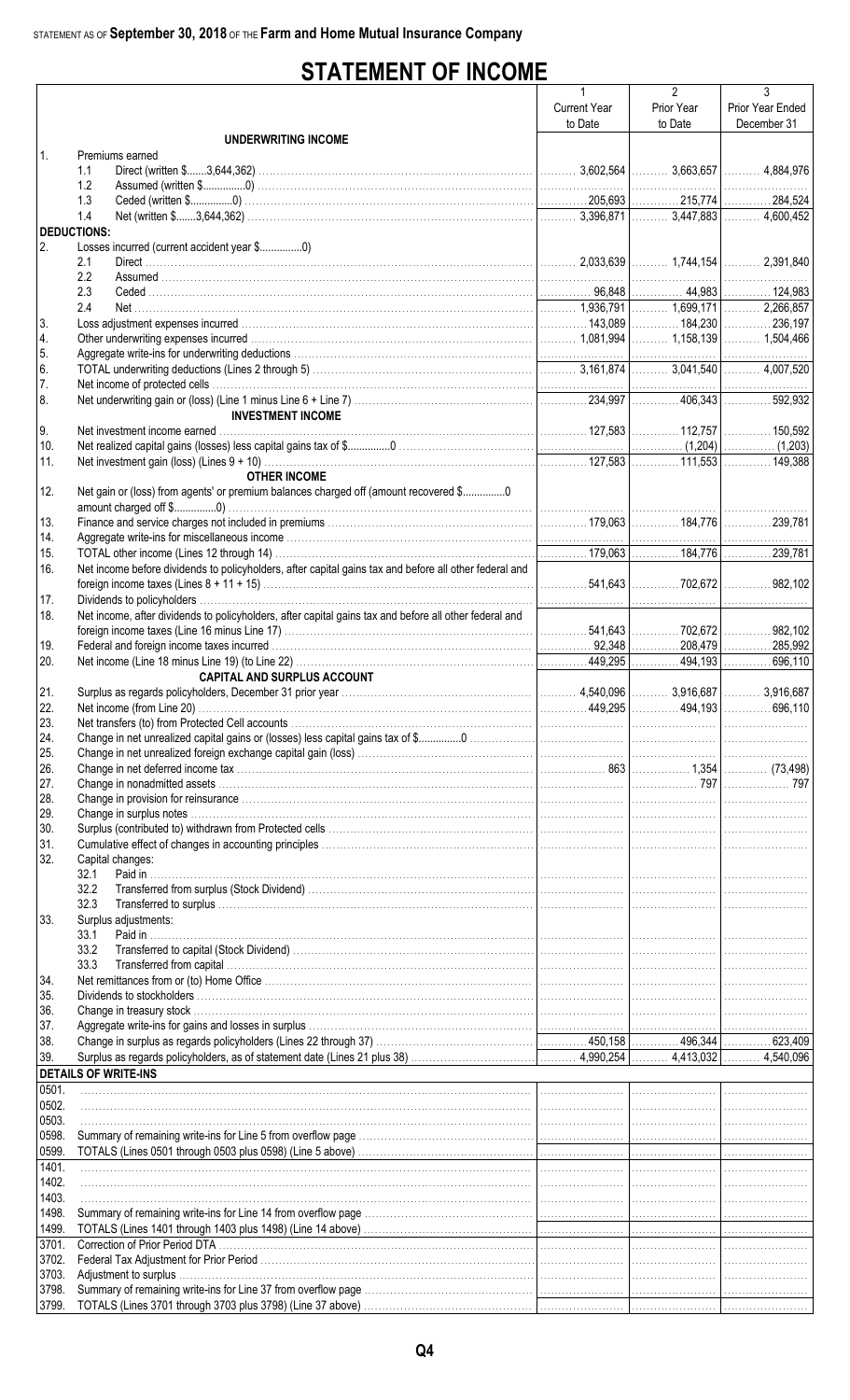### STATEMENT AS OF September 30, 2018 OF THE Farm and Home Mutual Insurance Company

| rц.<br>、<br>۰. ۱<br>. . | ا ا<br>וח חכ | W<br>- |
|-------------------------|--------------|--------|
|                         |              |        |

|         |      |                                                                                             | $\mathbf{1}$<br>Current | $\overline{2}$<br>Prior | 3<br>Prior  |
|---------|------|---------------------------------------------------------------------------------------------|-------------------------|-------------------------|-------------|
|         |      |                                                                                             | Year                    | Year                    | Year Ended  |
|         |      |                                                                                             | To Date                 | To Date                 | December 31 |
|         |      | <b>Cash from Operations</b>                                                                 |                         |                         |             |
| 1.      |      |                                                                                             |                         |                         |             |
| 2.      |      |                                                                                             |                         |                         |             |
| 3.      |      |                                                                                             |                         |                         |             |
| 4.      |      |                                                                                             |                         |                         |             |
| 5.      |      |                                                                                             |                         |                         |             |
| 6.      |      |                                                                                             |                         |                         |             |
| 7.      |      |                                                                                             |                         |                         |             |
| 8.      |      |                                                                                             |                         |                         |             |
| 9.      |      | Federal and foreign income taxes paid (recovered) net of \$0 tax on capital gains           |                         |                         |             |
|         |      |                                                                                             |                         |                         |             |
| 10.     |      |                                                                                             |                         |                         |             |
| 11.     |      |                                                                                             |                         |                         |             |
|         |      | <b>Cash from Investments</b>                                                                |                         |                         |             |
| 12.     |      | Proceeds from investments sold, matured or repaid:                                          |                         |                         |             |
|         | 12.1 |                                                                                             |                         |                         |             |
|         | 12.2 |                                                                                             |                         |                         |             |
|         | 12.3 |                                                                                             |                         |                         |             |
|         | 12.4 |                                                                                             |                         |                         |             |
|         | 12.5 |                                                                                             |                         |                         |             |
|         | 12.6 |                                                                                             |                         |                         |             |
|         | 12.7 |                                                                                             |                         |                         |             |
|         | 12.8 |                                                                                             |                         |                         |             |
| 13.     |      | Cost of investments acquired (long-term only):                                              |                         |                         |             |
|         | 13.1 |                                                                                             |                         |                         |             |
|         | 13.2 |                                                                                             |                         |                         |             |
|         | 13.3 |                                                                                             |                         |                         |             |
|         | 13.4 |                                                                                             |                         |                         |             |
|         | 13.5 |                                                                                             |                         |                         |             |
|         | 13.6 |                                                                                             |                         |                         |             |
|         | 13.7 |                                                                                             |                         |                         |             |
| 14.     |      |                                                                                             |                         |                         |             |
| 15.     |      |                                                                                             |                         |                         |             |
|         |      | <b>Cash from Financing and Miscellaneous Sources</b>                                        |                         |                         |             |
| 16.     |      | Cash provided (applied):                                                                    |                         |                         |             |
|         | 16.1 |                                                                                             |                         |                         |             |
|         | 16.2 |                                                                                             |                         |                         |             |
|         | 16.3 |                                                                                             |                         |                         |             |
|         | 16.4 |                                                                                             |                         |                         |             |
|         | 16.5 |                                                                                             |                         |                         |             |
|         | 16.6 |                                                                                             |                         |                         |             |
| 17.     |      | Net cash from financing and miscellaneous sources (Line 16.1 through 16.4 minus Line 16.5   |                         |                         |             |
|         |      |                                                                                             |                         |                         |             |
|         |      | RECONCILIATION OF CASH, CASH EQUIVALENTS AND SHORT-TERM INVESTMENTS                         |                         |                         |             |
| 18.     |      | Net change in cash, cash equivalents and short-term investments (Line 11, plus Lines 15 and |                         |                         |             |
|         |      |                                                                                             |                         |                         |             |
| 19.     |      | Cash, cash equivalents and short-term investments:                                          |                         |                         |             |
|         | 19.1 |                                                                                             |                         |                         |             |
|         | 19.2 |                                                                                             |                         |                         |             |
|         |      | Supplemental Disclosures of Cash Flow Information for Non-Cash Transactions:<br>Note:       |                         |                         |             |
| 20.0001 |      |                                                                                             |                         |                         |             |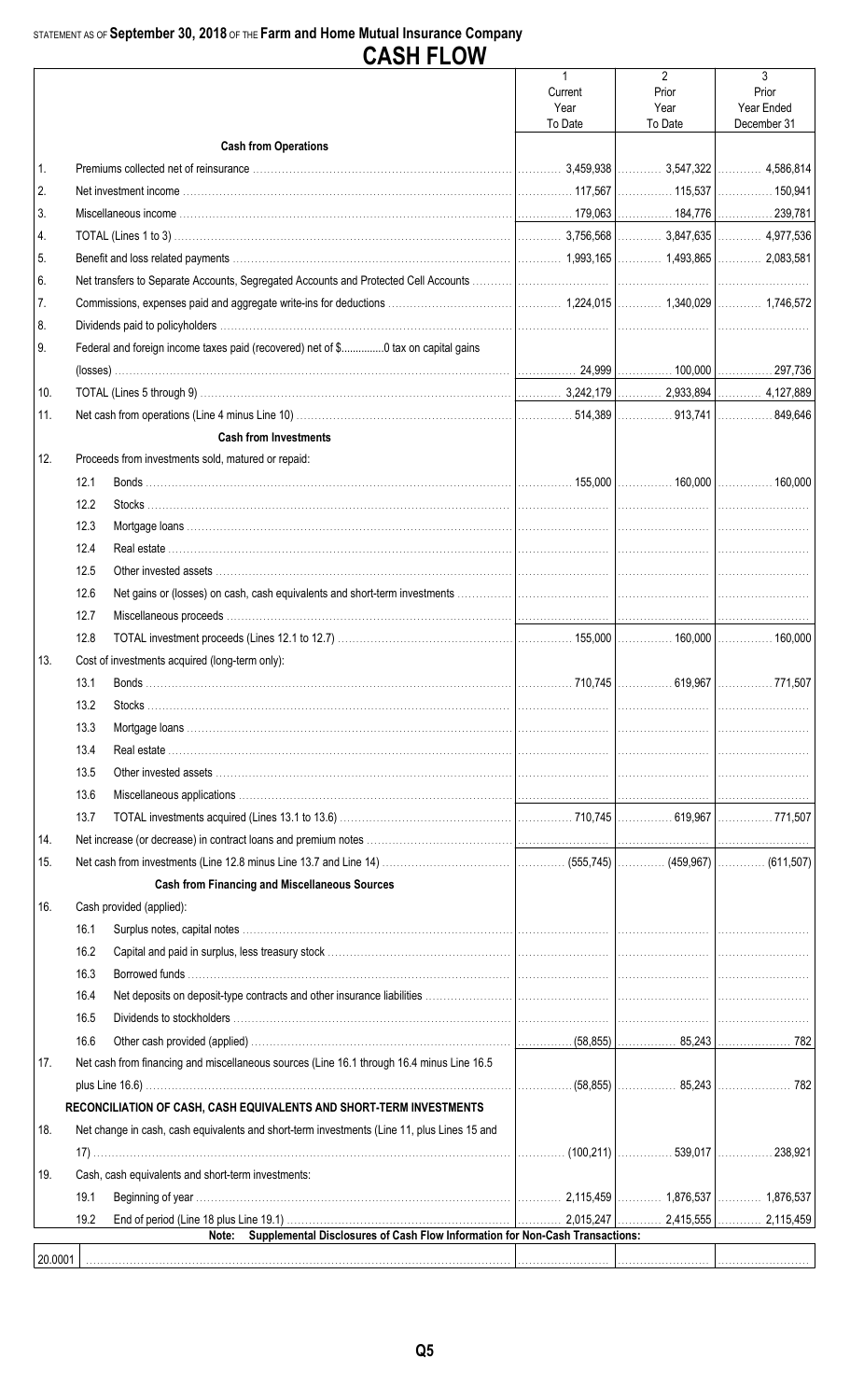### STATEMENT AS OF **September 30, 2018** OF THE **Farm and Home Mutual Insurance Company Notes to Financial Statement**

#### **1. Summary of Significant Accounting Policies**

#### A. Accounting Practices

- A. The financial statements of Farm and Home Mutual Insurance Company are presented on the basis of accounting practices prescribed or permitted by the Arkansas Insurance Department. The National Association of Insurance Commissioners' *Accounting Practices and Procedures Manual* has been adopted as a component of prescribed or permitted practices by the state of Arkansas.
- B. The preparation of financial statements in conformity with Statutory Accounting Principles requires management to make estimates and assumptions that affect the reported amounts of assets and liabilities. It also requires disclosure of contingent assets and liabilities at the date of financial statements and reported amounts of revenue and expenses during the period. Actual results could differ from those estimates.
- C. Premiums are earned over the terms of the related insurance policies and reinsurance contracts. Unearned premium reserves are established to cover the unexpired portion of premiums written. Such reserves are computed by pro rata methods for direct business and are based on reports received from ceding companies for reinsurance. Expenses incurred in connection with acquiring new insurance business, including such acquisition cost as sales commissions, are charged to operations as incurred. In addition the company also uses the following accounting policies:
	- a. Short term investments, if any, are listed at cost
	- b. Bonds are stated at amortized cost using the interest method.
	- c. Publically traded common stocks, if any, are listed at market value
	- d. No preferred stock
	- e. No mortgage loans
	- f. Book value for mortgage-backed securities is the cost of remaining principal plus accrual of the discount or less amortization of the premium over the life of the bond to maturity
	- g. See # 3
	- h. No joint ventures, partnerships or LLC's
	- i. No derivatives
	- j. No anticipated investment income utilized in calculations
	- k. Case loss reserve estimates per onsite inspection of damage with IBNR tied to historical norms. There are no liability exposures to toxic waste, asbestos, ect.
	- l. Company has not changed its capitalization policy form prior period
	- m. No pharmaceutical rebate receivable

|                |                                                               | SSAP#      | F/S Page   | $F/S$ Line # | 2018      | 2017      |
|----------------|---------------------------------------------------------------|------------|------------|--------------|-----------|-----------|
|                | <b>NET INCOME</b>                                             |            |            |              |           |           |
| (1)            | State basis (Page 4, Line 20, Columns 1 & 3)                  | <b>XXX</b> | <b>XXX</b> | <b>XXX</b>   | 449,295   | 696.110   |
| (2)            | State Prescribed Practices that increase/(decrease) NAIC SAP: |            |            |              |           |           |
|                |                                                               |            |            |              |           |           |
|                |                                                               |            |            |              |           |           |
| (3)            | State Permitted Practices that increase/(decrease) NAIC SAP:  |            |            |              |           |           |
|                |                                                               |            |            |              |           |           |
|                |                                                               | <b>XXX</b> |            | <b>XXX</b>   |           |           |
| (4)            | NAIC SAP $(1-2-3=4)$                                          |            | XXX        |              | 449,295   | 696.110   |
| <b>SURPLUS</b> |                                                               | <b>XXX</b> | xxx        | XXX          | 4,990,254 | 4,540.096 |
| $(5)$<br>$(6)$ | State basis (Page 3, Line 37, Columns 1 & 2)                  |            |            |              |           |           |
|                | State Prescribed Practices that increase/(decrease) NAIC SAP: |            |            |              |           |           |
|                |                                                               |            |            |              |           |           |
| (7)            | State Permitted Practices that increase/(decrease) NAIC SAP:  |            |            |              |           |           |
|                |                                                               |            |            |              |           |           |
|                |                                                               |            |            |              |           |           |
| (8)            | NAIC SAP $(5-6-7=8)$                                          | XXX        | XXX        | XXX          | 4.990.254 |           |

D. The management of Farm and Home Mutual Insurance Company does not have any going concerns about the Company's ability to continue.

#### **2. Accounting Changes and Corrections of Errors**

The Company did not have any material changes in accounting principles and/or corrections of errors.

#### **3. Business Combinations and Goodwill**

Not applicable. The Company did not have any business combinations.

#### **4. Discontinued Operations**

Not applicable. The Company did not have any discontinued operations.

#### **5. Investments**

- A. Mortgage Loans, including Mezzanine Real Estate Loans Not Applicable. The Company has no investments in real estate mortgage loans
- B. Debt Restructuring
- Not Applicable. The Company did not have any debt investments restructured during 2018.
- C. Reverse Mortgages Not Applicable. The Company has no investments in reverse mortgages.

#### D. Loan-Backed Securities Not Applicable. The Company has no investments in loan-backed securities

E. Dollar Repurchase Agreements and/or Securities Lending Transactions Not Applicable. The Company has no investments in repurchase agreement securities requiring collateral.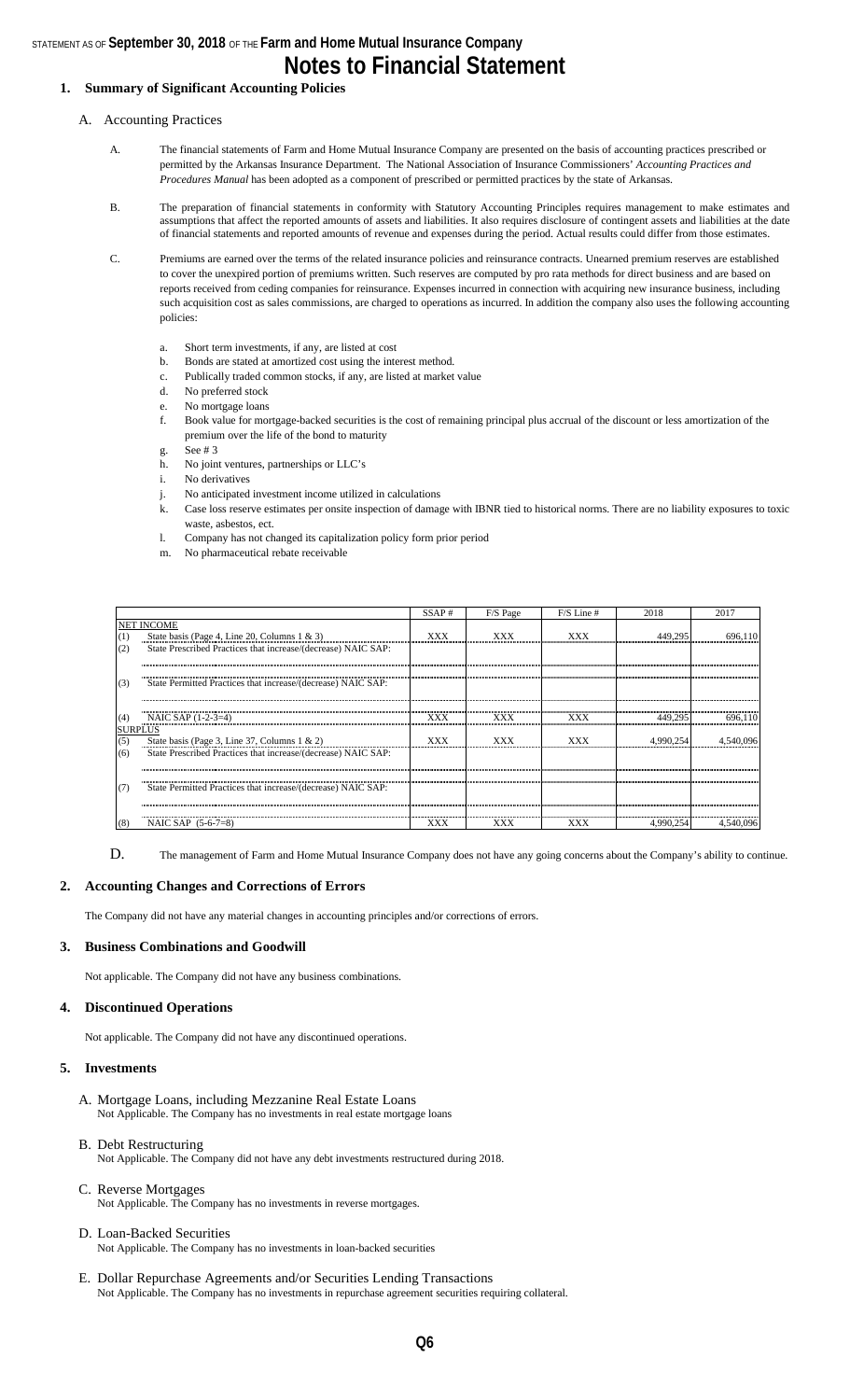### **s@6** MENT AS OF **September 30, 2018** OF THE Farm and Home Mutual Insurance Company **Notes to Financial Statement**

- F. Repurchase Agreements Transactions Accounted for as Secured Borrowing Not Applicable.
- G. Reverse Repurchase Agreements Transactions Accounted for as Secured Borrowing Not Applicable.
- H. Repurchase Agreements Transactions Accounted for as a Sale Not Applicable
- I. Reverse Repurchase Agreements Transactions Accounted for as a Sale Not Applicable

#### L. Restricted Assets

As of 9/30/2018 Farm and Home Mutual Insurance Company has \$70,000 on deposit with Arkansas Bankers Bank.

#### (1) Restricted Assets (Including Pledged)

|                                                         |                      |                                                      |                        | Gross (Admitted & Nonadmited) Restricted |                |                   |                        |             | Current Year           |                  |                       |
|---------------------------------------------------------|----------------------|------------------------------------------------------|------------------------|------------------------------------------|----------------|-------------------|------------------------|-------------|------------------------|------------------|-----------------------|
|                                                         |                      |                                                      | Current Year           |                                          |                | 6                 | $\tau$                 | 8           | 9                      | Percentage       |                       |
|                                                         |                      | $\overline{2}$                                       | $\mathbf{\hat{z}}$     | $\boldsymbol{\Lambda}$                   | 5              |                   |                        |             |                        | 10               | 11                    |
|                                                         |                      | G/A Supporting                                       | <b>Total Protected</b> | Protected Cell                           |                |                   |                        |             | Total                  | Gross (Admitted  | Admitted              |
|                                                         |                      | Protected Cell                                       | Cell Account           | <b>Account Assets</b>                    |                |                   | Increase/              | Total       | Admitted               | & Nonadmitted)   | Restricted to         |
|                                                         | <b>Total General</b> | <b>Account Activity</b>                              | Restricted             | Supporting G/A                           | Total          | <b>Total From</b> | (Decrease)             | Nonadmitted | Restricted             | Restricted to    | <b>Total Admitted</b> |
| <b>Restricted Asset Category</b>                        | Account (G/A)        | (a)                                                  | Assets                 | Activity (b)                             | $(1$ plus $3)$ | Prior Year        | $(5 \text{ minus } 6)$ | Restricted  | $(5 \text{ minus } 8)$ | Total Assets (c) | Assets (d)            |
| Subject to contractual<br>(a)                           |                      |                                                      |                        |                                          |                |                   |                        |             |                        |                  |                       |
| obligation for which                                    |                      |                                                      |                        |                                          |                |                   |                        |             |                        |                  |                       |
| liability is not shown                                  |                      |                                                      |                        |                                          |                |                   |                        |             |                        | %                | %                     |
| Collateral held under<br>(b)                            |                      |                                                      |                        |                                          |                |                   |                        |             |                        |                  |                       |
| security lending agreements                             |                      |                                                      |                        |                                          |                |                   |                        |             |                        | %                | $\%$                  |
| Subject to repurchase<br>(c)                            |                      |                                                      |                        |                                          |                |                   |                        |             |                        |                  |                       |
| agreements                                              |                      |                                                      |                        |                                          |                |                   |                        |             |                        | %                | %                     |
| (d) Subject to reverse                                  |                      |                                                      |                        |                                          |                |                   |                        |             |                        |                  |                       |
| repurchase agreements                                   |                      |                                                      |                        |                                          |                |                   |                        |             |                        | %                | $\%$                  |
| Subject to dollar repurchase<br>(e)                     |                      |                                                      |                        |                                          |                |                   |                        |             |                        |                  |                       |
| agreements                                              |                      |                                                      |                        |                                          |                |                   |                        |             |                        | %                | %                     |
| Subject to dollar reverse<br>(f)                        |                      |                                                      |                        |                                          |                |                   |                        |             |                        |                  |                       |
| repurchase agreements                                   |                      |                                                      |                        |                                          |                |                   |                        |             |                        | %                | $\%$                  |
| (g) Placed under option                                 |                      |                                                      |                        |                                          |                |                   |                        |             |                        |                  |                       |
| contracts                                               |                      |                                                      |                        |                                          |                |                   |                        |             |                        | %                | %                     |
| Letter stock or securities<br>(h)                       |                      |                                                      |                        |                                          |                |                   |                        |             |                        |                  |                       |
| restricted as to sale -                                 |                      |                                                      |                        |                                          |                |                   |                        |             |                        |                  |                       |
| excluding FHLB capital                                  |                      |                                                      |                        |                                          |                |                   |                        |             |                        |                  |                       |
| stock                                                   |                      |                                                      |                        |                                          |                |                   |                        |             |                        | %                | %                     |
| FHLB capital stock<br>(i)                               |                      |                                                      |                        |                                          |                |                   |                        |             |                        | $\frac{9}{6}$    | %                     |
| On deposit with states<br>(i)                           | 70,000               |                                                      |                        |                                          | 70,000         | 70,000            |                        |             | 70,000                 | .808%            | .808%                 |
| On deposit with other<br>(k)                            |                      |                                                      |                        |                                          |                |                   |                        |             |                        |                  |                       |
| regulatory bodies                                       |                      |                                                      |                        |                                          |                |                   |                        |             |                        | %                | %                     |
| Pledged as collateral to<br>$\Omega$                    |                      |                                                      |                        |                                          |                |                   |                        |             |                        |                  |                       |
| FHLB (including assets                                  |                      |                                                      |                        |                                          |                |                   |                        |             |                        |                  |                       |
| backing funding                                         |                      |                                                      |                        |                                          |                |                   |                        |             |                        |                  |                       |
| agreements)                                             |                      |                                                      |                        |                                          |                |                   |                        |             |                        | %                | %                     |
| (m) Pledged as collateral not                           |                      |                                                      |                        |                                          |                |                   |                        |             |                        |                  |                       |
| captured in other categories<br>Other restricted assets |                      |                                                      |                        |                                          |                |                   |                        |             |                        | %                | $\%$                  |
| (n)                                                     |                      |                                                      |                        |                                          |                |                   |                        |             |                        | %                | %                     |
| <b>Total Restricted Assets</b><br>(0)                   | 70.000               |                                                      |                        |                                          | 70,000         | 70,000            |                        |             | 70,000                 | .808%            | .808%                 |
| Subset of column 1<br>(a)                               |                      | (c) Column 5 divided by Asset Page Column 1, Line 28 |                        |                                          |                |                   |                        |             |                        |                  |                       |

(b) Subset of column 3 et Page, Column 3, Li M. Working Capital Finance Investments

Not Applicable

- N. Offsetting and Netting of Assets and Liabilities Not Applicable
- **O.** Structured Notes Not Applicable
- P. 5\* Securities Not Applicable
- Q. Short Sales Not Applicable

#### **R.** Prepayment Penalty and Acceleration Fees Not Applicable

### **6. Joint Ventures, Partnerships and Limited Liability Companies**

- A. The Company does not have any investments in joint ventures that exceed 10% of admitted assets.
- B. The Company did not recognize any impairment in its joint ventures

#### **7. Investment Income**

The Company does not have any investment income due and accrued over 90 days past due and does not have any amounts excluded from surplus.

#### **8. Derivative Instruments**

Not applicable. The Company does not invest in derivative type investments.

#### **9. Income Taxes**

A. The components of the net deferred tax asset/(liability) at December 31 are as follows:

| ٠ | u |  |
|---|---|--|

| 2.45<br>10 | Change               | 12/31/2017 |  |  | 30/2018<br>$\alpha$ |  |  |             |
|------------|----------------------|------------|--|--|---------------------|--|--|-------------|
|            | (0)<br>(0)<br>$\sim$ | (6)        |  |  |                     |  |  | Description |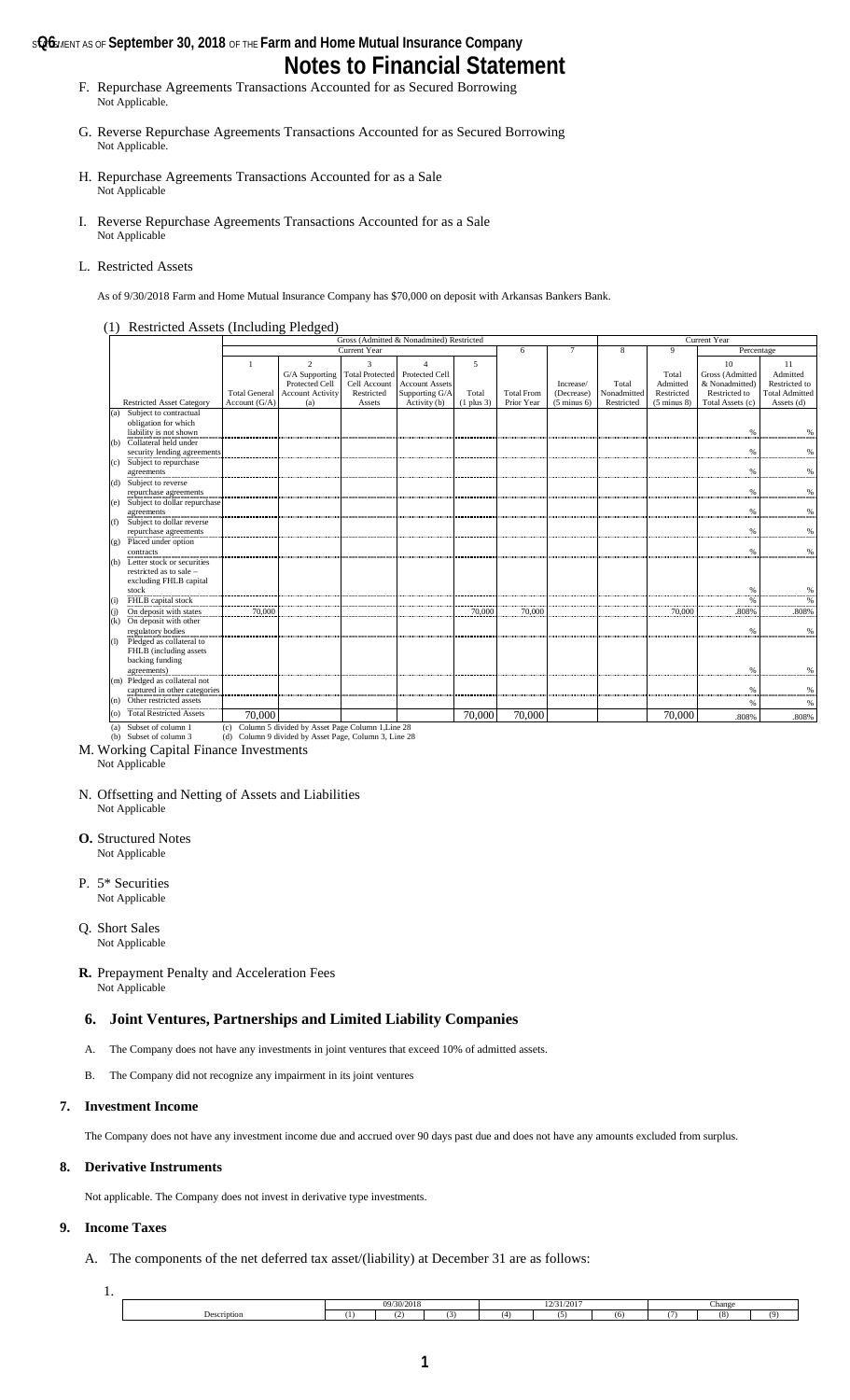# **s@6** MENT AS OF September 30, 2018 OF THE Farm and Home Mutual Insurance Company

|--|

|                                                             |          |         | $(Col. 1 + 2)$ |          |         | $(Col. 4 + 5)$ | (Col. 1 – 4) | $(Col. 2 - 5)$ | $(Col. 7 + 8)$ |
|-------------------------------------------------------------|----------|---------|----------------|----------|---------|----------------|--------------|----------------|----------------|
|                                                             | Ordinary | Capital | Total          | Ordinary | Capital | Total          | Ordinary     | Capital        | Total          |
| <b>Gross Deferred Tax Assets</b><br>(a)                     | 107.715  | 4.371   | 12.086         | 106.039  | 5.185   | 111.224        | 1.676        | (814)          | 862            |
| <b>Statutory Valuation Allowance Adjustments</b><br>(b)     |          |         |                |          |         |                |              |                |                |
| Adjusted Gross Deferred Tax Assets $(1a - 1b)$<br>(c)       | 107.715  | 4.371   | 112,086        | 106.039  | 5.185   | 111.224        | 1.676        | (814)          | 862            |
| Deferred Tax Assets Nonadmitted<br>(d)                      |          |         |                |          |         |                |              |                |                |
| Subtotal Net Admitted Deferred Tax Asset $(1c - 1d)$<br>(e) | 107.715  | 4.371   | 12.086         | 106,039  | 5.185   | 111.224        | 1.676        | (814)          | 862            |
| Deferred Tax Liabilities<br>(f                              |          |         |                |          |         |                |              |                |                |
| Net Admitted Deferred Tax Asset/(Net Deferred Tax<br>(g)    |          |         |                |          |         |                |              |                |                |
| Liability) $(1e - 1f)$                                      | 107.715  | 4.371   | 112,068        | 106.039  | 5.185   | 111.224        | 1.676        | (814)          | 862            |

2.

|                                            |            | 09/30/2018 |                |            | 12/31/2017 |                |                 | Change         |                |
|--------------------------------------------|------------|------------|----------------|------------|------------|----------------|-----------------|----------------|----------------|
|                                            | (1)        | (2)        | (3)            | (4)        | (5)        | (6)            | (7)             | (8)            | (9)            |
| Admission Calculation Components SSAP No.  |            |            | $(Col. 1 + 2)$ |            |            | $(Col. 4 + 5)$ | (Col. $1 - 4$ ) | $(Col. 2 - 5)$ | $(Col. 7 + 8)$ |
| 101                                        | Ordinary   | Capital    | Total          | Ordinary   | Capital    | Total          | Ordinary        | Capital        | Total          |
| Federal Income Taxes Paid In Prior<br>(a)  |            |            |                |            |            |                |                 |                |                |
| Years Recoverable Through Loss             |            |            |                |            |            |                |                 |                |                |
| Carrybacks                                 |            |            |                |            |            |                |                 |                |                |
| Adjusted Gross Deferred Tax Assets<br>(b)  |            |            |                |            |            |                |                 |                |                |
| Expected To Be Realized (Excluding         |            |            |                |            |            |                |                 |                |                |
| The Amount Of Deferred Tax Assets          |            |            |                |            |            |                |                 |                |                |
| From 2(a) Above) After Application of      |            |            |                |            |            |                |                 |                |                |
| the Threshold Limitation (The Lesser of    |            |            |                |            |            |                |                 |                |                |
| $2(b)1$ and $2(b)2$ below)                 | 107.715    | 4.371      | 112.086        | 106.039    | 5.185      | 111.224        | 1.676           | (814)          | 862            |
| 1. Adjusted Gross Deferred Tax Assets      |            |            |                |            |            |                |                 |                |                |
| Expected to be Realized Following          |            |            |                |            |            |                |                 |                |                |
| the Balance Sheet Date                     |            |            |                |            |            |                |                 |                |                |
| 2. Adjusted Gross Deferred Tax Assets      | <b>XXX</b> | <b>XXX</b> |                | <b>XXX</b> | <b>XXX</b> |                | <b>XXX</b>      | <b>XXX</b>     |                |
| Allowed per Limitation Threshold           |            |            |                |            |            |                |                 |                |                |
| Adjusted Gross Deferred Tax Assets<br>(c)  |            |            |                |            |            |                |                 |                |                |
| (Excluding The Amount Of Deferred          |            |            |                |            |            |                |                 |                |                |
| Tax Assets From $2(a)$ and $2(b)$ above)   |            |            |                |            |            |                |                 |                |                |
| Offset by Gross Deferred Tax Liabilities   |            |            |                |            |            |                |                 |                |                |
| Deferred Tax Assets Admitted as the<br>(d) |            |            |                |            |            |                |                 |                |                |
| result of application of SSAP No. 101      |            |            |                |            |            |                |                 |                |                |
| Total $(2(a) + 2(b) + 2(c))$               | 107.715    | 4,371      | 112.086        | 106,039    | 5,185      | 111,224        | 1.676           | (814)          | 862            |

3.

|     | Description                                                                 | 2018      | 2017      |
|-----|-----------------------------------------------------------------------------|-----------|-----------|
| (a  | Ratio Percentage Used To Determine Recovery Period And Threshold Limitation |           |           |
|     | Amount.                                                                     | 972.800   | 972.800   |
| (b) | Amount Of Adjusted Capital And Surplus Used To Determine Recovery Period    |           |           |
|     | And Threshold Limitation in 2(b)2 Above.                                    | 4.428.872 | 4,428,872 |

4.

|                                                                                | 09/30/2018 |         | 12/31/2017 |         | Change         |                |
|--------------------------------------------------------------------------------|------------|---------|------------|---------|----------------|----------------|
|                                                                                | $^{(1)}$   | (2)     | (3)        | (4)     | (5)            | (6)            |
|                                                                                |            |         |            |         | $(Col. 1 - 3)$ | $(Col. 2 - 4)$ |
| <b>Impact of Tax-Planning Strategies</b>                                       | Ordinary   | Capital | Ordinary   | Capital | Ordinary       | Capital        |
| (a) Determination of adjusted gross deferred                                   |            |         |            |         |                |                |
| tax assets and net admitted deferred tax                                       |            |         |            |         |                |                |
| assets, by tax character as a percentage                                       |            |         |            |         |                |                |
| Adjusted gross DTAs amount from                                                |            |         |            |         |                |                |
| Note $9A1(c)$                                                                  | 107.715    | 4,371   | 106,039    | 5.185   | 1.676          | (814)          |
| Percentage of adjusted gross DTAs by<br>2.                                     |            |         |            |         |                |                |
| tax character attributable to the impact                                       |            |         |            |         |                |                |
| of tax planning strategies                                                     |            |         |            |         |                |                |
| Net Admitted Adjusted Gross DTAs<br>3.                                         |            |         |            |         |                |                |
| amount from Note 9A1(e)                                                        | 107.715    | 4.371   | 106.039    | 5.185   | 1.676          | (814)          |
| Percentage of net admitted adjusted<br>4.                                      |            |         |            |         |                |                |
| gross DTAs by tax character admitted                                           |            |         |            |         |                |                |
| because of the impact of tax planning                                          |            |         |            |         |                |                |
| strategies                                                                     |            |         |            |         |                |                |
| (b) Does the Company's tax-planning strategies include the use of reinsurance? |            |         | Yes        | No      |                |                |

### B. Regarding deferred tax liabilities that are not recognized:

### C. Current income taxes incurred consist of the following major components:

|    |     |                                            | (1)        | (2)        | (3)            |
|----|-----|--------------------------------------------|------------|------------|----------------|
|    |     |                                            |            |            | $(Col. 1 - 2)$ |
|    |     | Description                                | 12/31/2018 | 12/31/2017 | Change         |
| 1. |     | <b>Current Income Tax</b>                  |            |            |                |
|    | (a) | Federal                                    | 92,348     | 285,992    | (193, 644)     |
|    | (b) | Foreign                                    |            |            |                |
|    | (c) | Subtotal                                   | 92,348     | 285,992    | (193, 644)     |
|    | (d) | Federal income tax on net capital gains    |            |            |                |
|    | (e) | Utilization of capital loss carry-forwards |            |            |                |
|    | (f) | Other                                      |            |            |                |
|    | (g) | Federal and foreign income taxes incurred  | 92,348     | 285,992    | (193, 644)     |
| 2. |     | Deferred Tax Assets:                       |            |            |                |
|    | (a) | Ordinary                                   |            |            |                |
|    |     | (1) Discounting of unpaid losses           | 4,838      | 4,917      | (79)           |
|    |     | (2) Unearned premium reserve               | 102,878    | 101,123    | 1,755          |
|    |     | (3) Policyholder reserves                  |            |            |                |
|    |     | (4) Investments                            |            |            |                |
|    |     | (5) Deferred acquisition costs             |            |            |                |
|    |     | (6) Policyholder dividends accrual         |            |            |                |
|    |     | (7) Fixed assets                           |            |            |                |
|    |     | (8) Compensation and benefits accrual      |            |            |                |
|    |     | (9) Pension accrual                        |            |            |                |
|    |     | $(10)$ Receivables – nonadmitted           |            |            |                |
|    |     | (11) Net operating loss carry-forward      |            |            |                |
|    |     | (12) Tax credit carry-forward              |            |            |                |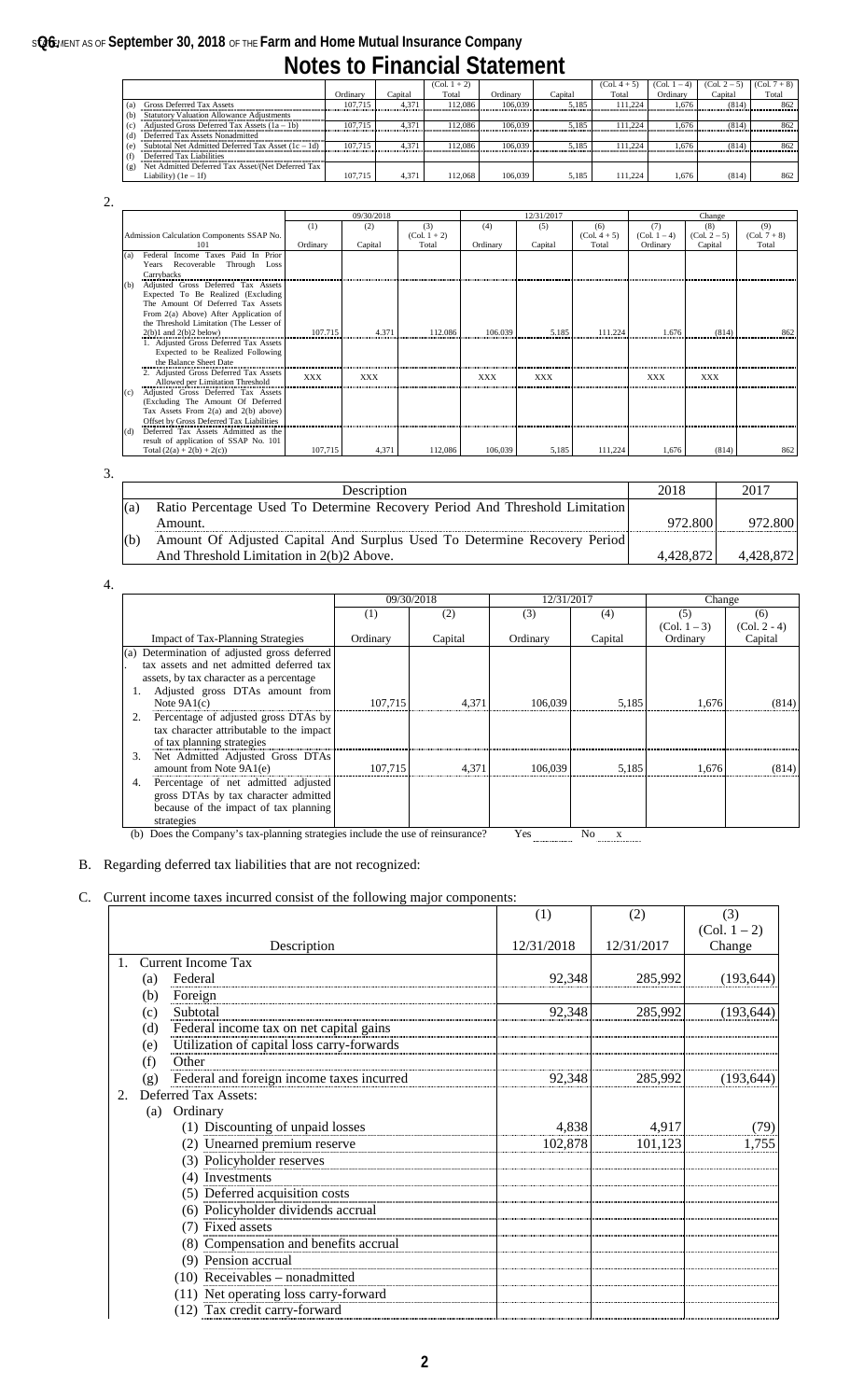### **s@6** MENT AS OF September 30, 2018 OF THE Farm and Home Mutual Insurance Company **Notes to Financial Statement**

|    |     | (13) Other (including items $<$ 5% of total ordinary tax assets)     |         |         |       |
|----|-----|----------------------------------------------------------------------|---------|---------|-------|
|    |     | (99) Subtotal                                                        | 107,716 | 106,040 | 1,676 |
|    | (b) | Statutory valuation allowance adjustment                             |         |         |       |
|    | (c) | Nonadmitted                                                          |         |         |       |
|    | (d) | Admitted ordinary deferred tax assets $(2a99 – 2b – 2c)$             | 107,716 | 106,040 | 1,676 |
|    | (e) | Capital:                                                             |         |         |       |
|    |     | (1) Investments                                                      | 4,371   | 5,185   | (814) |
|    |     | (2) Net capital loss carry-forward                                   |         |         |       |
|    |     | (3) Real estate                                                      |         |         |       |
|    |     | (4) Other (including items $<$ 5% of total capital tax assets)       |         |         |       |
|    |     | (99) Subtotal                                                        | 4,371   | 5,185   | (814) |
|    | (f) | Statutory valuation allowance adjustment                             |         |         |       |
|    | (g) | Nonadmitted                                                          |         |         |       |
|    | (h) | Admitted capital deferred tax assets $(2e99 – 2f – 2g)$              | 4,371   | 5,185   | (814) |
|    | (i) | Admitted deferred tax assets $(2d + 2h)$                             | 112,087 | 111,225 | 862   |
| 3. |     | Deferred Tax Liabilities:                                            |         |         |       |
|    | (a) | Ordinary                                                             |         |         |       |
|    |     | (1) Investments                                                      |         |         |       |
|    |     | (2) Fixed assets                                                     |         |         |       |
|    |     | (3) Deferred and uncollected premium                                 |         |         |       |
|    |     | (4) Policyholder reserves                                            |         |         |       |
|    |     | (5) Other (including items $<$ 5% of total ordinary tax liabilities) |         |         |       |
|    |     | (99) Subtotal                                                        |         |         |       |
|    | (b) | Capital:                                                             |         |         |       |
|    |     | (1) Investments                                                      |         |         |       |
|    |     | (2) Real estate                                                      |         |         |       |
|    |     | (3) Other (including items $<$ 5% of total capital tax liabilities)  |         |         |       |
|    |     | (99) Subtotal                                                        |         |         |       |
|    | (c) | Deferred tax liabilities $(3a99 + 3b99)$                             |         |         |       |
|    |     | 4. Net deferred tax assets/liabilities $(2i – 3c)$                   | 112,087 | 111,225 | 862   |

#### **10. Information Concerning Parent, Subsidiaries, Affiliates and Other Related Parties**

Farm and Home Mutual Insurance Company is managed by Farmers Home Holding Company an Arkansas C Corporation B. Farm and Home Mutual Insurance has made the following payments to Farmers Home Holding Company for management fees:

| 01/19/2018 | \$187,307.00 |
|------------|--------------|
| 04/17/2018 | \$95,000.00  |
| 7/30/2018  | \$135,000.00 |
| 09/30/2018 | \$100,000.00 |

- C. See item B<br>D. As of  $9/30/$
- D. As of 9/30/2018 Farm and Home Mutual Insurance Company has a liability on its books for \$128,451.39 due to Farmers Home Holding Company
- E. Not Applicable
- F. Not Applicable<br>G. Not Applicable
- G. Not Applicable<br>H. Not Applicable Not Applicable
- I. Not Applicable
- J. Not Applicable
- K. Not Applicable
- L. Not Applicable

#### **11. Debt**

A. The company has no capital notes. It does have a \$50,000 line of credit with First National Bank of Paragould, AR. The outstanding balance as of 09/30/2018 was \$100. This line of credit is collateralized by a \$255,683.27 certificate of deposit at the same bank.

#### **12. Retirement Plans, Deferred Compensation, Postemployment Benefits and Compensated Absences and Other Postretirement Benefit Plans.**

Not Applicable

#### **13. Capital and Surplus, Dividend Restrictions and Quasi-Reorganizations**

Not Applicable

#### **14. Liabilities, Contingencies and Assessments**

- A. Contingent Commitments The Company has no commitments, contingent commitments or guarantees or commitments to provide additional capital contributions.
- B. Assessments Not Applicable.
- C. Gain Contingencies The Company has recorded no gain contingencies as of December 31, 2016.
- D. Claims Related to Extra Contractual Obligations and Bad Faith Losses Stemming from Lawsuits The Company has no claims related to extra contractual obligations or bad faith losses.
- E. Product Warranties Not Applicable.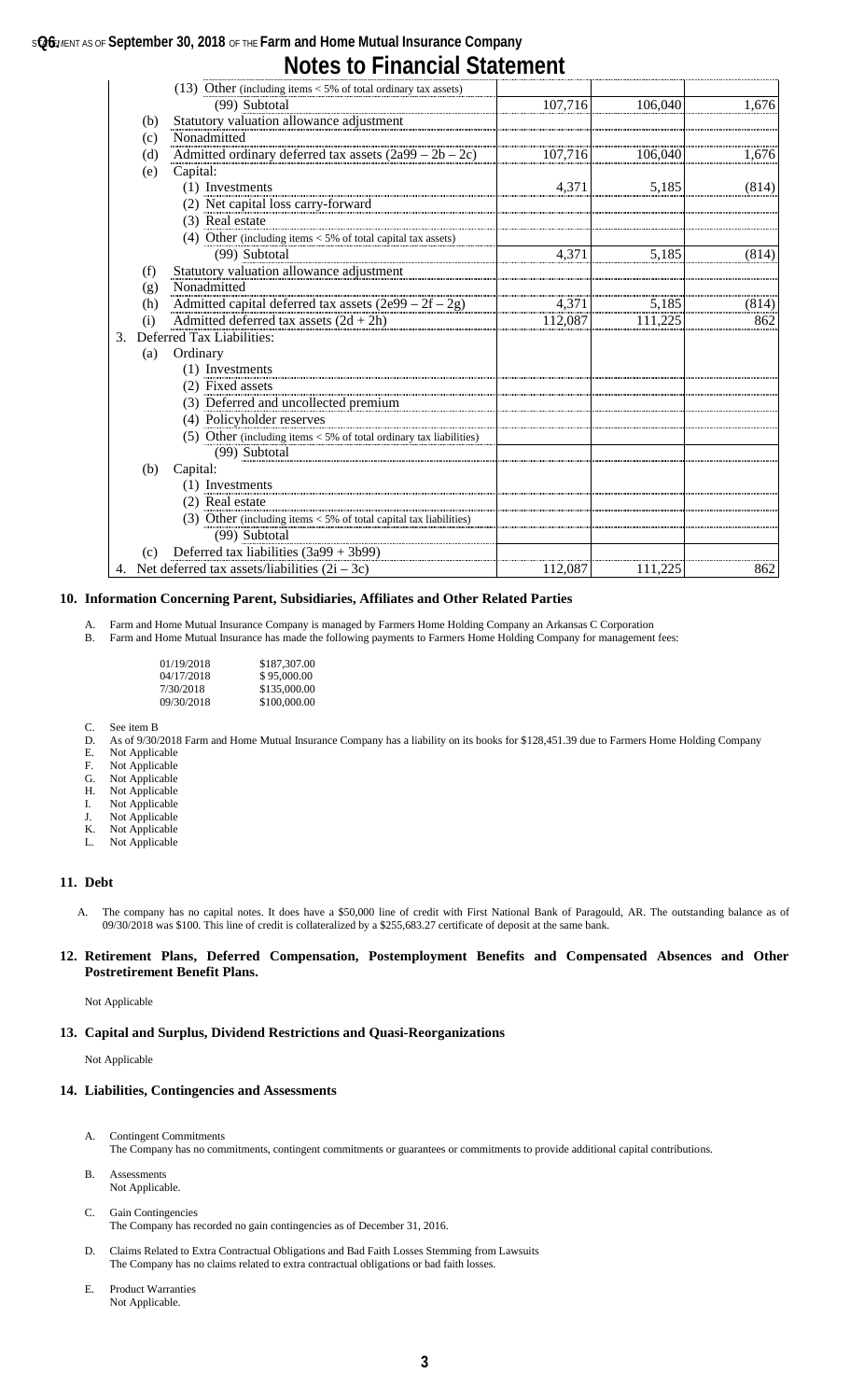#### **s@6** MENT AS OF **September 30, 2018** OF THE **Farm and Home Mutual Insurance Company**

## **Notes to Financial Statement**

F. Joint and Several Liabilities Not Applicable.

#### G. All Other Contingencies

In the normal course of business, the Company is subject to various contingent liabilities, including possible income tax assessment resulting from issues raised by taxing or regulatory authorities in their regular examinations. Management does not anticipate any significant losses or costs to result from any known or existing contingencies.

There are no material legal proceedings other than those arising in the normal course of business and which generally pertain to claim matters relating to insurance policies and contracts issued by the Company.

#### **15. Leases**

- A. Lessee Operating Lease Not Applicable.
- B. Lessor Leases Not Applicable.
- **16. Information About Financial Instruments With Off-Balance-Sheet Risk And Financial Instruments With Concentrations of Credit Risk**

The Company does not invest in swaps, futures, derivatives or options.

#### **17. Sale, Transfer and Servicing of Financial Assets and Extinguishments of Liabilities**

Not Applicable

#### **18. Gain or Loss to the Reporting Entity from Uninsured Plans and the Uninsured Portion of Partially Insured Plans**

The Company does not write insurance for these types of A&H Plans.

#### **19. Direct Premium Written/Produced by Managing General Agents/Third Party Administrators**

Not Applicable

#### **20. Fair Value Measurements**

As of September 30, 2018, there are no assets on the books that are required to be measured at fair value.

#### **21. Other Items**

- A. Unusual or Infrequent Items Not Applicable.
- B. Troubled Debt Restructuring Not Applicable.
- C. Other Disclosures Not Applicable
- D. Business Interruption Insurance Recoveries Not Applicable
- E. State Transferable and Non-transferable Tax Credits Not Applicable
- F. Subprime-Mortgage-Related Risk Exposure Not Applicable
- G. Insurance-Linked Securities (ILS) Contracts Not Applicable

#### **22. Events Subsequent**

There were no material events subsequent to September 30, 2018.

#### **23. Reinsurance**

- B. Reinsurance Recoverable in Dispute Not Applicable
- C. Reinsurance Assumed and Ceded Not Applicable
- D. Uncollectible Reinsurance Not Applicable
- E. Commutation of Ceded Reinsurance Not Applicable
- F. Retroactive Reinsurance Not Applicable
- **G.** Reinsurance Accounted for as a Deposit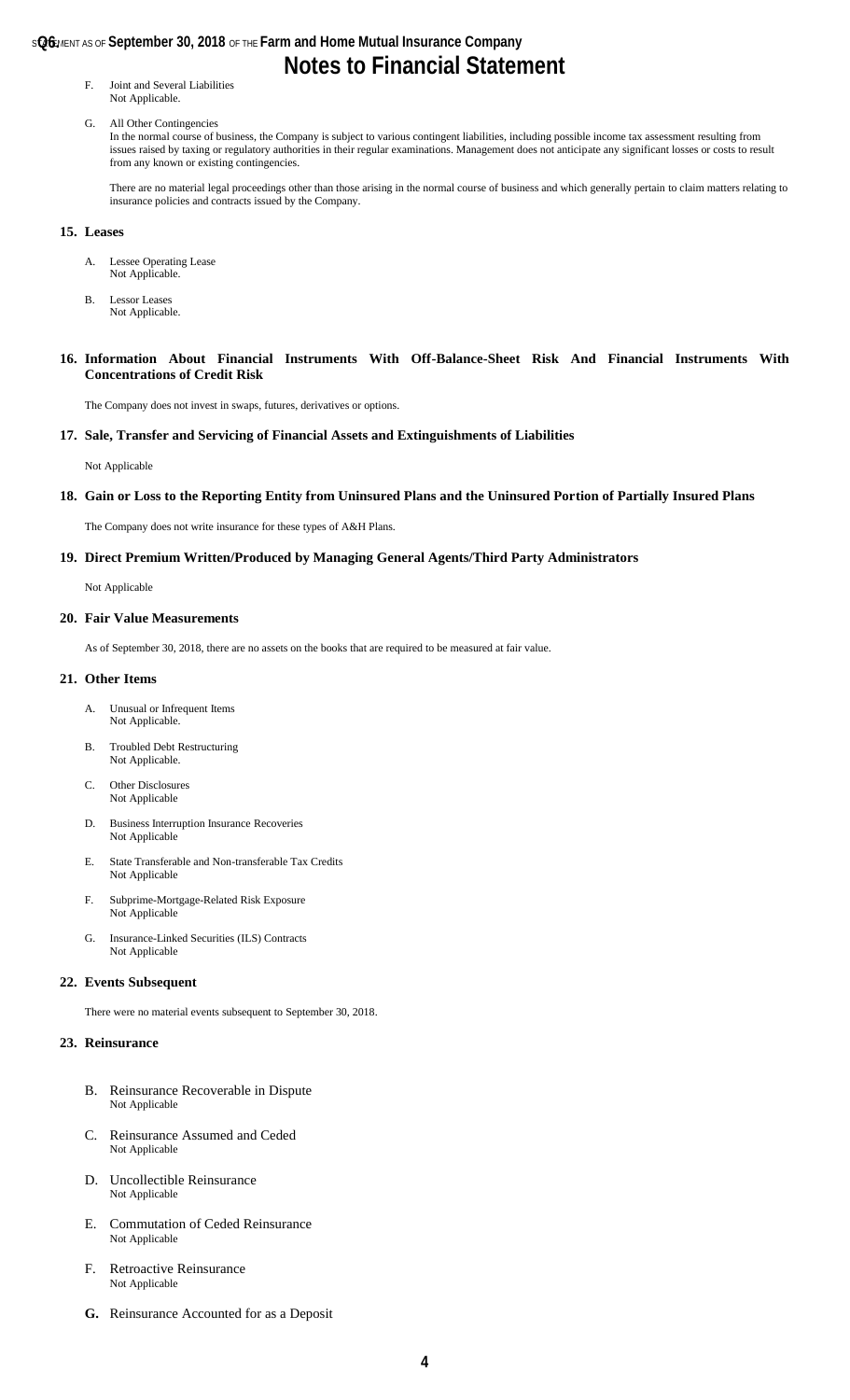### **s@6** MENT AS OF **September 30, 2018** OF THE **Farm and Home Mutual Insurance Company**

## **Notes to Financial Statement**

Not Applicable

- I. Certified Reinsurer Rating Downgraded or Status Subject to Revocation Not Applicable
- J. Reinsurance Agreements Qualifying for Reinsurer Aggregation Not Applicable

#### **24. Retrospectively Rated Contracts & Contracts Subject to Redetermination**

The Company does not participate in this type of business.

#### **25. Changes in Incurred Losses and Loss Adjustment Expenses**

Reserves for losses and loss adjustment expense as of December 31, 2017 were \$950,634. As of September 30, 2018, \$200,294 has been paid for incurred losses and loss adjustment expenses attributable to insured events of prior years. Reserves remaining for prior years are now \$82,368 as a result of reestimation of unpaid claims and claim adjustment expenses. Therefore there has been no favorable prior year development from December 31, 2017 to September 30, 2018. This change is the result of ongoing analysis of the recent loss development trends. Original estimates are increased and decreased as additional information becomes known regarding individual claims.

#### **26. Intercompany Pooling Arrangements**

The Company does not participate in any intercompany pooling arrangements.

#### **27. Structured Settlements**

Not Applicable

#### **28. Health Care Receivables**

Not Applicable

#### **29. Participating Policies**

Not Applicable

#### **30. Premium Deficiency Reserves**

Not Applicable

#### **31. High Deductibles**

Not Applicable

#### **32. Discounting of Liabilities for Unpaid Losses or Unpaid Loss Adjustment Expenses**

The Company does not discount liabilities for unpaid losses and loss adjustment expenses.

#### **33. Asbestos/Environmental Reserves**

The Company does not have exposure to asbestos or environmental claims.

#### **34. Subscriber Savings Accounts**

The Company does not utilize subscriber savings accounts.

#### **35. Multiple Peril Crop Insurance**

The Company does not write Multiple Peril Crop Insurance.

#### 36. **Financial Guaranty Insurance**

The Company does not write Financial Guaranty Insurance.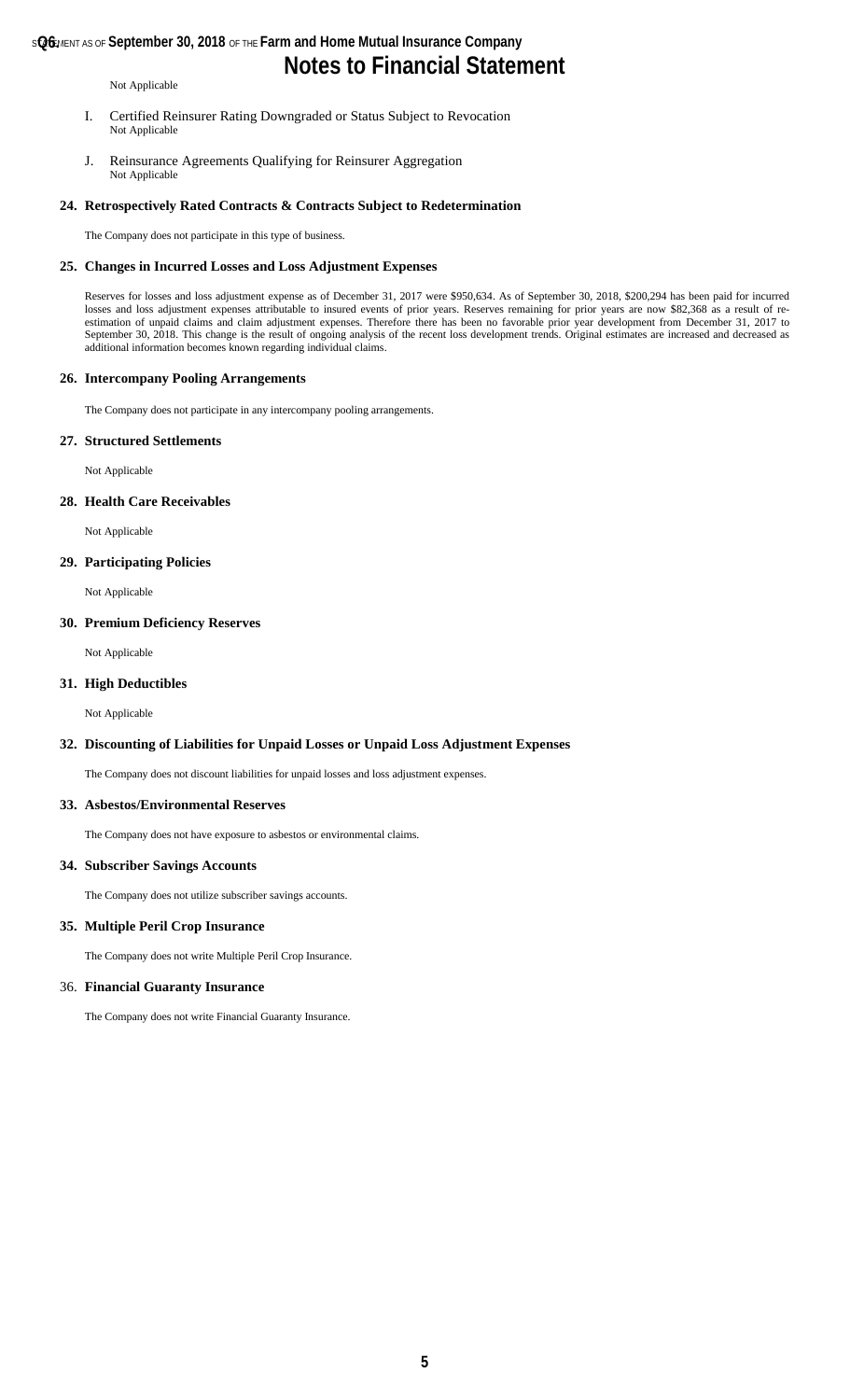STATEMENT AS OF **September 30, 2018** OF THE **Farm and Home Mutual Insurance Company**

## **GENERAL INTERROGATORIES**

### **PART 1 - COMMON INTERROGATORIES GENERAL**

- 1.1 Did the reporting entity experience any material transactions requiring the filing of Disclosure of Material Transactions with the State of
- Domicile, as required by the Model Act? Yes[ ] No[X] 1.2 If yes, has the report been filed with the domiciliary state? The state of the state of the state of the state of the state of the state of the state of the state of the state of the state of the state of the state of 2.1 Has any change been made during the year of this statement in the charter, by-laws, articles of incorporation, or deed of settlement of the reporting entity? Yes[ ] No[X] 2.2 If yes, date of change: . . . . . . . . . . . . . . . . . . . . . . . . . 3.1 Is the reporting entity a member of an Insurance Holding Company System consisting of two or more affiliated persons, one or more of which is an insurer? Yes[] No[X] If yes, complete Schedule Y, Parts 1 and 1A. 3.2 Have there been any substantial changes in the organizational chart since the prior quarter end? Yes[ ] No[X] 3.3 If the response to 3.2 is yes, provide a brief description of those changes: 3.4 Is the reporting entity publicly traded or a member of a publicly traded group? Yes[ ] No[X] 3.5 If the response to 3.4 is yes, provide the CIK (Central Index Key) code issued by the SEC for the entity/group.
- 4.1 Has the reporting entity been a party to a merger or consolidation during the period covered by this statement? Yes[ ] No[X] 4.2 If yes, provide the name of entity, NAIC Company Code, and state of domicile (use two letter state abbreviation) for any entity that has ceased

to exist as a result of the merger or consolidation.

| Name of Entity | NAIC Company<br>Code | State of Domicile |
|----------------|----------------------|-------------------|
|                |                      |                   |

| 5. If the reporting entity is subject to a management agreement, including third-party administrator(s), managing general agent(s), attorney-in-fact,<br>or similar agreement, have there been any significant changes regarding the terms of the agreement or principals involved?<br>If yes, attach an explanation.                 | Yes[] No[] N/A[X]                          |
|---------------------------------------------------------------------------------------------------------------------------------------------------------------------------------------------------------------------------------------------------------------------------------------------------------------------------------------|--------------------------------------------|
| 6.1 State as of what date the latest financial examination of the reporting entity was made or is being made.                                                                                                                                                                                                                         | 12/31/2014                                 |
| 6.2 State the as of date that the latest financial examination report became available from either the state of domicile or the reporting entity. This<br>date should be the date of the examined balance sheet and not the date the report was completed or released.                                                                | 12/31/2014                                 |
| 6.3 State as of what date the latest financial examination report became available to other states or the public from either the state of domicile or<br>the reporting entity. This is the release date or completion date of the examination report and not the date of the examination (balance sheet<br>date)                      | 01/21/2016                                 |
| 6.4 By what department or departments?<br>6.5 Have all financial statement adjustments within the latest financial examination report been accounted for in a subsequent financial statement<br>filed with Departments?<br>6.6 Have all of the recommendations within the latest financial examination report been complied with?     | Yes[ ] No[ ] N/A[X]<br>Yes[ ] No[ ] N/A[X] |
| 7.1 Has this reporting entity had any Certificates of Authority, licenses or registrations (including corporate registration, if applicable) suspended or<br>revoked by any governmental entity during the reporting period?<br>7.2 If yes, give full information                                                                     | Yes[] No[X]                                |
| 8.1 Is the company a subsidiary of a bank holding company regulated by the Federal Reserve Board?                                                                                                                                                                                                                                     | Yes[ ] No[X]                               |
| 8.2 If response to 8.1 is yes, please identify the name of the bank holding company.<br>8.3 Is the company affiliated with one or more banks, thrifts or securities firms?<br>8.4 If response to 8.3 is yes, please provide below the names and location (city and state of the main office) of any affiliates regulated by a federal | Yes[] No[X]                                |

regulatory services agency [i.e. the Federal Reserve Board (FRB), the Office of the Comptroller of the Currency (OCC), the Federal Deposit Insurance Corporation (FDIC) and the Securities Exchange Commission (SEC)] and identify the affiliate's primary federal regulator.]

| Name | State)<br>Location | ססכ<br>πD | חחר<br>יטע | FDIC | ∼−                  |
|------|--------------------|-----------|------------|------|---------------------|
|      |                    |           | Nr         | No   | NG<br>. <b>I YU</b> |

|                    | 9.1 Are the senior officers (principal executive officer, principal financial officer, principal accounting officer or controller, or persons performing<br>similar functions) of the reporting entity subject to a code of ethics, which includes the following standards?<br>(a) Honest and ethical conduct, including the ethical handling of actual or apparent conflicts of interest between personal and professional<br>relationships;<br>Full, fair, accurate, timely and understandable disclosure in the periodic reports required to be filed by the reporting entity;<br>Compliance with applicable governmental laws, rules and regulations;<br>The prompt internal reporting of violations to an appropriate person or persons identified in the code; and<br>(d) | Yes[X] No[ ]                 |
|--------------------|---------------------------------------------------------------------------------------------------------------------------------------------------------------------------------------------------------------------------------------------------------------------------------------------------------------------------------------------------------------------------------------------------------------------------------------------------------------------------------------------------------------------------------------------------------------------------------------------------------------------------------------------------------------------------------------------------------------------------------------------------------------------------------|------------------------------|
| 9.2<br>9.21<br>9.3 | Accountability for adherence to the code.<br>9.11 If the response to 9.1 is No. please explain:<br>Has the code of ethics for senior managers been amended?<br>If the response to 9.2 is Yes, provide information related to amendment(s).<br>Have any provisions of the code of ethics been waived for any of the specified officers?<br>9.31 If the response to 9.3 is Yes, provide the nature of any waiver(s).                                                                                                                                                                                                                                                                                                                                                              | Yes[ ] No[X]<br>Yes[ ] No[X] |
|                    | <b>FINANCIAL</b><br>10.1 Does the reporting entity report any amounts due from parent, subsidiaries or affiliates on Page 2 of this statement?<br>10.2 If yes, indicate any amounts receivable from parent included in the Page 2 amount:                                                                                                                                                                                                                                                                                                                                                                                                                                                                                                                                       | Yes[ ] No[X]                 |

### **INVESTMENT**

| 11.1 Were any of the stocks, bonds, or other assets of the reporting entity loaned, placed under option agreement, or otherwise made available for<br>use by another person? (Exclude securities under securities lending agreements.)<br>11.2 If yes, give full and complete information relating thereto: | Yes[ ] No[X] |
|-------------------------------------------------------------------------------------------------------------------------------------------------------------------------------------------------------------------------------------------------------------------------------------------------------------|--------------|
| 12. Amount of real estate and mortgages held in other invested assets in Schedule BA:                                                                                                                                                                                                                       | $\sim$ 0     |
| 13. Amount of real estate and mortgages held in short-term investments:                                                                                                                                                                                                                                     | $\sim$ 0     |
| 14.1 Does the reporting entity have any investments in parent, subsidiaries and affiliates?<br>14.2 If yes, please complete the following:                                                                                                                                                                  | Yes[ ] No[X] |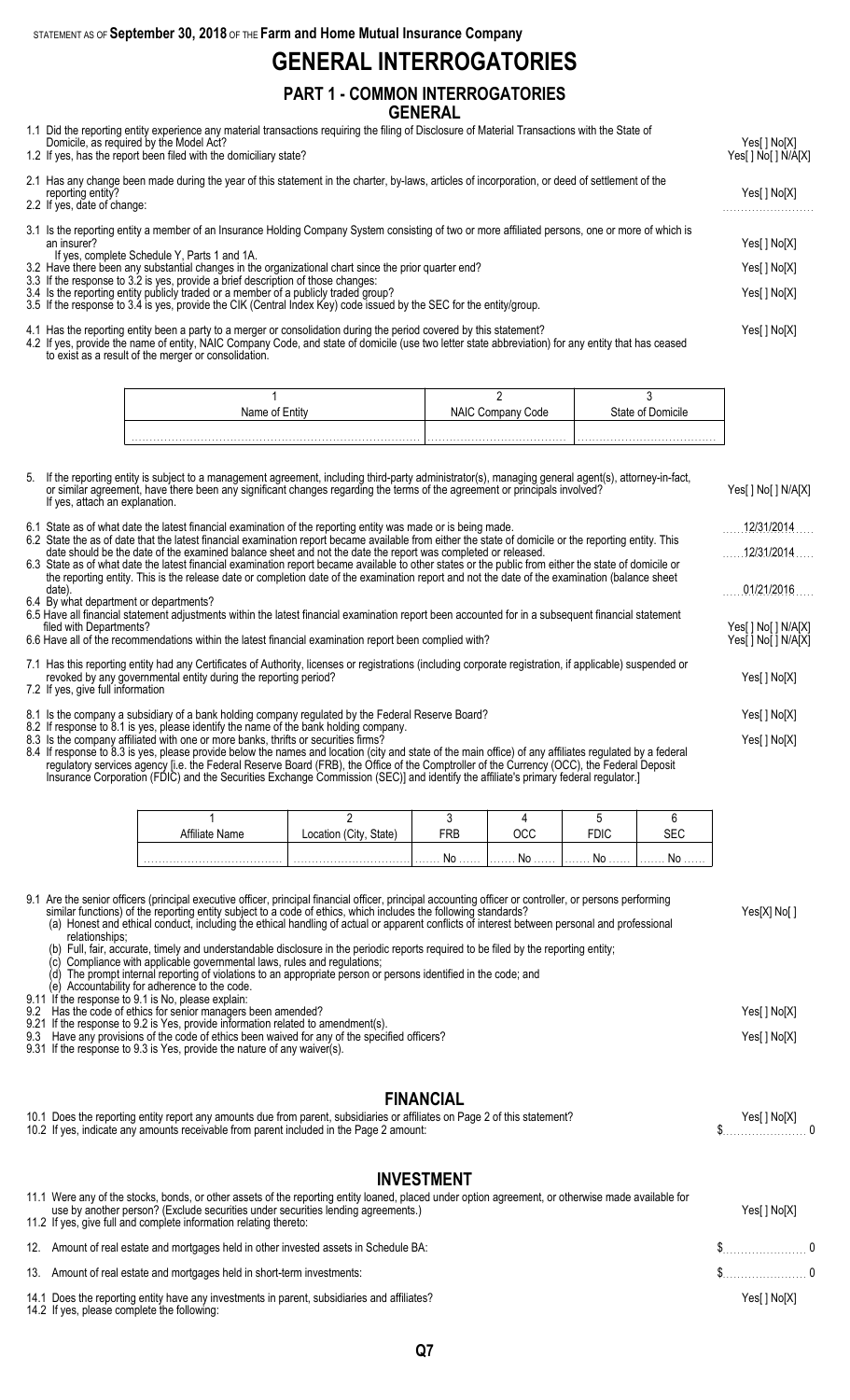# **GENERAL INTERROGATORIES (Continued)**

|       | Prior Year-End<br>Book/Adjusted<br><b>Carrying Value</b> | <b>Current Quarter</b><br>Book/Adjusted<br>Carrying Value |
|-------|----------------------------------------------------------|-----------------------------------------------------------|
| 14.21 |                                                          |                                                           |
| 14.22 |                                                          |                                                           |
| 14.23 |                                                          |                                                           |
| 14.24 |                                                          |                                                           |
|       |                                                          |                                                           |
| 14.26 |                                                          |                                                           |
| 14.27 |                                                          |                                                           |
| 14.28 |                                                          |                                                           |

15.1 Has the reporting entity entered into any hedging transactions reported on Schedule DB? Yes[ ] No[X]

If no, attach a description with this statement.

## 15.2 If yes, has a comprehensive description of the hedging program been made available to the domiciliary state? Yesel 1 No [ ] No [ ] N/A[X]

- 16. For the reporting entity's security lending program, state the amount of the following as of the current statement date: 16.1 Total fair value of reinvested collateral assets reported on Schedule DL, Parts 1 and 2 **but a set a set a set a** set a set a set a set a protect on Schedule DL, Parts 1 and 2 **but a set a set a set a set a set a set** 
	- 16.2 Total book adjusted/carrying value of reinvested collateral assets reported on Schedule DL, Parts 1 and 2 \$. . . . . . . . . . . . . . . . . . . . . . . 0 16.2 Total book adjusted/carrying value of reinvested collateral assets reported on Schedule DL, Parts 1 and 2<br>16.3 Total payable for securities lending reported on the liability page the schedule DL, Parts 1 and 2 to the
- 17. Excluding items in Schedule E Part 3 Special Deposits, real estate, mortgage loans and investments held physically in the reporting entity's offices, vaults or safety deposit boxes, were all stocks, bonds and other securities, owned throughout the current year held pursuant to a custodial agreement with a qualified bank or trust company in accordance with Section 1, III - General Examination Considerations, F.
- Outsourcing of Critical Functions, Custodial or Safekeeping Agreements of the NAIC Financial Condition Examiners Handbook? Yes[ ] No[X] 17.1 For all agreements that comply with the requirements of the NAIC Financial Condition Examiners Handbook, complete the following:
- - 1 and  $\overline{2}$ Name of Custodian(s) and Custodian Address Morgan Stanley . . . . . . . . . . . . . . . . . . . . . . . . . . . . . . . . . . . . . . . . . . . . . . . . . . . . . . . . . . . . 1585 Broadway, New York, NY10036 . . . . . . . . . . . . . . . . . . . . 1020 West 2nd Street, Little Rock AR 72201
- 17.2 For all agreements that do not comply with the requirements of the NAIC Financial Condition Examiners Handbook, provide the name, location and a complete explanation:

| Name(s | Location(s) | Complete Explanation(s) |
|--------|-------------|-------------------------|
|        |             |                         |

17.3 Have there been any changes, including name changes, in the custodian(s) identified in 17.1 during the current quarter? 17.4 If yes, give full and complete information relating thereto:

| אור<br>∴ustodiar | New Custodian | Jate of Change |  |
|------------------|---------------|----------------|--|
|                  |               |                |  |
|                  |               |                |  |

17.5 Investment management - Identify all investment advisors, investment managers, broker/dealers, including individuals that have the authority to make investment decisions on behalf of the reporting entity. For assets that are managed internally by employees of the reporting entity, note as such. [" that have access to the investment accounts"; " handle securities"]

- 17.5097 For those firms/individuals listed in the table for Question 17.5, do any firms/individuals unaffiliated with the reporting entity (i.e. designated with a "U") manage more than 10% of the reporting entity's assets? Yes[ ] No[X]
- 17.5098 For firms/individuals unaffiliated with the reporting entity (i.e. designated with a "U") listed in the table for Question 17.5, does the total assets under management aggregate to more than 50% of the reporting entity's assets? Yese and the reporting than the reporting entity's assets? 17.6 For those firms or individuals listed in the table for 17.5 with an affiliation code of "A" (affiliated) or "U" (unaffiliated), provide the information
- for the table below.

| Central Registration |                            | Legal Entity     | Registered | Investment Management |
|----------------------|----------------------------|------------------|------------|-----------------------|
| Depository Number    | Name of Firm or Individual | Identifier (LEI) | With       | Agreement (IMA) Filed |
|                      |                            |                  |            |                       |
|                      | .                          | .<br>.           | .          |                       |

18.1 Have all the filing requirements of the Purposes and Procedures Manual of the NAIC Investment Analysis Office been followed? Yes[X] No[ ]

- 18.2 If no, list exceptions:
- 19. By self-designating 5\*GI securities, the reporting entity is certifying the following elements for each self-designated 5\*GI security: a. Documentation necessary to permit a full credit analysis of the security does not exist.
	- b. Issuer or obligor is current on all contracted interest and principal payments.
	- The insurer has an actual expectation of ultimate payment of all contracted interest and principal.

Has the reporting entity self-designated 5\*GI securities? The reporting entity self-designated 5\*GI securities  $Y$ es[ ] No[X]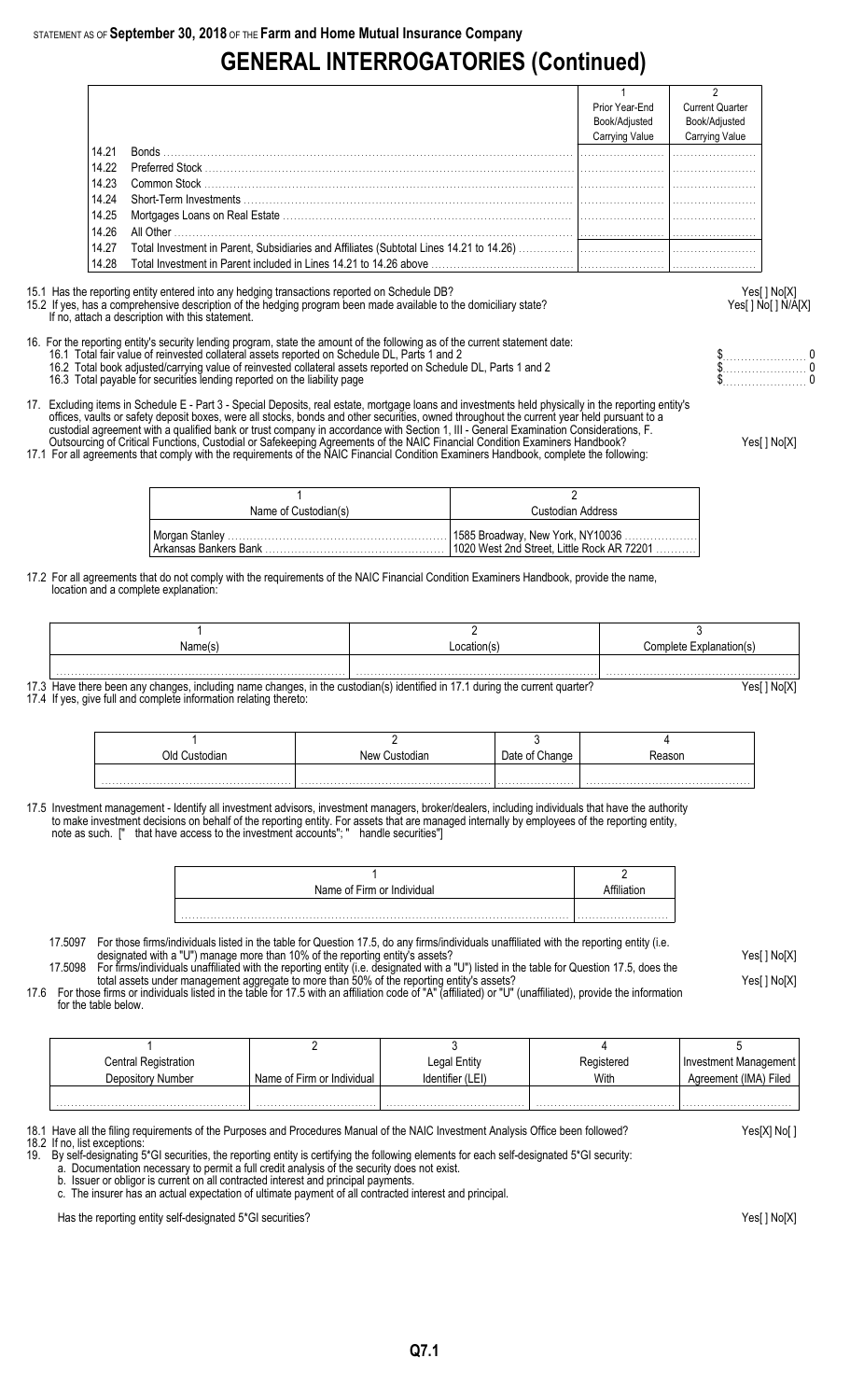STATEMENT AS OF **September 30, 2018** OF THE **Farm and Home Mutual Insurance Company**

## **GENERAL INTERROGATORIES**

### **PART 2 - PROPERTY & CASUALTY INTERROGATORIES**

- 1. If the reporting entity is a member of a pooling arrangement, did the agreement or the reporting entity's participation change? Yes[ ] No[ ] N/A[X] If yes, attach an explanation.
- 2 . Has the reporting entity reinsured any risk with any other reporting entity and agreed to release such entity from liability, in whole or in part, from any loss that may occur on the risk, or portion thereof, reinsured? Yes[ ] No[X] If yes, attach an explanation.
- 3.1 Have any of the reporting entity's primary reinsurance contracts been canceled? Yes[ ] No[X]
- 3.2 If yes, give full and complete information thereto
- 4.1 Are any of the liabilities for unpaid losses and loss adjustment expenses other than certain workers' compensation tabular reserves (see annual statement instructions pertaining to disclosure of discounting for definition of "tabular reserves,") discounted at a rate of interest greater than zero? Yes[ ] No[X]
- 4.2 If yes, complete the following schedule:

|                                                                                                                                                      |                                                                                                                                                                                                                                                                                                                 |          |                 |        |        | TOTAL DISCOUNT |              |        | DISCOUNT TAKEN DURING PERIOD |                                  |              |
|------------------------------------------------------------------------------------------------------------------------------------------------------|-----------------------------------------------------------------------------------------------------------------------------------------------------------------------------------------------------------------------------------------------------------------------------------------------------------------|----------|-----------------|--------|--------|----------------|--------------|--------|------------------------------|----------------------------------|--------------|
|                                                                                                                                                      |                                                                                                                                                                                                                                                                                                                 | 2        | 3               |        |        | 6              |              |        | 9                            | 10                               | 11           |
|                                                                                                                                                      |                                                                                                                                                                                                                                                                                                                 | Maximum  | <b>Discount</b> | Unpaid | Unpaid |                |              | Unpaid | Unpaid                       |                                  |              |
|                                                                                                                                                      | Line of Business                                                                                                                                                                                                                                                                                                | Interest | Rate            | Losses | LAE    | <b>IBNR</b>    | <b>TOTAL</b> | Losses | LAE                          | <b>IBNR</b>                      | TOTAL        |
|                                                                                                                                                      | 04.2999 Total                                                                                                                                                                                                                                                                                                   |          |                 |        |        |                |              |        |                              |                                  |              |
| 5. Operating Percentages:<br>5.1 A&H loss percent<br>5.2 A&H cost containment percent<br>5.3 A&H expense percent excluding cost containment expenses |                                                                                                                                                                                                                                                                                                                 |          |                 |        |        |                |              |        |                              | $0.000\%$<br>0.000%<br>$0.000\%$ |              |
|                                                                                                                                                      | 6.1 Do you act as a custodian for health savings accounts?                                                                                                                                                                                                                                                      |          |                 |        |        |                |              |        |                              |                                  | Yes[] No[X]  |
|                                                                                                                                                      | 6.2 If yes, please provide the amount of custodial funds held as of the reporting date.<br>6.3 Do you act as an administrator for health savings accounts?                                                                                                                                                      |          |                 |        |        |                |              |        |                              |                                  | Yes[ ] No[X] |
|                                                                                                                                                      | 6.4 If yes, please provide the balance of the funds administered as of the reporting date.                                                                                                                                                                                                                      |          |                 |        |        |                |              |        |                              |                                  |              |
|                                                                                                                                                      | 7. Is the reporting entity licensed or chartered, registered, qualified, eligible or writing business in at least two states?<br>7.1 If no, does the reporting entity assume reinsurance business that covers risks residing in at least one state other than the state of domicile of<br>the reporting entity? |          |                 |        |        |                |              |        |                              | Yes[] No[X]<br>Yes[] No[X]       |              |

**Q8**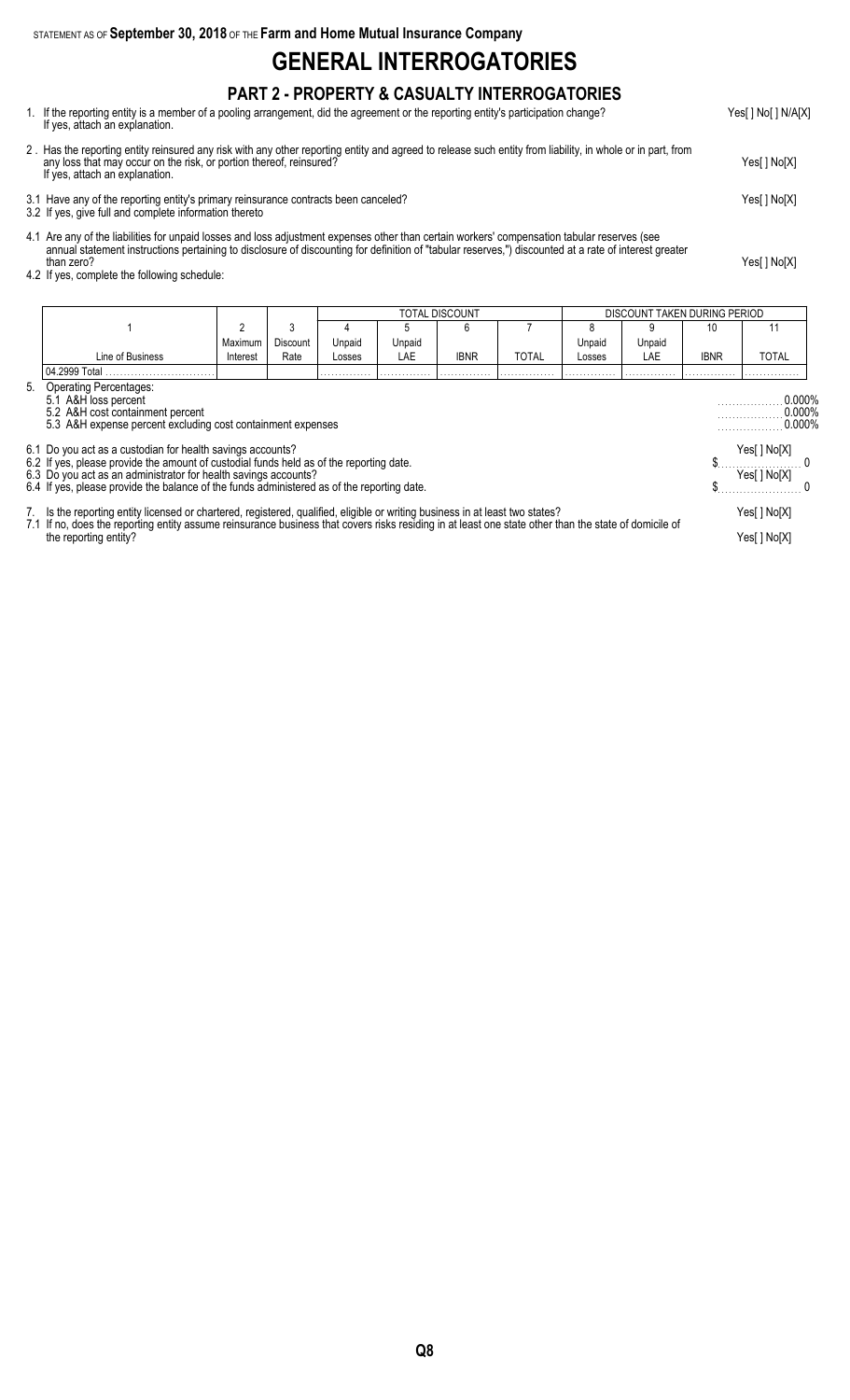### STATEMENT AS OF **September 30, 2018** OF THE **Farm and Home Mutual Insurance Company**

|  |  |  | <b>SCHEDULE F - CEDED REINSURANCE</b> |  |
|--|--|--|---------------------------------------|--|
|  |  |  |                                       |  |

| <b>Showing all new reinsurers - Current Year to Date</b> |  |
|----------------------------------------------------------|--|
|----------------------------------------------------------|--|

|             |                  | -         |              | Ð         |                         |                         |
|-------------|------------------|-----------|--------------|-----------|-------------------------|-------------------------|
| <b>NAIC</b> |                  |           |              |           | Certified               | <b>Effective Date</b>   |
| Company     |                  | Name of   | Domiciliary  | Type of   | <b>Reinsurer Rating</b> | of Certified            |
| Code        | <b>ID Number</b> | Reinsurer | Jurisdiction | Reinsurer | (1 through 6)           | <b>Reinsurer Rating</b> |
|             |                  |           | NONE         |           |                         |                         |
|             |                  |           |              |           |                         |                         |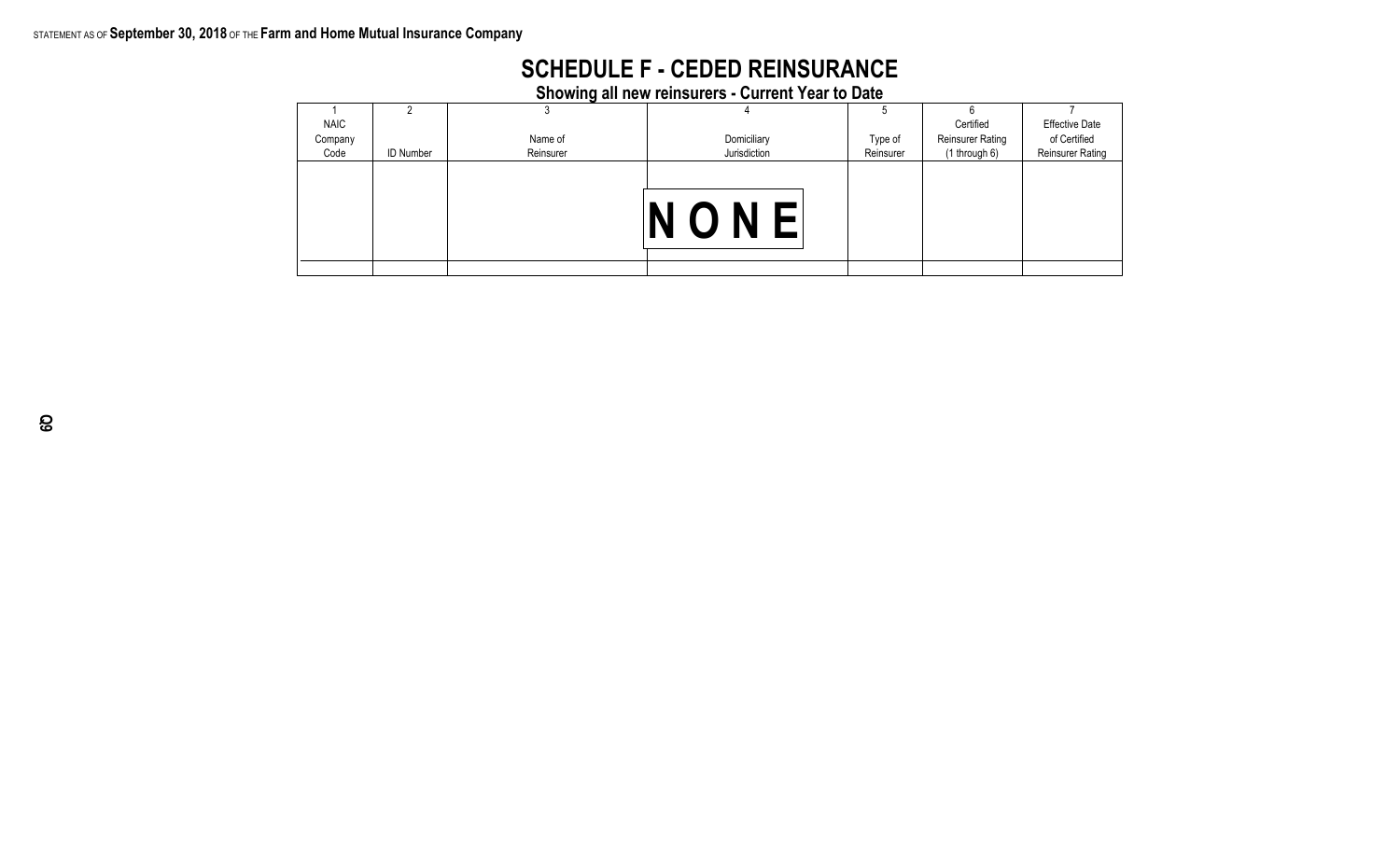### STATEMENT AS OF September 30, 2018 OF THE Farm and Home Mutual Insurance Company **SCHEDULE T - EXHIBIT OF PREMIUMS WRITTEN Current Year to Date - Allocated by States and Territories**

|            |                                                                                                                                                                                                                                                                  | $\mathbf{1}$                | Direct Losses Paid (Deducting Salvage)<br><b>Direct Premiums Written</b><br>$\mathfrak{p}$ |                       | Direct Losses Unpaid           |                                               |                                                                |                       |
|------------|------------------------------------------------------------------------------------------------------------------------------------------------------------------------------------------------------------------------------------------------------------------|-----------------------------|--------------------------------------------------------------------------------------------|-----------------------|--------------------------------|-----------------------------------------------|----------------------------------------------------------------|-----------------------|
|            |                                                                                                                                                                                                                                                                  |                             |                                                                                            |                       |                                |                                               |                                                                |                       |
|            | States, etc.                                                                                                                                                                                                                                                     | <b>Active Status</b><br>(a) | <b>Current Year</b><br>To Date                                                             | Prior Year<br>To Date | <b>Current Year</b><br>To Date | Prior Year<br>To Date                         | <b>Current Year</b><br>To Date                                 | Prior Year<br>To Date |
| 1.         |                                                                                                                                                                                                                                                                  |                             |                                                                                            | .                     | .                              | .                                             | .                                                              | .                     |
| 2.         |                                                                                                                                                                                                                                                                  |                             |                                                                                            |                       |                                | .                                             | .                                                              |                       |
| 3.         |                                                                                                                                                                                                                                                                  |                             |                                                                                            |                       |                                |                                               |                                                                | .                     |
| 4.         |                                                                                                                                                                                                                                                                  |                             |                                                                                            |                       |                                |                                               |                                                                |                       |
| 5.<br>6.   |                                                                                                                                                                                                                                                                  |                             |                                                                                            |                       |                                |                                               | .                                                              | .<br>.                |
| 7.         |                                                                                                                                                                                                                                                                  |                             |                                                                                            |                       |                                |                                               |                                                                | .                     |
| 8.         |                                                                                                                                                                                                                                                                  |                             |                                                                                            |                       |                                |                                               |                                                                | .                     |
| 9.         |                                                                                                                                                                                                                                                                  |                             |                                                                                            |                       |                                |                                               |                                                                | .                     |
| 10.        |                                                                                                                                                                                                                                                                  |                             |                                                                                            |                       |                                |                                               |                                                                | .                     |
| 11.        |                                                                                                                                                                                                                                                                  |                             |                                                                                            |                       |                                | .                                             |                                                                | .                     |
| 12.<br>13. |                                                                                                                                                                                                                                                                  |                             |                                                                                            | .<br>.                | .<br>.                         | .<br>.                                        | .<br>.                                                         |                       |
| 14.        |                                                                                                                                                                                                                                                                  |                             |                                                                                            | .                     | .                              | .                                             | .                                                              |                       |
| 15.        |                                                                                                                                                                                                                                                                  |                             |                                                                                            | .                     | .                              | .                                             | .                                                              |                       |
| 16.        |                                                                                                                                                                                                                                                                  |                             |                                                                                            | .                     | .                              | .                                             | . <b>.</b> .                                                   |                       |
| 17.        |                                                                                                                                                                                                                                                                  |                             |                                                                                            |                       |                                | .                                             |                                                                | .                     |
| 18.        |                                                                                                                                                                                                                                                                  |                             |                                                                                            |                       |                                |                                               |                                                                | .                     |
| 19.        |                                                                                                                                                                                                                                                                  |                             |                                                                                            |                       |                                |                                               |                                                                | .                     |
| 20.<br>21. |                                                                                                                                                                                                                                                                  |                             |                                                                                            |                       |                                |                                               |                                                                | .                     |
| 22.        |                                                                                                                                                                                                                                                                  |                             |                                                                                            |                       |                                |                                               |                                                                | .<br>.                |
| 23.        |                                                                                                                                                                                                                                                                  |                             |                                                                                            |                       |                                | .                                             |                                                                | .                     |
| 24.        |                                                                                                                                                                                                                                                                  |                             |                                                                                            |                       |                                | .                                             |                                                                |                       |
| 25.        |                                                                                                                                                                                                                                                                  |                             |                                                                                            |                       | .                              | .                                             | .                                                              |                       |
| 26.        |                                                                                                                                                                                                                                                                  |                             |                                                                                            | .                     | .                              | .                                             | .                                                              |                       |
| 27.        |                                                                                                                                                                                                                                                                  |                             |                                                                                            | .                     | .                              | .                                             | .                                                              |                       |
| 28.<br>29. |                                                                                                                                                                                                                                                                  |                             |                                                                                            | .                     | .                              | .<br>.                                        | .                                                              |                       |
| 30.        |                                                                                                                                                                                                                                                                  |                             |                                                                                            |                       |                                | .                                             | .<br>.                                                         | .                     |
| 31.        |                                                                                                                                                                                                                                                                  |                             |                                                                                            |                       |                                | .                                             | .                                                              | .                     |
| 32.        |                                                                                                                                                                                                                                                                  |                             |                                                                                            |                       |                                |                                               |                                                                |                       |
| 33.        |                                                                                                                                                                                                                                                                  |                             |                                                                                            |                       |                                |                                               |                                                                |                       |
| 34.        |                                                                                                                                                                                                                                                                  |                             |                                                                                            |                       |                                |                                               |                                                                |                       |
| 35.        |                                                                                                                                                                                                                                                                  |                             |                                                                                            | .                     |                                |                                               |                                                                |                       |
| 36.        |                                                                                                                                                                                                                                                                  |                             |                                                                                            | .                     | .                              |                                               |                                                                |                       |
| 37.<br>38. |                                                                                                                                                                                                                                                                  |                             |                                                                                            | .<br>.                | .<br>.                         | .<br>.                                        | .                                                              |                       |
| 39.        |                                                                                                                                                                                                                                                                  |                             |                                                                                            | .                     | .                              | .                                             | .                                                              |                       |
| 40.        |                                                                                                                                                                                                                                                                  |                             |                                                                                            | .                     | .                              | .                                             | .                                                              |                       |
| 41.        |                                                                                                                                                                                                                                                                  |                             |                                                                                            | .                     | .                              | .                                             | .                                                              |                       |
| 42.        |                                                                                                                                                                                                                                                                  |                             |                                                                                            | .                     | .                              | .                                             | .                                                              | .                     |
| 43.        |                                                                                                                                                                                                                                                                  |                             |                                                                                            |                       | .                              | .                                             | .                                                              | .                     |
| 44.<br>45. |                                                                                                                                                                                                                                                                  |                             |                                                                                            |                       |                                | .<br>.                                        | .                                                              |                       |
| 46.        |                                                                                                                                                                                                                                                                  |                             |                                                                                            | .                     | 1.                             | .                                             | 1.<br>1.                                                       |                       |
| 47.        |                                                                                                                                                                                                                                                                  |                             | .                                                                                          | .                     | .                              | .                                             | .                                                              |                       |
| 48.        |                                                                                                                                                                                                                                                                  |                             |                                                                                            | .                     | .                              | .                                             |                                                                |                       |
| 49.        |                                                                                                                                                                                                                                                                  |                             |                                                                                            | .                     | .                              | .                                             | .                                                              |                       |
| 50.        |                                                                                                                                                                                                                                                                  |                             |                                                                                            | .                     | .                              | .                                             |                                                                |                       |
| 51.        |                                                                                                                                                                                                                                                                  |                             |                                                                                            | .                     | .                              | .                                             | .                                                              |                       |
| 52.<br>53. |                                                                                                                                                                                                                                                                  |                             |                                                                                            | .<br>.                | . <b>.</b> .<br>.              | . <b>.</b> .<br>.                             | .<br>.                                                         |                       |
| 54.        |                                                                                                                                                                                                                                                                  |                             |                                                                                            |                       |                                | .                                             | .                                                              | .                     |
| 55.        |                                                                                                                                                                                                                                                                  |                             |                                                                                            |                       |                                | .                                             | .                                                              | .                     |
| 56.        |                                                                                                                                                                                                                                                                  |                             |                                                                                            |                       |                                | .                                             | 1.                                                             |                       |
| 57.        |                                                                                                                                                                                                                                                                  |                             |                                                                                            |                       |                                | .                                             |                                                                |                       |
| 58.        |                                                                                                                                                                                                                                                                  |                             |                                                                                            |                       |                                | .                                             |                                                                |                       |
| 59.        |                                                                                                                                                                                                                                                                  |                             |                                                                                            |                       |                                |                                               |                                                                |                       |
|            | <b>DETAILS OF WRITE-INS</b>                                                                                                                                                                                                                                      |                             | .                                                                                          | .                     | .                              | .                                             |                                                                |                       |
| 58002.     |                                                                                                                                                                                                                                                                  |                             | .                                                                                          |                       |                                |                                               | .                                                              | .                     |
| 58003.     |                                                                                                                                                                                                                                                                  |                             | .                                                                                          | .                     | .                              | .                                             |                                                                |                       |
|            | 58998Summary of remaining write-ins for Line                                                                                                                                                                                                                     |                             |                                                                                            |                       |                                |                                               |                                                                |                       |
|            | 58 from overflow page                                                                                                                                                                                                                                            |                             |                                                                                            |                       |                                | .                                             | .                                                              | .                     |
|            | 58999TOTALS (Lines 58001 through 58003                                                                                                                                                                                                                           |                             |                                                                                            |                       |                                |                                               |                                                                |                       |
|            | plus 58998) (Line 58 above)<br>(a) Active Status Counts:                                                                                                                                                                                                         |                             |                                                                                            |                       |                                | .                                             | .                                                              |                       |
|            | L Licensed or Chartered - Licensed insurance carrier or domiciled RRG                                                                                                                                                                                            |                             |                                                                                            |                       |                                | R Registered - Non-domiciled RRGs             |                                                                |                       |
|            | E Eligible - Reporting entities eligible or approved to write surplus lines in the state (other than their state of domicile See DSLI)<br>D Domestic Surplus Lines Insurer (DSLI) Reporting entities authorized to write surplus lines in the state of domicile. |                             |                                                                                            |                       | Q                              | Qualified - Qualified or accredited reinsurer | N None of the above Not allowed to write business in the state | 56                    |

Q10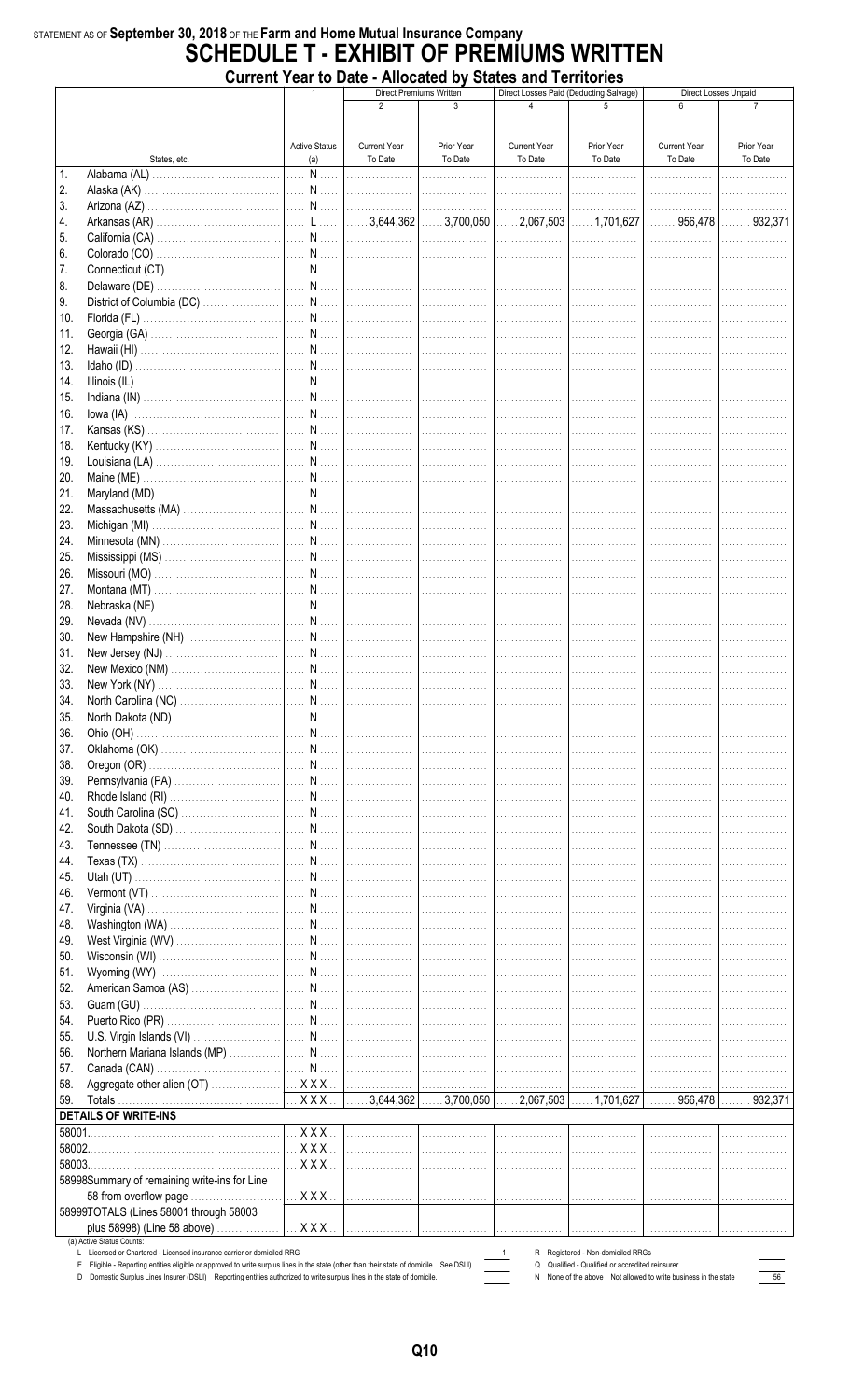**11 Schedule Y Part 1 . . . . . . . . . . . . . . . . . . . . . . . . . . . . . . . . . . . . . . . . . . . . . . . . . . NONE**

**12 Schedule Y Part 1A - Detail of Insurance Holding Company System . . . . . . . . . NONE**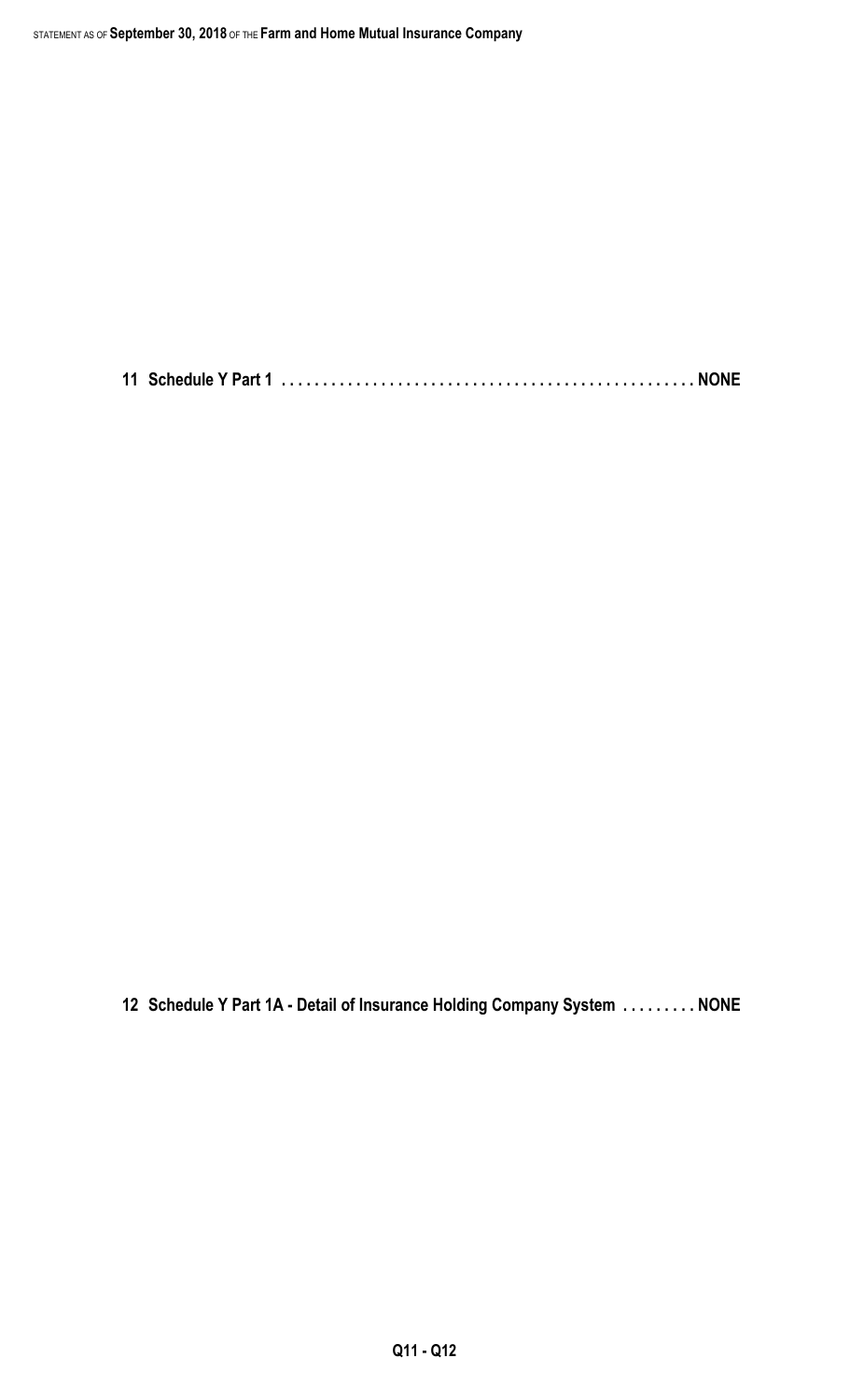# STATEMENT AS OF September 30, 2018 OF THE Farm and Home Mutual Insurance Company<br>PART 1 - LOSS EXPERIENCE

|                |                                                                                                                                                                                                                               |                 | Current Year to Date |                 |                                 |
|----------------|-------------------------------------------------------------------------------------------------------------------------------------------------------------------------------------------------------------------------------|-----------------|----------------------|-----------------|---------------------------------|
|                |                                                                                                                                                                                                                               | $\mathbf{1}$    | 2                    | $\mathbf{3}$    | Prior Year to Date              |
|                |                                                                                                                                                                                                                               | Direct Premiums | Direct Losses        | Direct          | Direct Loss                     |
|                | Line of Business                                                                                                                                                                                                              | Earned          | Incurred             | Loss Percentage |                                 |
|                |                                                                                                                                                                                                                               |                 |                      |                 | Percentage<br>34.587            |
| $\mathbf{1}$ . |                                                                                                                                                                                                                               |                 |                      |                 |                                 |
| 2.<br>3.       |                                                                                                                                                                                                                               |                 |                      |                 |                                 |
| 4.             |                                                                                                                                                                                                                               |                 |                      |                 |                                 |
| 5.             |                                                                                                                                                                                                                               |                 |                      |                 |                                 |
| 6.             |                                                                                                                                                                                                                               |                 |                      |                 |                                 |
| 8.             |                                                                                                                                                                                                                               |                 |                      |                 |                                 |
| 9.             |                                                                                                                                                                                                                               |                 |                      |                 |                                 |
| 10.            |                                                                                                                                                                                                                               |                 |                      |                 |                                 |
| 11.1           |                                                                                                                                                                                                                               |                 |                      |                 |                                 |
| 11.2           |                                                                                                                                                                                                                               |                 |                      |                 |                                 |
| 12.            |                                                                                                                                                                                                                               |                 |                      |                 |                                 |
| 13.            |                                                                                                                                                                                                                               |                 |                      |                 |                                 |
| 14.            |                                                                                                                                                                                                                               |                 |                      |                 |                                 |
| 15.            |                                                                                                                                                                                                                               |                 |                      |                 |                                 |
| 16.            |                                                                                                                                                                                                                               |                 |                      |                 |                                 |
| 17.1           |                                                                                                                                                                                                                               |                 |                      |                 |                                 |
| 17.2           |                                                                                                                                                                                                                               |                 |                      |                 |                                 |
| 17.3           |                                                                                                                                                                                                                               |                 |                      |                 |                                 |
| 18.1           |                                                                                                                                                                                                                               |                 |                      |                 |                                 |
| 18.2           |                                                                                                                                                                                                                               |                 |                      |                 |                                 |
| 19.1           |                                                                                                                                                                                                                               |                 |                      |                 |                                 |
| 19.3           |                                                                                                                                                                                                                               |                 |                      |                 |                                 |
| 21.            |                                                                                                                                                                                                                               |                 |                      |                 |                                 |
| 22.            |                                                                                                                                                                                                                               |                 |                      |                 |                                 |
| 23.            |                                                                                                                                                                                                                               |                 |                      |                 |                                 |
| 24.            |                                                                                                                                                                                                                               |                 |                      |                 |                                 |
| 26.            |                                                                                                                                                                                                                               |                 |                      |                 | 83.054                          |
| 27.            |                                                                                                                                                                                                                               |                 |                      |                 |                                 |
| 28.            |                                                                                                                                                                                                                               |                 |                      |                 |                                 |
| 29.            |                                                                                                                                                                                                                               |                 |                      |                 |                                 |
| 30.            |                                                                                                                                                                                                                               |                 |                      |                 | the contract of the contract of |
| 31.            |                                                                                                                                                                                                                               |                 |                      |                 |                                 |
| 32.            |                                                                                                                                                                                                                               |                 |                      |                 |                                 |
| 33.            |                                                                                                                                                                                                                               |                 |                      |                 |                                 |
| 34.            |                                                                                                                                                                                                                               |                 |                      |                 |                                 |
| 35.            |                                                                                                                                                                                                                               |                 |                      |                 |                                 |
|                | <b>DETAILS OF WRITE-INS</b>                                                                                                                                                                                                   |                 |                      |                 |                                 |
| 3401.          | the control of the control of the control of the control of the control of the control of the control of the control of the control of the control of the control of the control of the control of the control of the control |                 |                      |                 |                                 |
| 3402.          |                                                                                                                                                                                                                               |                 |                      |                 |                                 |
| 3403.          |                                                                                                                                                                                                                               |                 |                      |                 |                                 |
| 3498.          |                                                                                                                                                                                                                               |                 |                      |                 |                                 |
| 3499.          |                                                                                                                                                                                                                               |                 |                      |                 |                                 |
|                |                                                                                                                                                                                                                               |                 |                      |                 |                                 |

### **PART 2 - DIRECT PREMIUMS WRITTEN**

|                 |                                                                                                                                                                                                                                |         | 2       | 3          |
|-----------------|--------------------------------------------------------------------------------------------------------------------------------------------------------------------------------------------------------------------------------|---------|---------|------------|
|                 |                                                                                                                                                                                                                                | Current | Current | Prior Year |
|                 | Eine of Business Cuarter Vear to Date Vear to Date Vear to Date Vear to Date Vear to Date Vear to Date Vear to Date Vear to Date Vear to Date Vear to Date Vear to Date Vear to Date Vear to Date Cuarter (160 million) and th |         |         |            |
| $\mathbf{1}$ .  |                                                                                                                                                                                                                                |         |         |            |
| 2.              |                                                                                                                                                                                                                                |         |         |            |
| 3.              |                                                                                                                                                                                                                                |         |         |            |
| 4.              |                                                                                                                                                                                                                                |         |         |            |
| 5.              |                                                                                                                                                                                                                                |         |         |            |
| 6.              |                                                                                                                                                                                                                                |         |         |            |
| 8.              |                                                                                                                                                                                                                                |         |         |            |
| 9.              |                                                                                                                                                                                                                                |         |         |            |
| 10 <sub>1</sub> |                                                                                                                                                                                                                                |         |         |            |
| 11.1            |                                                                                                                                                                                                                                |         |         |            |
| 11.2            |                                                                                                                                                                                                                                |         |         |            |
| 12.             |                                                                                                                                                                                                                                |         |         |            |
| 13.             |                                                                                                                                                                                                                                |         |         |            |
| 14.             |                                                                                                                                                                                                                                |         |         |            |
| 15.             |                                                                                                                                                                                                                                |         |         |            |
| 16.             |                                                                                                                                                                                                                                |         |         |            |
| 17.1            |                                                                                                                                                                                                                                |         |         |            |
| 17.2            |                                                                                                                                                                                                                                |         |         |            |
| 17.3            |                                                                                                                                                                                                                                |         |         |            |
| 18.1            |                                                                                                                                                                                                                                |         |         |            |
| 18.2            |                                                                                                                                                                                                                                |         |         |            |
| 19.1            |                                                                                                                                                                                                                                |         |         |            |
| 19.3            |                                                                                                                                                                                                                                |         |         |            |
| 21.             |                                                                                                                                                                                                                                |         |         |            |
| 22.             |                                                                                                                                                                                                                                |         |         |            |
| 23.             |                                                                                                                                                                                                                                |         |         |            |
| 24.             |                                                                                                                                                                                                                                |         |         |            |
| 26.             |                                                                                                                                                                                                                                |         |         |            |
| 27.             |                                                                                                                                                                                                                                |         |         |            |
| 28.             |                                                                                                                                                                                                                                |         |         |            |
| 29.             |                                                                                                                                                                                                                                |         |         |            |
| 30.             |                                                                                                                                                                                                                                |         |         |            |
| 31.             |                                                                                                                                                                                                                                |         |         |            |
| 32.             |                                                                                                                                                                                                                                |         |         |            |
| 33.             |                                                                                                                                                                                                                                |         |         |            |
| 34.             |                                                                                                                                                                                                                                |         |         |            |
| 35              |                                                                                                                                                                                                                                |         |         |            |
|                 | <b>DETAILS OF WRITE-INS</b>                                                                                                                                                                                                    |         |         |            |
| 3401.           | <u> 1980 - Andrea Brand, amerikansk politik (</u>                                                                                                                                                                              |         |         |            |
| 3402.           |                                                                                                                                                                                                                                |         |         |            |
| 3403.           |                                                                                                                                                                                                                                |         |         |            |
| 3498.           |                                                                                                                                                                                                                                |         |         |            |
| 3499.           |                                                                                                                                                                                                                                |         |         |            |
|                 |                                                                                                                                                                                                                                |         |         |            |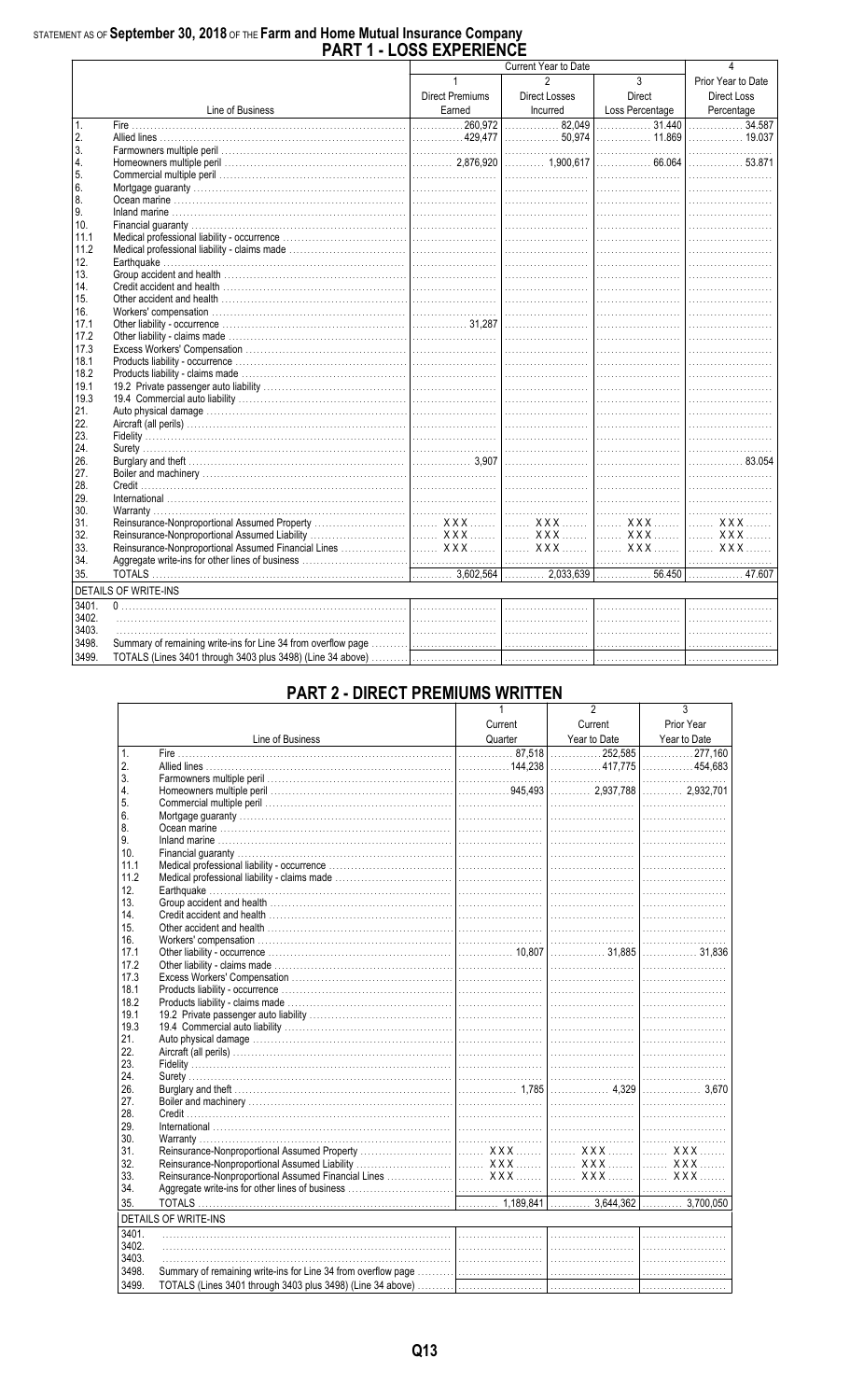## **PART 3 (000 omitted) LOSS AND LOSS ADJUSTMENT EXPENSE RESERVES SCHEDULE**

|      |                           |           |             |                       |              |             |                              |                  |                    |                                   | 10                  |                  | 12                  | 13                           |
|------|---------------------------|-----------|-------------|-----------------------|--------------|-------------|------------------------------|------------------|--------------------|-----------------------------------|---------------------|------------------|---------------------|------------------------------|
|      |                           |           |             |                       |              |             |                              | Q.S. Date        | Q.S. Date          |                                   |                     | Prior Year-End   | Prior Year-End      | Prior Year-End               |
|      |                           |           |             |                       | 2018         | 2018 Loss   |                              | Known Case       | Known Case         |                                   |                     | Known Case Loss  | <b>IBNR Loss</b>    | <b>Total Loss</b>            |
|      |                           | Prior     | Prior       | <b>Total Prior</b>    | Loss and LAE | and LAE     |                              | Loss and LAE     | Loss and LAE       |                                   |                     | and LAE Reserves | and LAE Reserves    | and LAE                      |
|      |                           | Year-End  | Year-End    | Year-End              | Payments     | Payments    | Total                        | Reserves         | Reserves on Claims |                                   | Total               | Developed        | Developed           | Reserves                     |
|      |                           | Known     | <b>IBNR</b> | Loss and              | on Claims    | on Claims   | 2018 Loss                    | on Claims        | Reported or        | Q.S. Date                         | Q.S. Loss           | (Savings)/       | (Savings)/          | Developed                    |
|      | Years in Which            | Case Loss | Loss and    | LAE                   | Reported     | Unreported  | and LAE                      | Reported and     | Reopened           | <b>IBNR Loss</b>                  | and LAE             | Deficiency       | Deficiency          | (Savings)/                   |
|      | Losses                    | and LAE   | LAE         | Reserves              | as of Prior  | as of Prior | Payments                     | Open as of Prior | Subsequent         | and LAE                           | Reserves            | $(Cols. 4 + 7)$  | $(Cols. 5 + 8 + 9)$ | Deficiency                   |
|      | Occurred                  | Reserves  | Reserves    | $(Cols. 1 + 2)$       | Year-End     | Year-End    | $(Cols. 4 + 5)$              | Year-End         | to Prior Year-End  | Reserves                          | $(Cols. 7 + 8 + 9)$ | minus Col. 1)    | minus Col. 2)       | (Cols. $11 + 12$ )           |
|      | $2015 + Prior$ .          |           |             |                       |              | .           | .                            |                  |                    | .                                 | .                   | .                | (18)                | $\cdots$ (29)                |
|      | 2016                      |           | 26          |                       |              |             |                              |                  |                    |                                   |                     |                  |                     |                              |
| l 3. | Subtotals 2016 + Prior    |           |             |                       |              | .           | .                            |                  |                    | .                                 | .                   | . (26)           |                     |                              |
|      |                           | 274<br>.  | . 606       | 880<br>.              | . 199        | . 45        | . 244                        | 82               |                    | . 97                              | 182                 | .                | (461)               | . (454)                      |
| 15.  | Subtotals 2017 + Prior.   | 301       | 650         | 951                   | . 200        | . 45        | 245                          | $\cdots$ 82      | .                  | $\ldots \ldots \ldots \ldots 971$ | 182                 | . (19)           | . (505)             | $\ldots \ldots \ldots (524)$ |
| l 6. |                           | $XXX$     | <b>XXX</b>  | $\ldots$ XXX $\ldots$ | <b>XXX</b>   | 1,835<br>.  |                              | <b>XXX</b>       | 317<br>.           | 453                               | . 770               | <b>XXX</b>       | XXX.                | $XXX$                        |
|      | Totals                    | 301       | . 650       | . 951                 | 200          | 1,880<br>.  | $\ldots \ldots \ldots 2,080$ |                  | . 320              | . 550                             | 952                 | . (19)           | . (505)             |                              |
|      |                           |           |             |                       |              |             |                              |                  |                    |                                   |                     | Col. 11, Line 7  | Col. 12, Line 7     | $ $ Col. 13, Line 7 $ $      |
|      |                           |           |             |                       |              |             |                              |                  |                    |                                   |                     | As % of Col. 1   | As % of Col. 2      | As % of Col. $3$             |
|      |                           |           |             |                       |              |             |                              |                  |                    |                                   |                     | Line 7           | Line 7              | Line 7                       |
| 8.   | Prior Year-End Surplus As |           |             |                       |              |             |                              |                  |                    |                                   |                     |                  |                     |                              |
|      | Regards Policyholders.    | 4,540,096 |             |                       |              |             |                              |                  |                    |                                   |                     |                  | $(6.312)$   2       | $(77.692)$ 3 $(55.100)$      |
|      |                           |           |             |                       |              |             |                              |                  |                    |                                   |                     |                  |                     | Col. 13, Line 7              |
|      |                           |           |             |                       |              |             |                              |                  |                    |                                   |                     |                  |                     | Line 8                       |
|      |                           |           |             |                       |              |             |                              |                  |                    |                                   |                     |                  |                     |                              |
|      |                           |           |             |                       |              |             |                              |                  |                    |                                   |                     |                  |                     | (0.012)                      |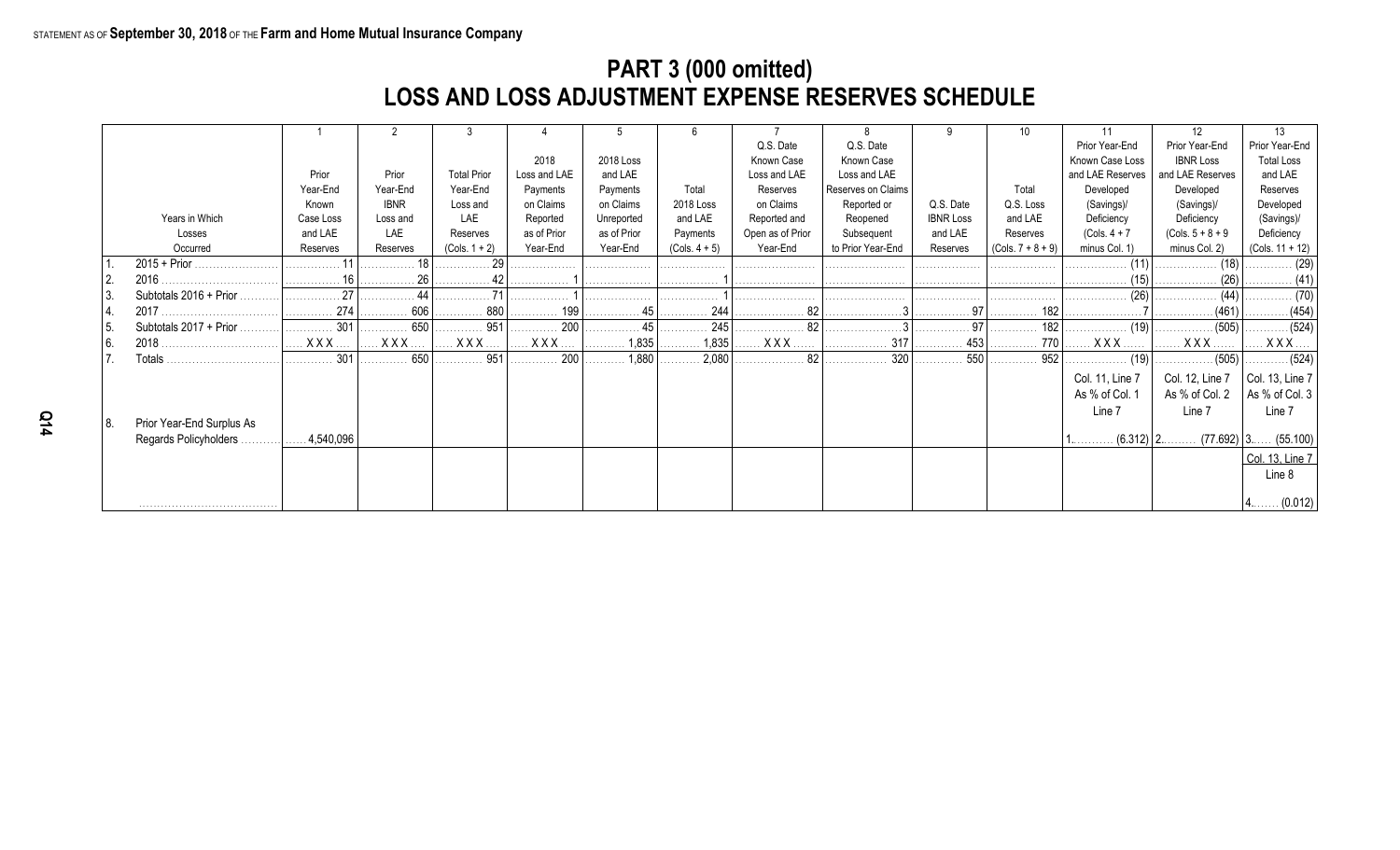# **SUPPLEMENTAL EXHIBITS AND SCHEDULES INTERROGATORIES**

The following supplemental reports are required to be filed as part of your statement filing. However, in the event that your company does not transact the type of business for which the special report must be filed, your response of NO to the specific interrogatory will be accepted in lieu of filing a "NONE" report and a bar code will be printed below. If the supplement is required of your company but is not being filed for whatever reason enter SEE EXPLANATION and provide an explanation following the interrogatory questions.

**RESPONSES** 1. Will the Trusteed Surplus Statement be filed with the state of domicile and the NAIC with this statement? No 2. Will Supplement A to Schedule T (Medical Professional Liability Supplement) be filed with this statement? No 3. Will the Medicare Part D Coverage Supplement be filed with the state of domicile and the NAIC with this statement? No 3. Will the Medicare Part D Coverage Supplement be filed with the state of domicile and the NAIC with this statement?<br>4. Will the Director and Officer Insurance Coverage Supplement be filed with the state of domicile and t Explanations: Bar Codes:







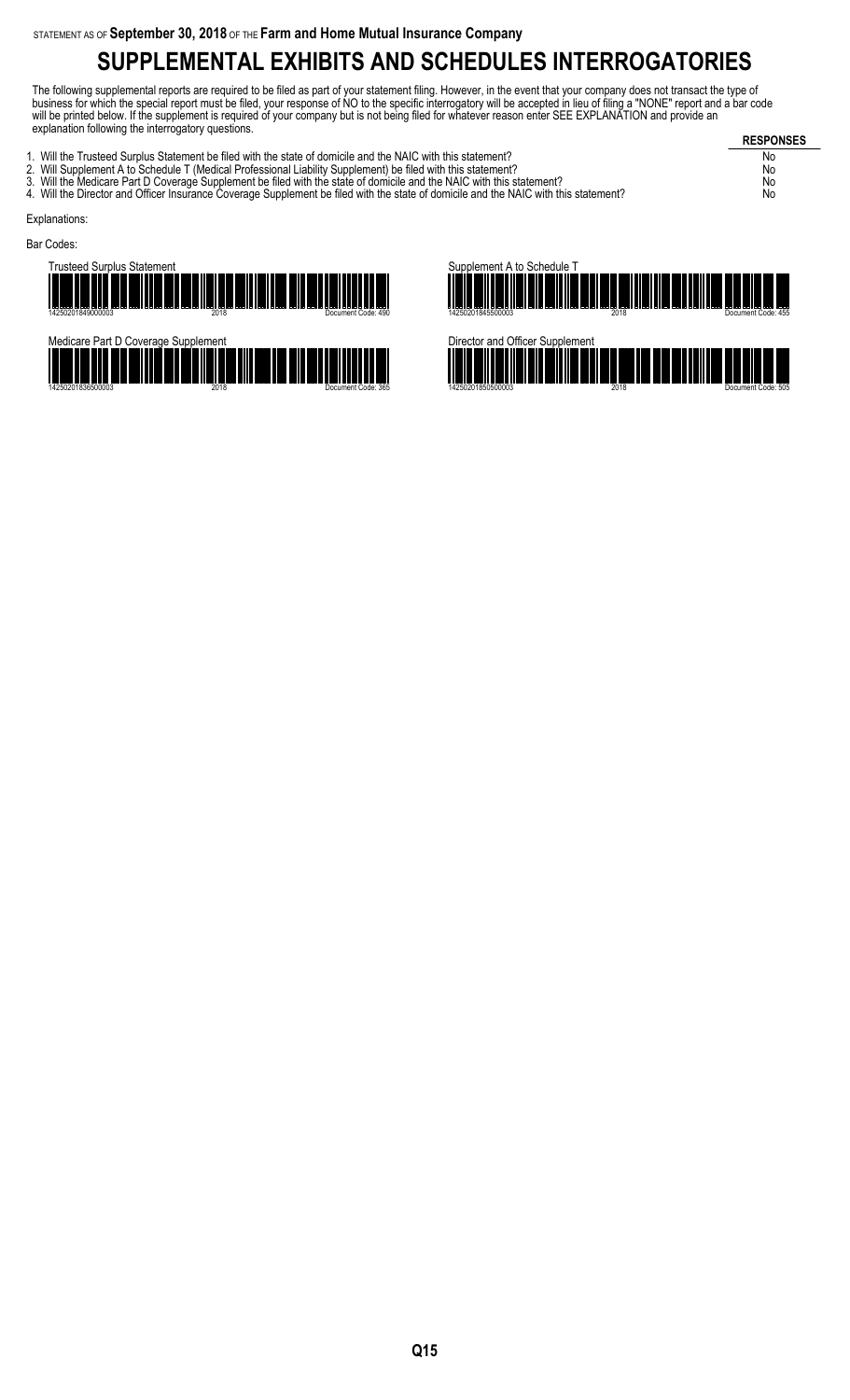**OVERFLOW PAGE FOR WRITE-INS**

# **STATEMENT OF INCOME**

|       |                                                                            | <b>Current Year</b> | Prior Year | Prior Year Ended |
|-------|----------------------------------------------------------------------------|---------------------|------------|------------------|
|       |                                                                            | to Date             | to Date    | December 31      |
|       | 0597. Summary of remaining write-ins for Line 5 (Lines 0504 through 0596). |                     |            |                  |
| 1404  |                                                                            |                     |            |                  |
|       | 1497. Summary of remaining write-ins for Line 14 (Lines 1404 through 1496) |                     |            |                  |
| 3704. | Depreciation on Non Admitted Assets                                        |                     |            |                  |
| 3797. | Summary of remaining write-ins for Line 37 (Lines 3704 through 3796)       |                     |            |                  |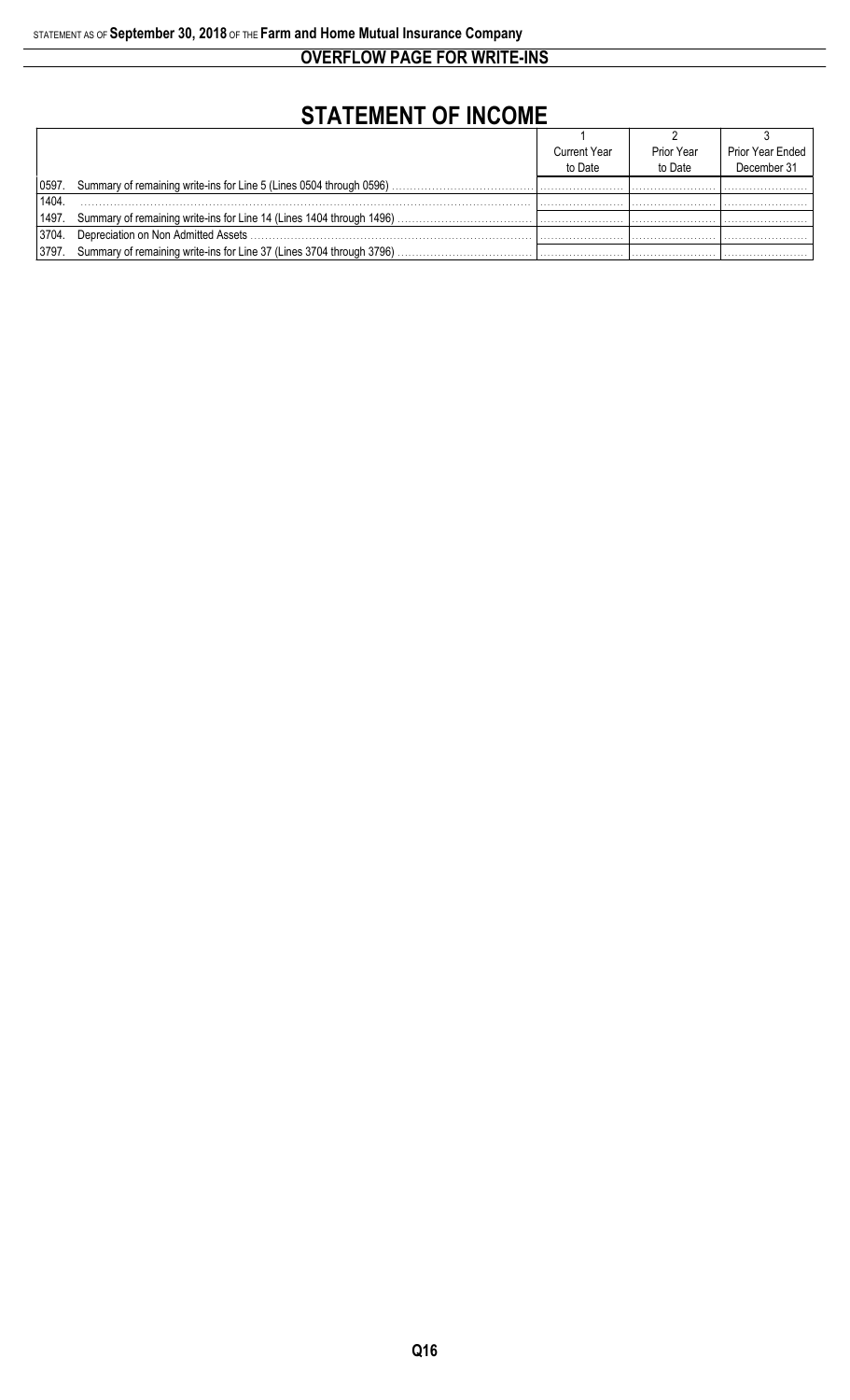### STATEMENT AS OF **September 30, 2018** OF THE **Farm and Home Mutual Insurance Company SCHEDULE A - VERIFICATION**

**Real Estate**

|      |                                                                                                                                                                                                                                |              | Prior Year Ended |
|------|--------------------------------------------------------------------------------------------------------------------------------------------------------------------------------------------------------------------------------|--------------|------------------|
|      |                                                                                                                                                                                                                                | Year To Date | December 31      |
|      |                                                                                                                                                                                                                                |              |                  |
|      | Cost of acquired:                                                                                                                                                                                                              |              |                  |
|      | 2.1                                                                                                                                                                                                                            |              |                  |
|      | $2.2^{\circ}$                                                                                                                                                                                                                  |              |                  |
| 3.   |                                                                                                                                                                                                                                |              |                  |
| 4.   |                                                                                                                                                                                                                                |              |                  |
| 5.   | Total gain (loss) on disposals<br>Deduct amounts received on disposals<br>Total foreign exchange change in book/adjusted carrying va                                                                                           |              |                  |
| 6.   |                                                                                                                                                                                                                                |              |                  |
|      | Deduct current year's other-than-temporary impairment recotomers contained and contained and contained and contained and contained and contained and contained and contained and contained and contained and contained and con |              |                  |
| 8.   | Deduct current year's depreciation                                                                                                                                                                                             |              |                  |
| l 9. |                                                                                                                                                                                                                                |              |                  |
| 10.  | Deduct total nonadmitted amounts                                                                                                                                                                                               |              |                  |
|      |                                                                                                                                                                                                                                |              |                  |

#### **SCHEDULE B - VERIFICATION Mortgage Loans**

|     |                                                                                                                                                                    |              | <b>Prior Year Ended</b> |
|-----|--------------------------------------------------------------------------------------------------------------------------------------------------------------------|--------------|-------------------------|
|     |                                                                                                                                                                    | Year To Date | December 31             |
|     | Book value/recorded investment excluding accrued interest, December 31 of prior year.                                                                              |              |                         |
| 2.  | Cost of acquired:                                                                                                                                                  |              |                         |
|     |                                                                                                                                                                    |              |                         |
|     | $2.2^{\circ}$<br>Additional investment made after acquisition www.communication.communications.com/ www.fluxestment made after acquisition www.communications.com/ |              |                         |
| 3.  |                                                                                                                                                                    |              |                         |
| 4.  | Accrual of discount                                                                                                                                                |              |                         |
| 5.  |                                                                                                                                                                    |              |                         |
| 6.  | Total gain (loss) on disposals<br>Deduct amounts received on disposals<br>Deduct amortization of premium and mortgage interest poin                                |              |                         |
| 7.  |                                                                                                                                                                    |              |                         |
| 8.  |                                                                                                                                                                    |              |                         |
| 9.  | Total foreign exchange change in book value/recorded inve                                                                                                          |              |                         |
| 10. |                                                                                                                                                                    |              |                         |
| 11. | Book value/recorded investment excluding accrued interest at end of current period (Lines $1 + 2 + 3 + 4 + 5 + 1$ )                                                |              |                         |
|     |                                                                                                                                                                    |              |                         |
| 12. |                                                                                                                                                                    |              |                         |
| 13. |                                                                                                                                                                    |              |                         |
| 14. |                                                                                                                                                                    |              |                         |
| 15. |                                                                                                                                                                    |              |                         |

#### **SCHEDULE BA - VERIFICATION Other Long-Term Invested Assets**

|      |                                                                                                                                                                                                                                    |              | Prior Year Ended |  |  |  |  |  |  |  |  |  |
|------|------------------------------------------------------------------------------------------------------------------------------------------------------------------------------------------------------------------------------------|--------------|------------------|--|--|--|--|--|--|--|--|--|
|      |                                                                                                                                                                                                                                    | Year To Date | December 31      |  |  |  |  |  |  |  |  |  |
|      |                                                                                                                                                                                                                                    |              |                  |  |  |  |  |  |  |  |  |  |
| 2.   | Cost of acquired:                                                                                                                                                                                                                  |              |                  |  |  |  |  |  |  |  |  |  |
|      | 2.1                                                                                                                                                                                                                                |              |                  |  |  |  |  |  |  |  |  |  |
|      | $2.2^{\circ}$                                                                                                                                                                                                                      |              |                  |  |  |  |  |  |  |  |  |  |
| 3.   | Capitalized deferred interest and other with the contract of the control of the control of the control of the control of the control of the control of the control of the control of the control of the control of the control     |              |                  |  |  |  |  |  |  |  |  |  |
| 14.  |                                                                                                                                                                                                                                    |              |                  |  |  |  |  |  |  |  |  |  |
| I 5. |                                                                                                                                                                                                                                    |              |                  |  |  |  |  |  |  |  |  |  |
| l 6. |                                                                                                                                                                                                                                    |              |                  |  |  |  |  |  |  |  |  |  |
| 7.   |                                                                                                                                                                                                                                    |              |                  |  |  |  |  |  |  |  |  |  |
| 8.   | Deduct amortization of premium and depreciation <i>manufacture in the content of the content of premium and depreciation</i> manufacture in the content of the content of the content of the content of the content of the content |              |                  |  |  |  |  |  |  |  |  |  |
| l 9. |                                                                                                                                                                                                                                    |              |                  |  |  |  |  |  |  |  |  |  |
| 10.  |                                                                                                                                                                                                                                    |              |                  |  |  |  |  |  |  |  |  |  |
| 11.  |                                                                                                                                                                                                                                    |              |                  |  |  |  |  |  |  |  |  |  |
| 12.  | Deduct total nonadmitted amounts                                                                                                                                                                                                   |              |                  |  |  |  |  |  |  |  |  |  |
| 13.  |                                                                                                                                                                                                                                    |              |                  |  |  |  |  |  |  |  |  |  |
|      |                                                                                                                                                                                                                                    |              |                  |  |  |  |  |  |  |  |  |  |

#### **SCHEDULE D - VERIFICATION Bonds and Stocks**

|                                        | DUIIUS AIIU OLUUNS               |              |                  |  |  |  |  |  |  |  |  |
|----------------------------------------|----------------------------------|--------------|------------------|--|--|--|--|--|--|--|--|
|                                        |                                  |              |                  |  |  |  |  |  |  |  |  |
|                                        |                                  |              | Prior Year Ended |  |  |  |  |  |  |  |  |
|                                        |                                  | Year To Date | December 31      |  |  |  |  |  |  |  |  |
|                                        |                                  |              |                  |  |  |  |  |  |  |  |  |
| $\begin{vmatrix} 2 \\ 3 \end{vmatrix}$ |                                  |              |                  |  |  |  |  |  |  |  |  |
|                                        |                                  |              |                  |  |  |  |  |  |  |  |  |
| 4.                                     |                                  |              |                  |  |  |  |  |  |  |  |  |
| 5.                                     |                                  |              |                  |  |  |  |  |  |  |  |  |
| 6.                                     |                                  |              |                  |  |  |  |  |  |  |  |  |
| $\overline{7}$ .                       |                                  |              |                  |  |  |  |  |  |  |  |  |
| 8.                                     |                                  |              |                  |  |  |  |  |  |  |  |  |
| ∣9.                                    |                                  |              |                  |  |  |  |  |  |  |  |  |
| 10.                                    |                                  |              |                  |  |  |  |  |  |  |  |  |
| 11.                                    |                                  |              |                  |  |  |  |  |  |  |  |  |
| 12.                                    | Deduct total nonadmitted amounts |              |                  |  |  |  |  |  |  |  |  |
| 13.                                    |                                  |              |                  |  |  |  |  |  |  |  |  |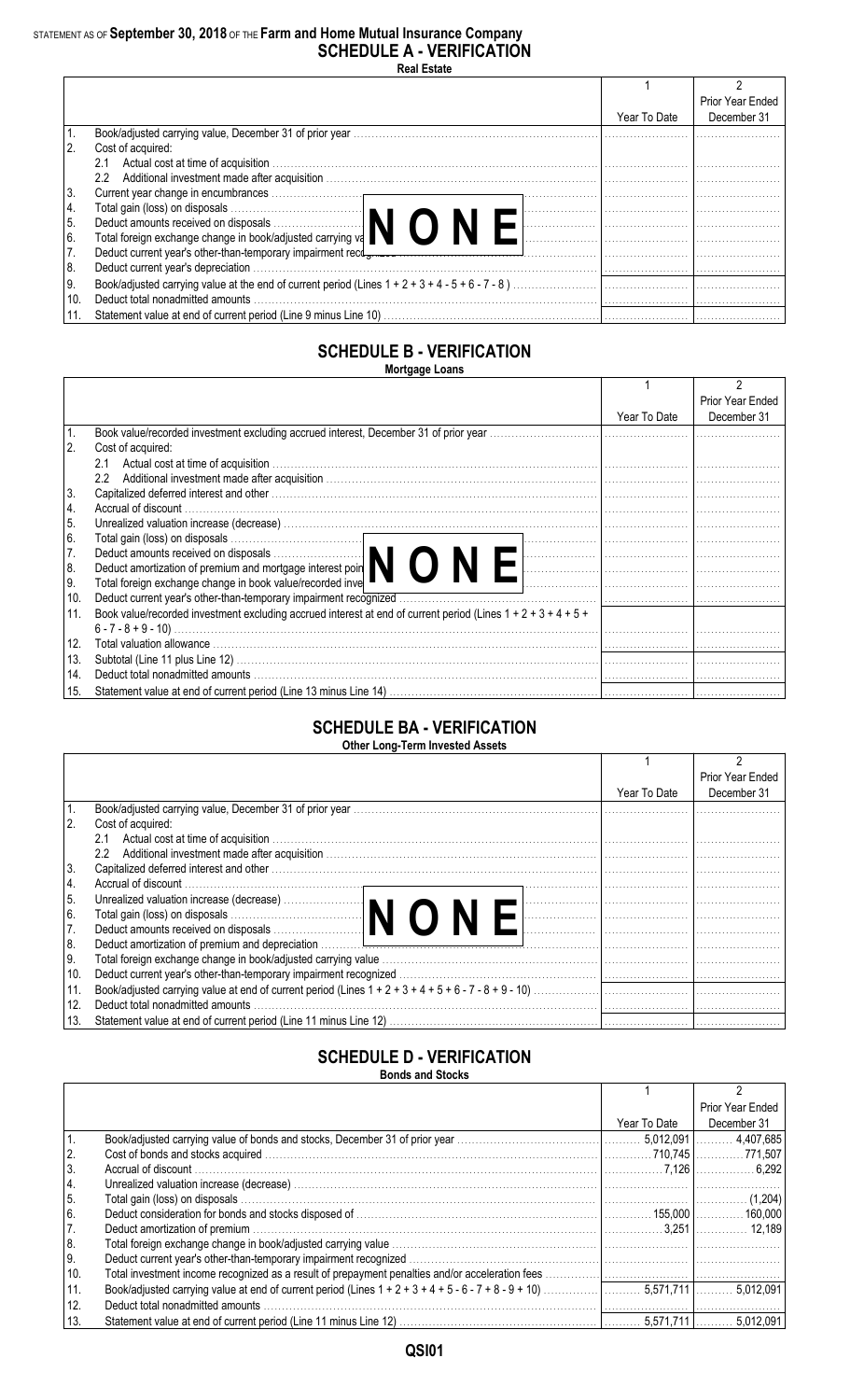## **SCHEDULE D - PART 1B**

Showing the Acquisitions, Dispositions and Non-Trading Activity

During the Current Quarter for all Bonds and Preferred Stock by NAIC Designation

|                  |                         | Book/Adjusted          |                |                |                        | Book/Adjusted         | Book/Adjusted  | Book/Adjusted         | Book/Adjusted         |
|------------------|-------------------------|------------------------|----------------|----------------|------------------------|-----------------------|----------------|-----------------------|-----------------------|
|                  |                         | <b>Carrying Value</b>  | Acquisitions   | Dispositions   | Non-Trading            | <b>Carrying Value</b> | Carrying Value | <b>Carrying Value</b> | <b>Carrying Value</b> |
|                  |                         | Beginning of           | During Current | During Current | <b>Activity During</b> | End of                | End of         | End of                | December 31           |
|                  | <b>NAIC Designation</b> | <b>Current Quarter</b> | Quarter        | Quarter        | <b>Current Quarter</b> | <b>First Quarter</b>  | Second Quarter | <b>Third Quarter</b>  | Prior Year            |
| <b>BONDS</b>     |                         |                        |                |                |                        |                       |                |                       |                       |
| $\overline{1}$ . |                         |                        |                |                |                        |                       |                |                       |                       |
| 2.               |                         |                        |                |                |                        |                       |                |                       |                       |
| 3.               |                         |                        |                |                |                        |                       |                |                       |                       |
| 4.               |                         |                        |                |                |                        |                       |                |                       |                       |
| 5.               |                         |                        |                |                |                        |                       |                |                       |                       |
| <sup>6.</sup>    |                         |                        |                |                |                        |                       |                |                       |                       |
| 7.               |                         |                        |                |                |                        |                       |                |                       |                       |
|                  | <b>PREFERRED STOCK</b>  |                        |                |                |                        |                       |                |                       |                       |
| 8.               | NAIC <sub>1</sub>       |                        |                |                |                        |                       |                |                       |                       |
| Ι9.              | NAIC 2                  |                        |                |                |                        |                       |                |                       |                       |
| 10.              | NAIC 3                  |                        |                |                |                        |                       |                |                       |                       |
| 11.              | NAIC <sub>4</sub>       |                        |                |                |                        |                       |                |                       |                       |
| 12.              | NAIC 5                  |                        |                |                |                        |                       |                |                       |                       |
| 13.              | NAIC 6                  |                        |                |                |                        |                       |                |                       |                       |
| 14.              |                         |                        |                |                |                        |                       |                |                       |                       |
| 15.              |                         |                        |                |                |                        |                       |                |                       |                       |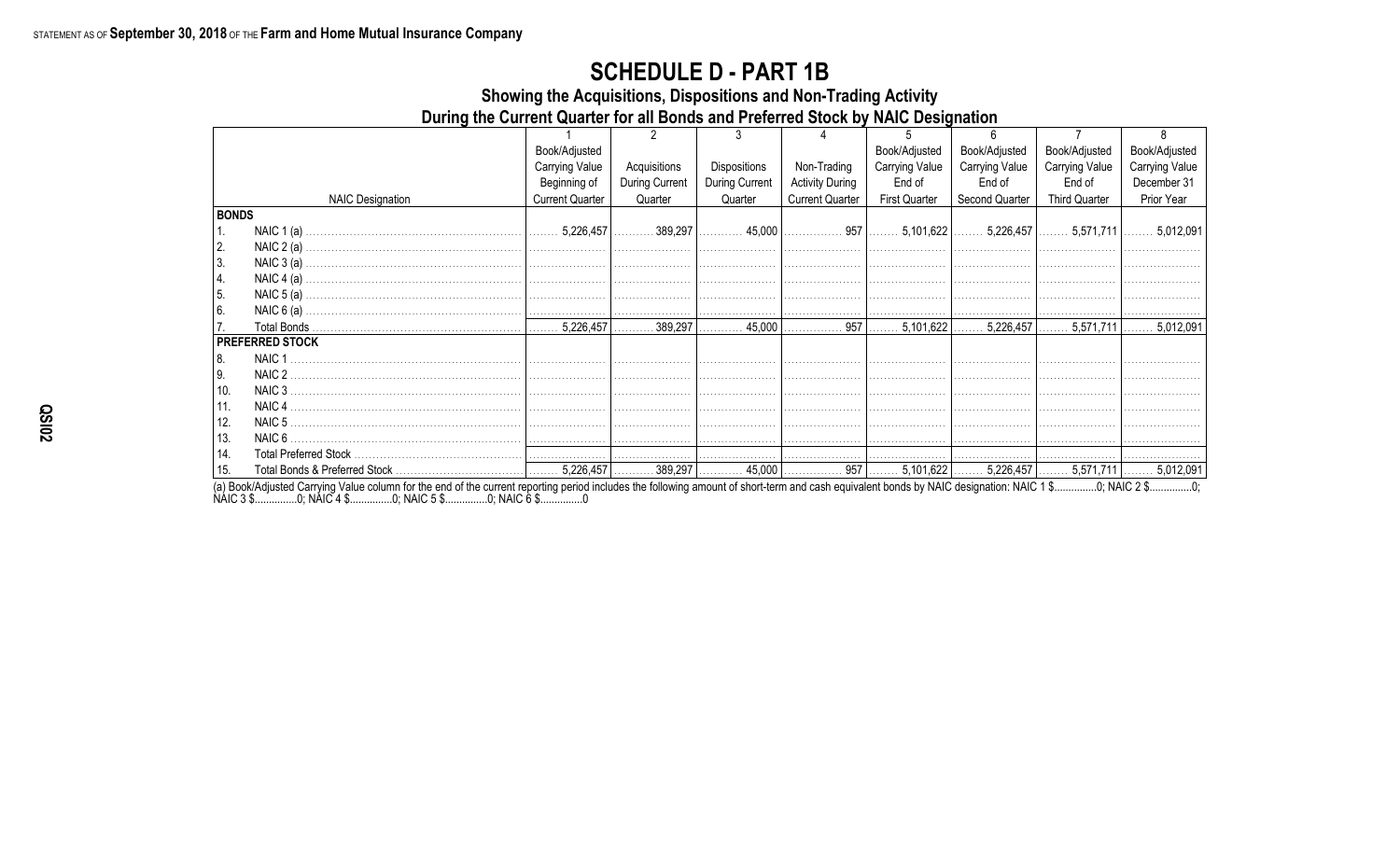| SI08 Schedule E - Verification (Cash Equivalents)  NONE |  |
|---------------------------------------------------------|--|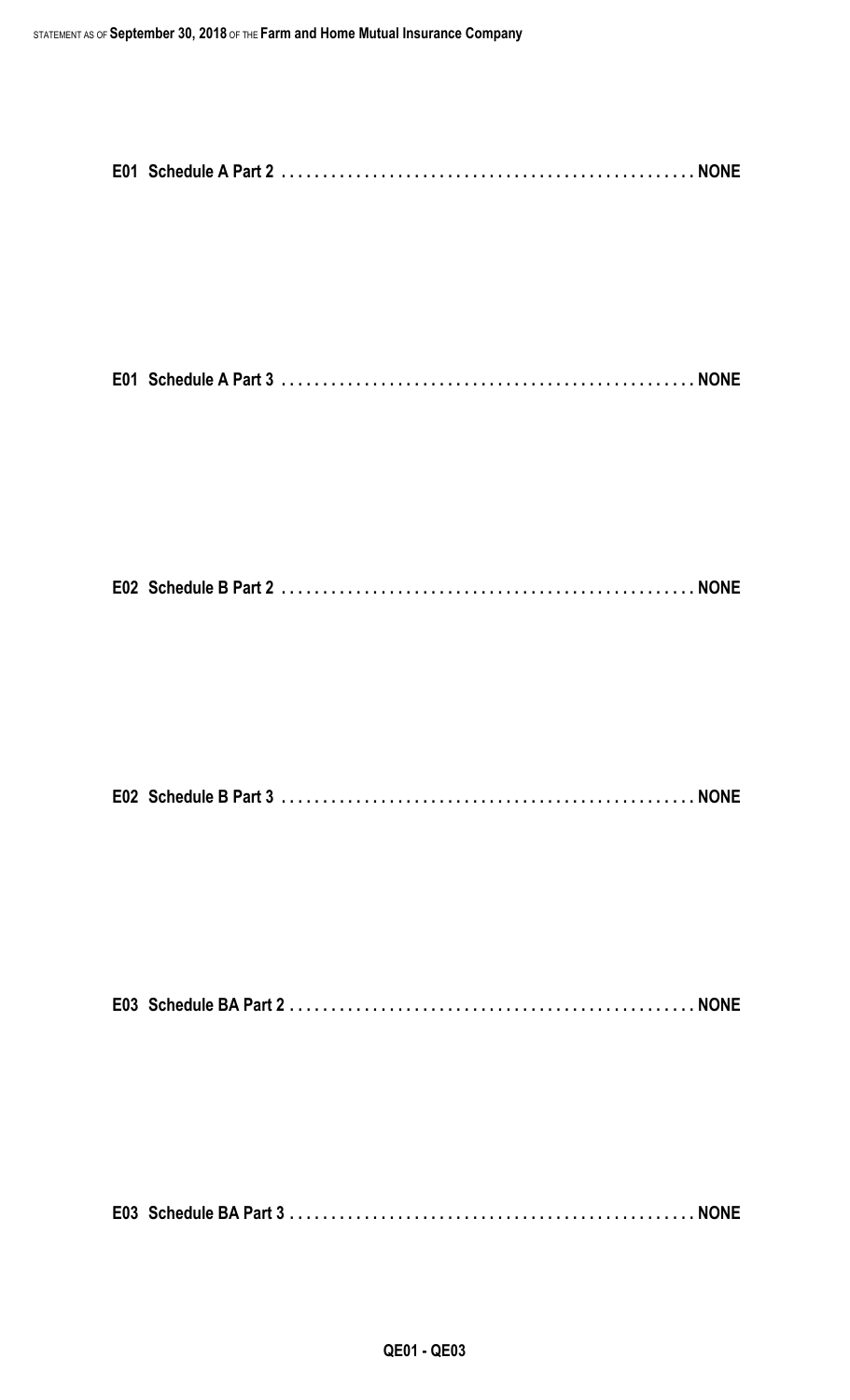# **SCHEDULE D - PART 3**

**Show All Long-Term Bonds and Stock Acquired During the Current Quarter**

|                          |                                                                                                |         |                            |                                  |                      |                    |                  | Paid for     | <b>NAIC</b>   |
|--------------------------|------------------------------------------------------------------------------------------------|---------|----------------------------|----------------------------------|----------------------|--------------------|------------------|--------------|---------------|
|                          |                                                                                                |         |                            |                                  |                      |                    |                  | Accrued      | Designation   |
| <b>CUSIP</b>             |                                                                                                |         |                            | Name of                          | Number of            |                    |                  | Interest and | or Market     |
| Identification           | Description                                                                                    | Foreign | Date Acquired              | Vendor                           | Shares of Stock      | <b>Actual Cost</b> | Par Value        | Dividends    | Indicator (a) |
|                          | Bonds - U.S. Political Subdivisions of States, Territories and Possessions                     |         |                            |                                  |                      |                    |                  |              |               |
| 44114PDG7                | Hot Springs AR Sch Dist                                                                        |         | 07/05/2018                 |                                  | <b>XXX</b>           | 100,094<br>.       | 100.000          |              |               |
| 348764NU1                | Fort Smith AR Sch Dist                                                                         |         | 08/02/2018                 |                                  | XXX.                 | 74,977             | 75,000           |              |               |
| 512102SJ4<br>827181PJ1   | Lakeside AR Sch Dist.                                                                          |         | 08/02/2018<br>. 08/02/2018 | Morgan Stanley<br>Morgan Stanley | XXX.<br><b>XXX</b> . | 75,183<br>75,742   | 75,000<br>75.000 |              |               |
| 394351MG2.               |                                                                                                |         |                            |                                  | <b>XXX</b> .         | .63,303            | 65.000           |              |               |
|                          | 2499999 Subtotal - Bonds - U.S. Political Subdivisions of States, Territories and Possessions. |         |                            |                                  | XXX.                 | 389.297            | 390.000          | 1.618        | XXX.          |
|                          | 8399997 Subtotal - Bonds - Part 3                                                              |         |                            |                                  | . X X X              | 389,297            | 390.000          | 1.618        | <b>XXX</b>    |
|                          |                                                                                                |         |                            |                                  | XXX                  | XXX                | <b>XXX</b>       | <b>XXX</b>   | <b>XXX</b>    |
| S399999 Subtotal - Bonds |                                                                                                |         |                            |                                  | XXX                  | 389.297            | 390.000          | 1.618        | XXX           |
|                          |                                                                                                |         |                            |                                  | XXX                  | <b>XXX</b>         | <b>XXX</b>       | <b>XXX</b>   | <b>XXX</b>    |
|                          | 8999999 Subtotal - Preferred Stocks                                                            |         |                            |                                  | XXX                  | .                  | <b>XXX</b>       |              | <b>XXX</b>    |
|                          |                                                                                                |         |                            |                                  | <b>XXX</b>           | $XXX$              | XXX.             | $XXX$        | <b>XXX</b>    |
|                          | 9799999 Subtotal - Common Stocks                                                               |         |                            |                                  | XXX                  |                    | <b>XXX</b>       |              | XXX           |
|                          | 9899999 Subtotal - Preferred and Common Stocks                                                 |         |                            |                                  | <b>XXX</b>           |                    | <b>XXX</b>       |              | <b>XXX</b>    |
|                          | 9999999 Total - Bonds, Preferred and Common Stocks                                             |         |                            |                                  | . X X X .            | 389,297            | XXX              | 1.618        | XXX           |

(a) For all common stock bearing the NAIC market indicator "U" provide: the number of such issues ...............0.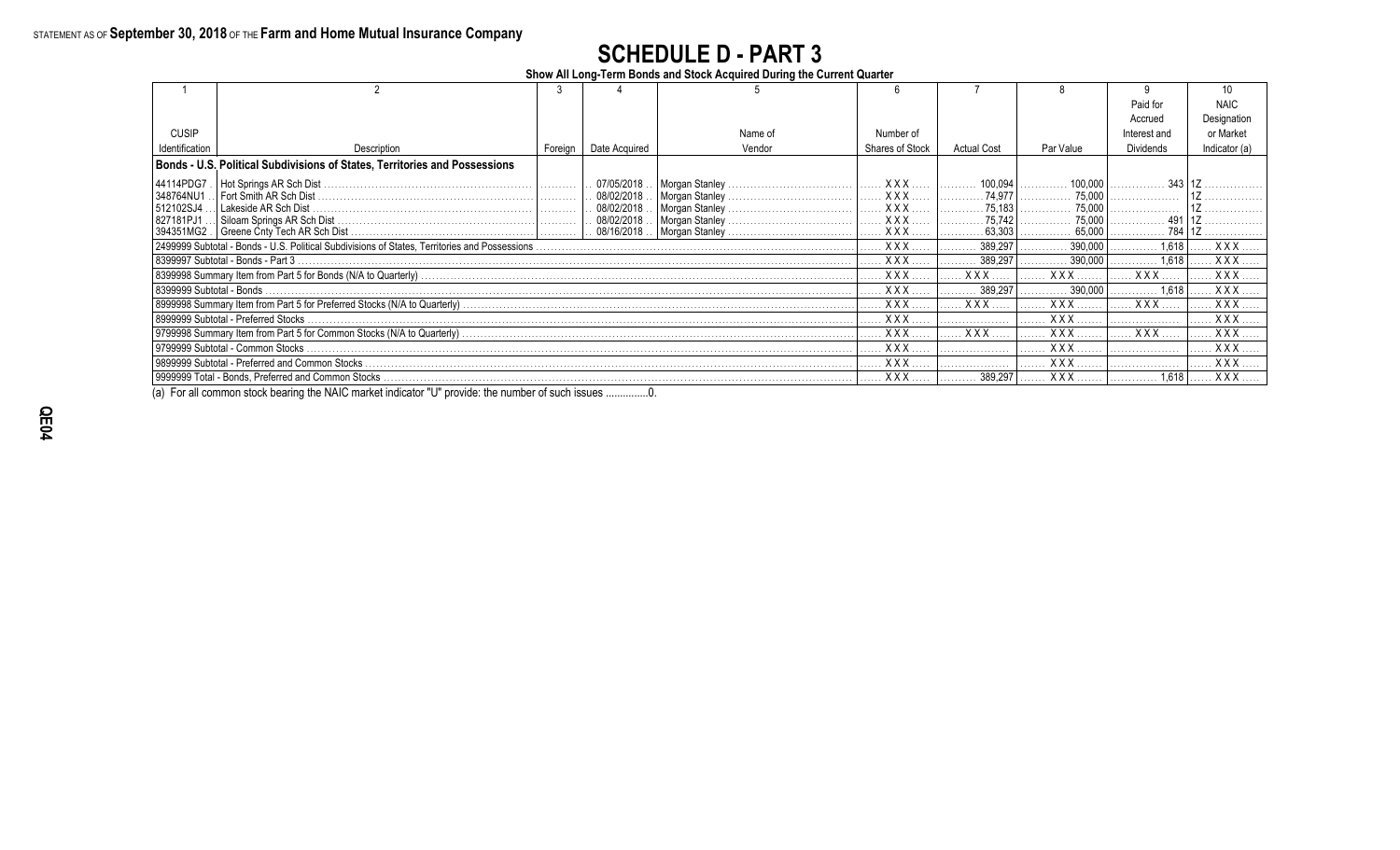## **SCHEDULE D - PART 4**

## **Show All Long-Term Bonds and Stocks Sold, Redeemed or Otherwise Disposed of**

**During the Current Quarter**

|                                                       |                                                                                               |         |                                    |              |                        |                  |                        |                        | Change in Book/Adjusted Carrying Value |                |                                                                        |                                      |                  |                        |             |            |             |                         |                      |                  |
|-------------------------------------------------------|-----------------------------------------------------------------------------------------------|---------|------------------------------------|--------------|------------------------|------------------|------------------------|------------------------|----------------------------------------|----------------|------------------------------------------------------------------------|--------------------------------------|------------------|------------------------|-------------|------------|-------------|-------------------------|----------------------|------------------|
|                                                       |                                                                                               |         |                                    |              |                        |                  |                        |                        |                                        |                |                                                                        |                                      | 15               |                        |             |            |             |                         |                      |                  |
|                                                       |                                                                                               |         |                                    |              |                        |                  |                        |                        |                                        |                |                                                                        |                                      |                  |                        |             |            |             |                         |                      |                  |
|                                                       |                                                                                               |         |                                    |              |                        |                  |                        | Prior Year             |                                        |                | Current Year's                                                         |                                      | Total            | Book/                  |             |            |             | <b>Bond Interest</b>    |                      |                  |
|                                                       |                                                                                               |         |                                    |              |                        |                  |                        | Book                   | Unrealized                             |                |                                                                        |                                      | Foreiar          | Adjusted               | Foreian     |            |             | Stock                   |                      |                  |
|                                                       |                                                                                               |         |                                    | Number       |                        |                  |                        | Adjusted               | Valuation                              | Current Year's | Temporarv                                                              | Change in                            | Exchange         | Carrying Value         | Exchange    |            |             | <b>Dividends</b>        | Contractual   Design |                  |
| <b>CUSIP</b>                                          |                                                                                               | Disposa | Name of                            | of Shares    |                        |                  | Actual                 | Carrving               | Increase/                              | (Amortization) | Impairment                                                             | B./A.C.V.                            | Change           | at Disposa             | Gain (Loss) |            | Gain (Loss) | Received                |                      |                  |
| Identification                                        | Description                                                                                   |         | Purchaser                          | of Stock     | Consideration          | Value            | Cost                   | Value                  | (Decrease)                             | Accretion      | Recognized                                                             | $(11 + 12 - 13)$                     | <b>B./A.C.V.</b> | Date                   | on Disposal | on Disposa | on Disposal | During Year             |                      | <b>Indicator</b> |
|                                                       | Bonds - U.S. Political Subdivisions of States, Territories and Possessions                    |         |                                    |              |                        |                  |                        |                        |                                        |                |                                                                        |                                      |                  |                        |             |            |             |                         |                      |                  |
|                                                       | 040624AF5   Arizona State Lottery .                                                           |         | $\ldots$ 07/02/2018 Morgan Stanley | XXX          | $\ldots \ldots 45,000$ | . 45,000 $\vert$ | 45,791                 | . 45,054               | $\ldots \ldots \ldots (54)$            | .              |                                                                        | $\ldots \ldots \ldots (54)$          | .                | 45,000                 |             |            |             |                         | 07/01/2018           |                  |
|                                                       | 2499999 Subtotal - Bonds - U.S. Political Subdivisions of States, Territories and Possessions |         |                                    | <b>XXX</b> . | $\ldots \ldots 45,000$ | 45,000           | $\ldots \ldots 45,791$ | $\ldots \ldots 45.054$ | $\ldots \ldots \ldots (54)$            | .              |                                                                        | $\ldots \ldots \ldots$ (54) $\vdots$ |                  | 45.000                 |             |            |             | $\ldots \ldots 1,463$ . | XXX.                 | XXX.             |
|                                                       | 8399997 Subtotal - Bonds - Part 4                                                             |         |                                    | XXX          | $\ldots$ . 45.000      | 45,000<br>.      | 45.791                 | $\ldots \ldots 45.054$ | $\ldots \ldots$ (54) $\vdots$          | .              | .                                                                      | .                                    | .                | 45.000                 | .           | .          | .           | 1.463<br>.              | . XXX                | XXX              |
|                                                       | 8399998 Summary Item from Part 5 for Bonds (N/A to Quarterly)                                 |         |                                    | XXX          | XXX                    | XXX              | . XXX                  | XXX                    | XXX                                    | . . XXX        | XXX                                                                    | XXX                                  | XXX              | XXX                    | XXX         | XXX        | XXX         | XXX                     | . XXX .              | XXX              |
| 8399999 Subtotal - Bonds.                             |                                                                                               |         |                                    | . XXX        | $\ldots \ldots 45,000$ | 45,000<br>.      | $\ldots \ldots 45,791$ | $\ldots \ldots 45,054$ | $\ldots \ldots$ (54)                   | .              | .                                                                      | $1$ (54)                             |                  | 45,000                 | .           | .          | .           | $\ldots \ldots 1,463$   | XXX.                 | XXX              |
|                                                       | 8999998 Summary Item from Part 5 for Preferred Stocks (N/A to Quarterly)                      |         |                                    | XXX          | XXX                    | XXX              | XXX                    | XXX.                   | XXX .                                  | XXX.           | <b>XXX</b>                                                             | XXX                                  | $.$ XXX          | <b>XXX</b>             | XXX.        | <b>XXX</b> | XXX.        | XXX.                    | . XXX                | XXX              |
|                                                       | 8999999 Subtotal - Preferred Stocks                                                           |         |                                    | XXX.         | .                      | XXX .            | .                      |                        |                                        |                |                                                                        |                                      |                  |                        |             |            |             | .                       | . XXX.               | XXX              |
|                                                       | 9799998 Summary Item from Part 5 for Common Stocks (N/A to Quarterly)                         |         |                                    | XXX          | XXX.                   | XXX .            | XXX .                  | XXX                    | XXX                                    | XXX.           | XXX.                                                                   | XXX                                  | $.$ XXX          | XXX                    | XXX.        | XXX.       | XXX         | XXX.                    | . XXX.               | XXX              |
|                                                       | 9799999 Subtotal - Common Stocks                                                              |         |                                    | XXX .        |                        | <b>XXX</b> .     |                        |                        |                                        |                |                                                                        |                                      |                  |                        |             |            |             | . <b>.</b>              | XXX.                 | XXX              |
| XXX<br>9899999 Subtotal - Preferred and Common Stocks |                                                                                               |         | .                                  | XXX .        | .                      | .                | .                      | .                      | .                                      | .              | .                                                                      | .                                    | .                | . <b>.</b> .           | .           | .          | . XXX       | XXX.                    |                      |                  |
|                                                       | 9999999 Total - Bonds, Preferred and Common Stocks                                            |         |                                    | XXX          | $\ldots \ldots 45,000$ | . XXX            | $\ldots \ldots 45,791$ | . 45,054               | $\ldots \ldots \ldots (54)$            | .              | $\begin{bmatrix} \cdots & \cdots & \cdots & \cdots \end{bmatrix}$ (54) |                                      | .                | $\ldots \ldots 45,000$ | .           | .          | .           | $\ldots \ldots 1,463$   | . XXX .              | . XXX .          |

(a) For all common stock bearing the NAIC market indicator "U" provide: the number of such issues ...............0.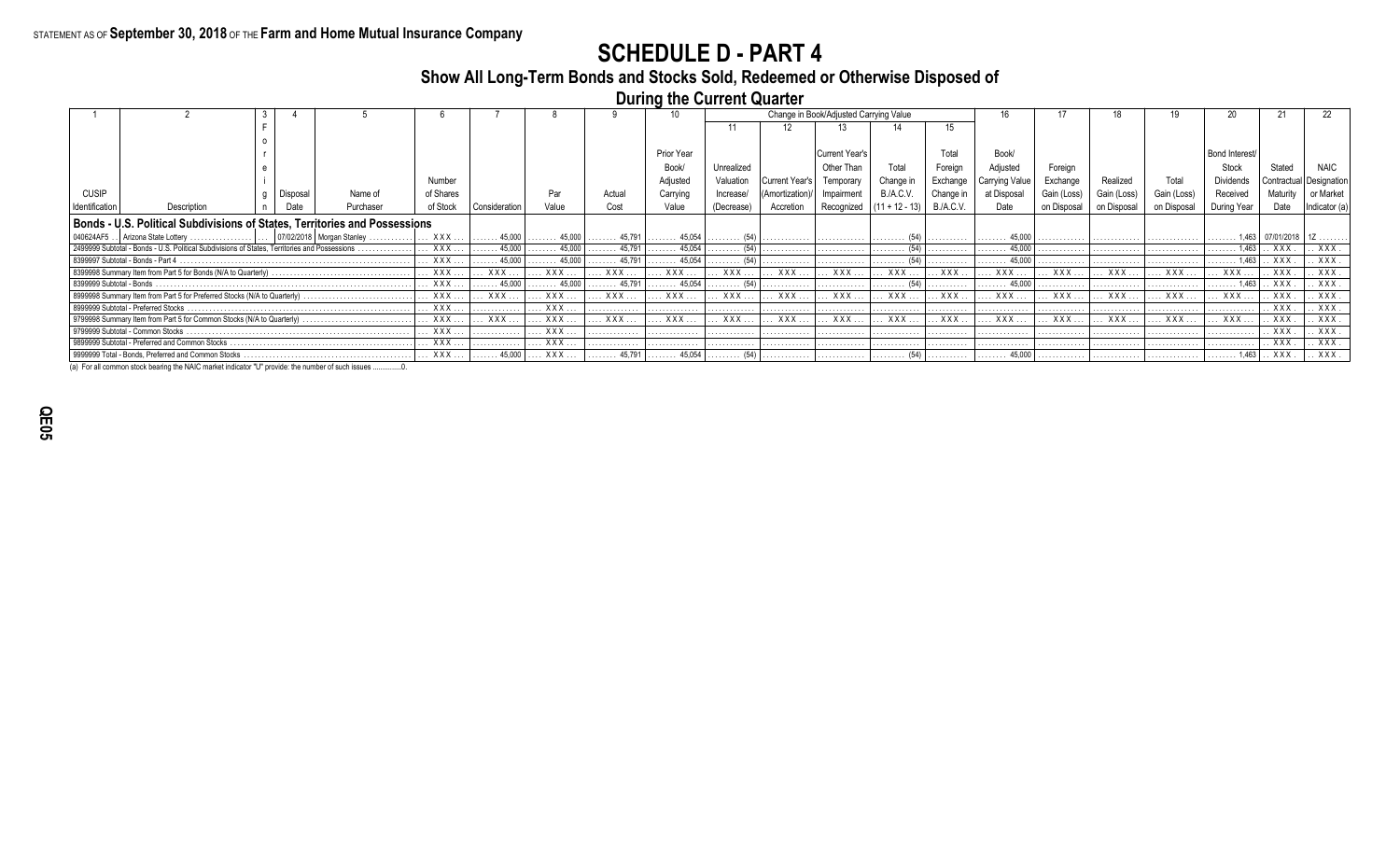**E07 Schedule DB Part B Section 1 . . . . . . . . . . . . . . . . . . . . . . . . . . . . . . . . . . . . . . . . NONE**

**E08 Schedule DB Part D Section 1 . . . . . . . . . . . . . . . . . . . . . . . . . . . . . . . . . . . . . . . . NONE**

**E09 Schedule DB Part D Section 2 - Collateral Pledged By Reporting Entity . . . . . . NONE**

**E09 Schedule DB Part D Section 2 - Collateral Pledged To Reporting Entity . . . . . . NONE**

**E10 Schedule DL - Part 1 - Securities Lending Collateral Assets . . . . . . . . . . . . . . . . NONE**

**E11 Schedule DL - Part 2 - Securities Lending Collateral Assets . . . . . . . . . . . . . . . . NONE**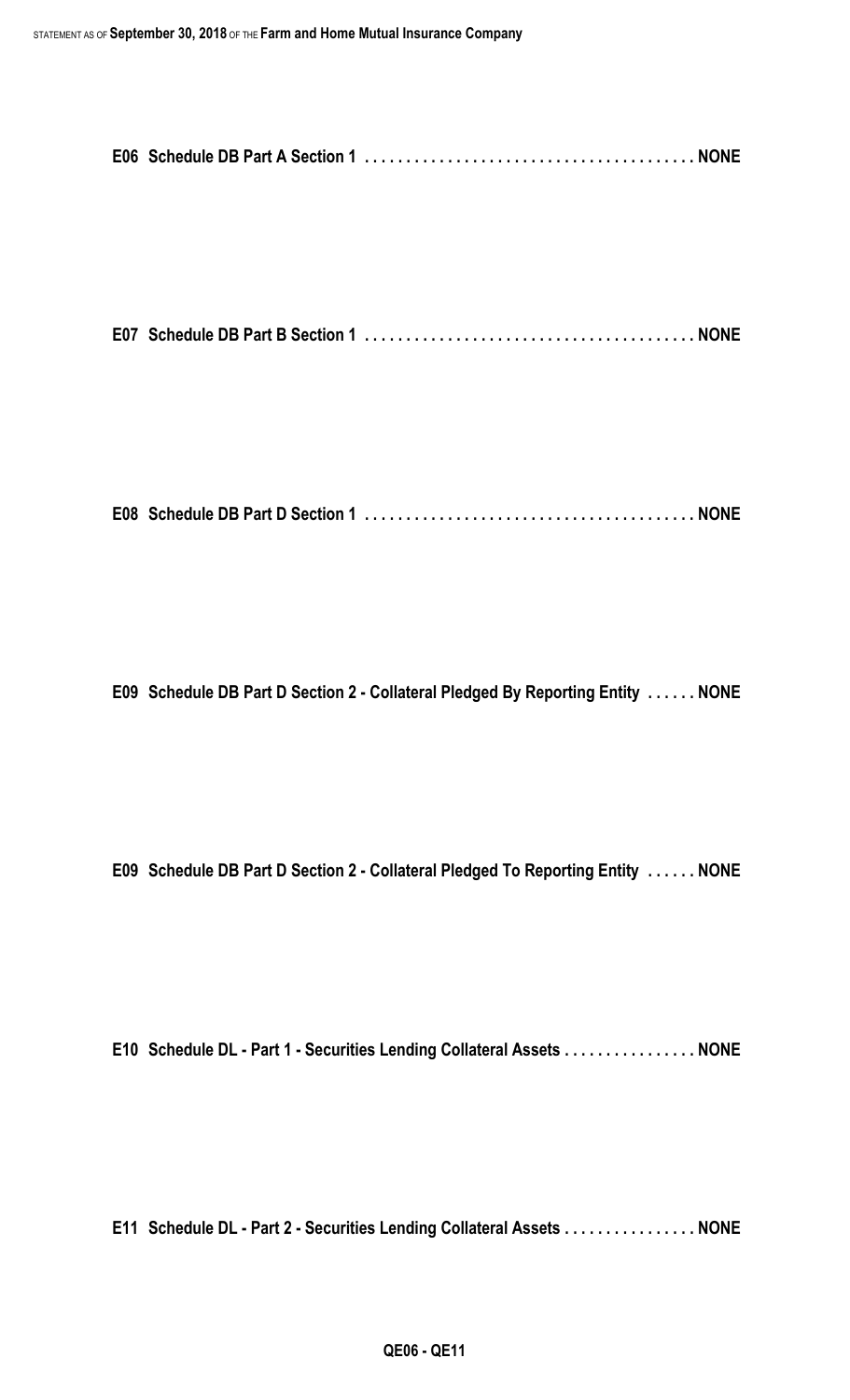## STATEMENT AS OF **September 30, 2018** OF THE **Farm and Home Mutual Insurance Company SCHEDULE E - PART 1 - CASH**

|                       |                                                                               |  |            |                         | <b>Month End Depository Balances</b> |                                                                           |           |                                             |                                   |                             |  |  |  |  |  |  |  |
|-----------------------|-------------------------------------------------------------------------------|--|------------|-------------------------|--------------------------------------|---------------------------------------------------------------------------|-----------|---------------------------------------------|-----------------------------------|-----------------------------|--|--|--|--|--|--|--|
|                       |                                                                               |  | 2          |                         |                                      | 5                                                                         |           | Book Balance at End of Each Month           |                                   | 9                           |  |  |  |  |  |  |  |
|                       |                                                                               |  |            |                         | Amount                               | Amount of                                                                 |           | During Current Quarter                      |                                   |                             |  |  |  |  |  |  |  |
|                       |                                                                               |  |            |                         | of Interest                          | Interest                                                                  | 6         |                                             | 8                                 |                             |  |  |  |  |  |  |  |
|                       |                                                                               |  |            |                         | Received                             | Accrued                                                                   |           |                                             |                                   |                             |  |  |  |  |  |  |  |
|                       |                                                                               |  |            | During                  | at Current                           |                                                                           |           |                                             |                                   |                             |  |  |  |  |  |  |  |
|                       |                                                                               |  | Rate of    | Current                 | Statement                            | First                                                                     | Second    | <b>Third</b>                                |                                   |                             |  |  |  |  |  |  |  |
|                       | Depository                                                                    |  | Code       | Interest                | Quarter                              | Date                                                                      | Month     | Month                                       | Month                             |                             |  |  |  |  |  |  |  |
| open depositories     |                                                                               |  |            |                         |                                      |                                                                           |           |                                             |                                   |                             |  |  |  |  |  |  |  |
| Checking Account      |                                                                               |  |            |                         |                                      |                                                                           | 1,404,726 | $\ldots$ 1,376,440                          | $1,479,729$ $\times$ X X $\times$ |                             |  |  |  |  |  |  |  |
| CD-FNB                | Paragould, AR                                                                 |  |            |                         |                                      |                                                                           |           | $ $ 255,683 $ $ 255,683 $ $ 255,683   X X X |                                   |                             |  |  |  |  |  |  |  |
| CD Focus Bank-3002650 | Paragould, AR                                                                 |  |            |                         |                                      |                                                                           |           | . 88,638    88,638    88,906   X X X        |                                   |                             |  |  |  |  |  |  |  |
| CD Focus Bank-3014848 |                                                                               |  |            |                         |                                      | .                                                                         |           | $183,410$ $183,410$                         | $183,965$ $\mid$ X X X $\mid$     |                             |  |  |  |  |  |  |  |
|                       |                                                                               |  |            |                         | . 17                                 |                                                                           | 16.755    | 1.862                                       |                                   | $6.914$ $\mid$ X X X $\mid$ |  |  |  |  |  |  |  |
|                       | 0199998 Deposits in 0 depositories that do not exceed the                     |  |            |                         |                                      |                                                                           |           |                                             |                                   |                             |  |  |  |  |  |  |  |
|                       | allowable limit in any one depository (see Instructions) - open depositories. |  | XXX        |                         |                                      |                                                                           |           |                                             |                                   | XXX                         |  |  |  |  |  |  |  |
|                       |                                                                               |  | <b>XXX</b> | $.$ $\sf XXXX$ $.$      |                                      | $\overline{\ldots \ldots 840}$ . $\overline{\ldots \ldots \ldots \ldots}$ | 1,949,212 | 1,906,033                                   | 2,015,197                         | XXX                         |  |  |  |  |  |  |  |
|                       | 0299998 Deposits in 0 depositories that do not exceed the                     |  |            |                         |                                      |                                                                           |           |                                             |                                   |                             |  |  |  |  |  |  |  |
|                       | allowable limit in any one depository (see Instructions) - suspended          |  |            |                         |                                      |                                                                           |           |                                             |                                   |                             |  |  |  |  |  |  |  |
|                       |                                                                               |  | XXX        | XXX.                    |                                      |                                                                           |           |                                             |                                   | X X X                       |  |  |  |  |  |  |  |
|                       |                                                                               |  | XXX        | XXX.                    |                                      | .                                                                         |           |                                             |                                   | XXX                         |  |  |  |  |  |  |  |
|                       |                                                                               |  | <b>XXX</b> | XXX.                    | 840                                  |                                                                           | 1.949.212 | 1,906,033                                   | 2,015,197                         | $X$ $X$ $X$                 |  |  |  |  |  |  |  |
|                       |                                                                               |  | <b>XXX</b> | XXX.                    | XXX.                                 | XXX                                                                       | 50        | 50                                          |                                   | $50$ $\vert$ X X X $\vert$  |  |  |  |  |  |  |  |
|                       |                                                                               |  | XXX        | $\ldots$ X X X $\ldots$ |                                      |                                                                           |           | 840       1,949,262    1,906,083            | $2,015,247$ $\times$ X X $\times$ |                             |  |  |  |  |  |  |  |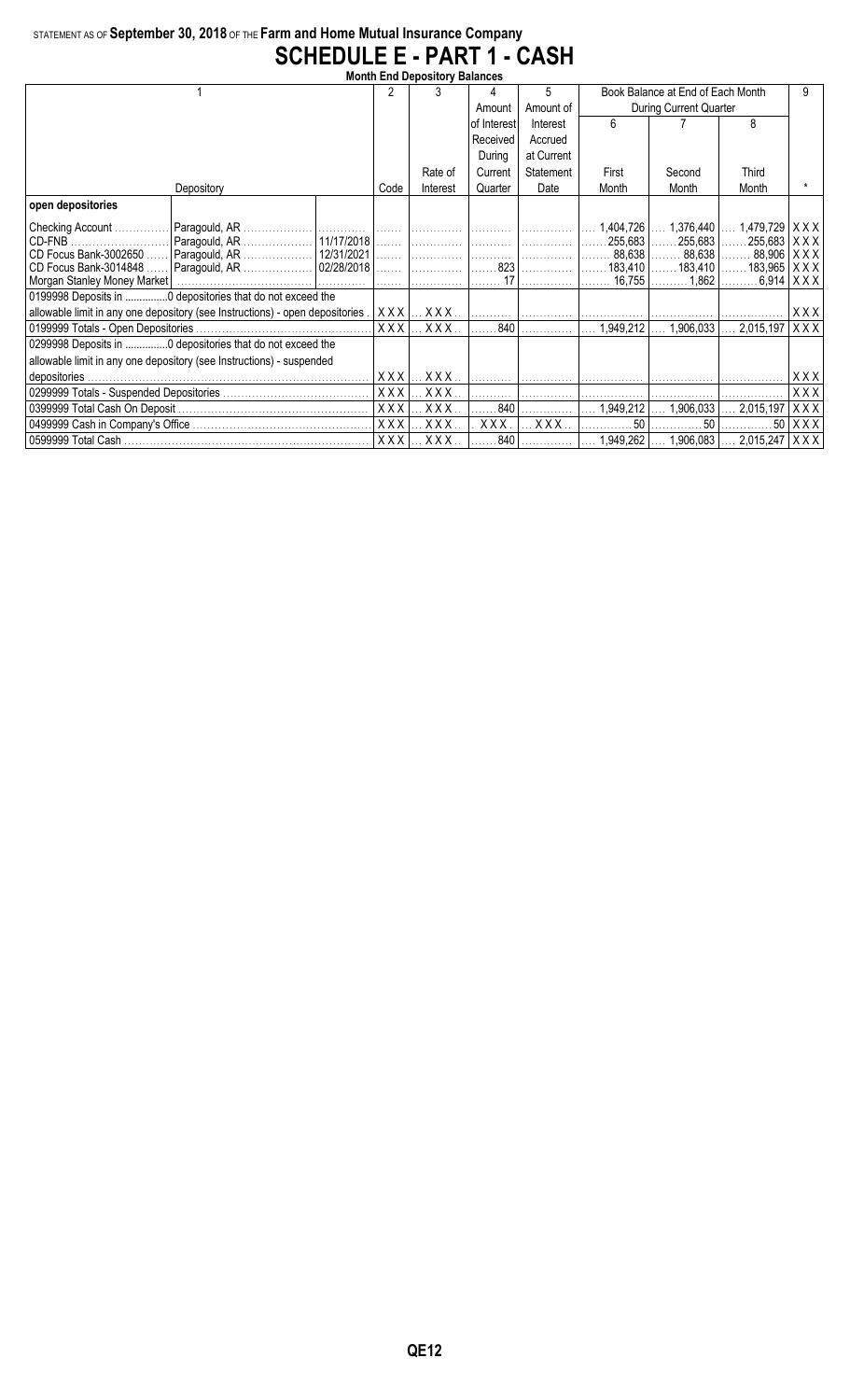## **SCHEDULE E - PART 2 - CASH EQUIVALENTS**

**Show Investments Owned End of Current Quarter**

|       |                                   | ು    |          |          | b        |                |               |                 |
|-------|-----------------------------------|------|----------|----------|----------|----------------|---------------|-----------------|
|       |                                   |      |          |          |          |                | Amount of     |                 |
|       |                                   |      | Date     | Rate of  | Maturity | Book/Adjusted  | Interest      | Amount Received |
| Cusip | Description                       | Code | Acquired | Interest | Date     | Carrying Value | Due & Accrued | During Year     |
|       |                                   |      |          |          |          |                |               |                 |
|       | 8899999 Total - Cash Equivalents. |      |          |          |          |                |               |                 |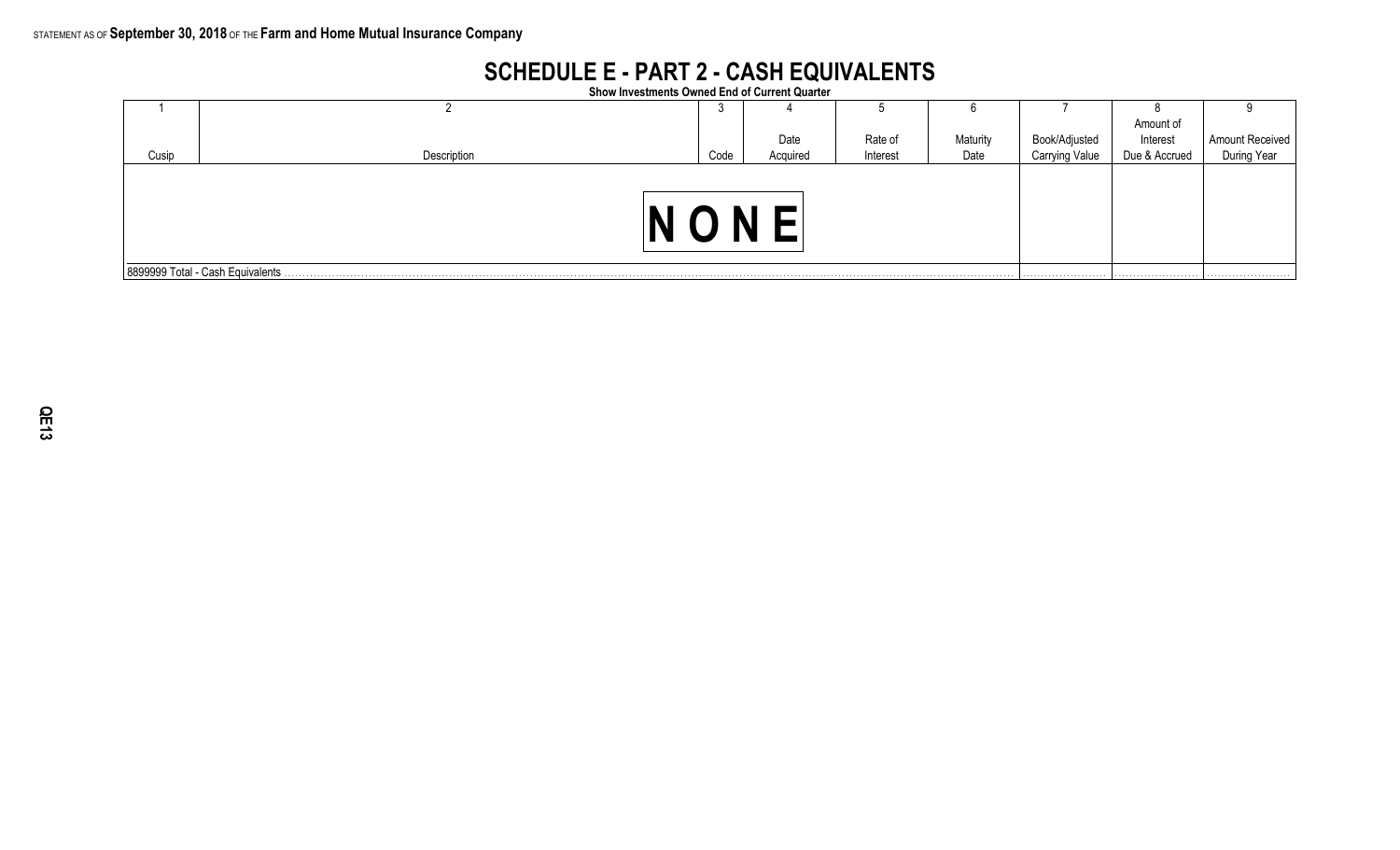# **Amended Statement Cover**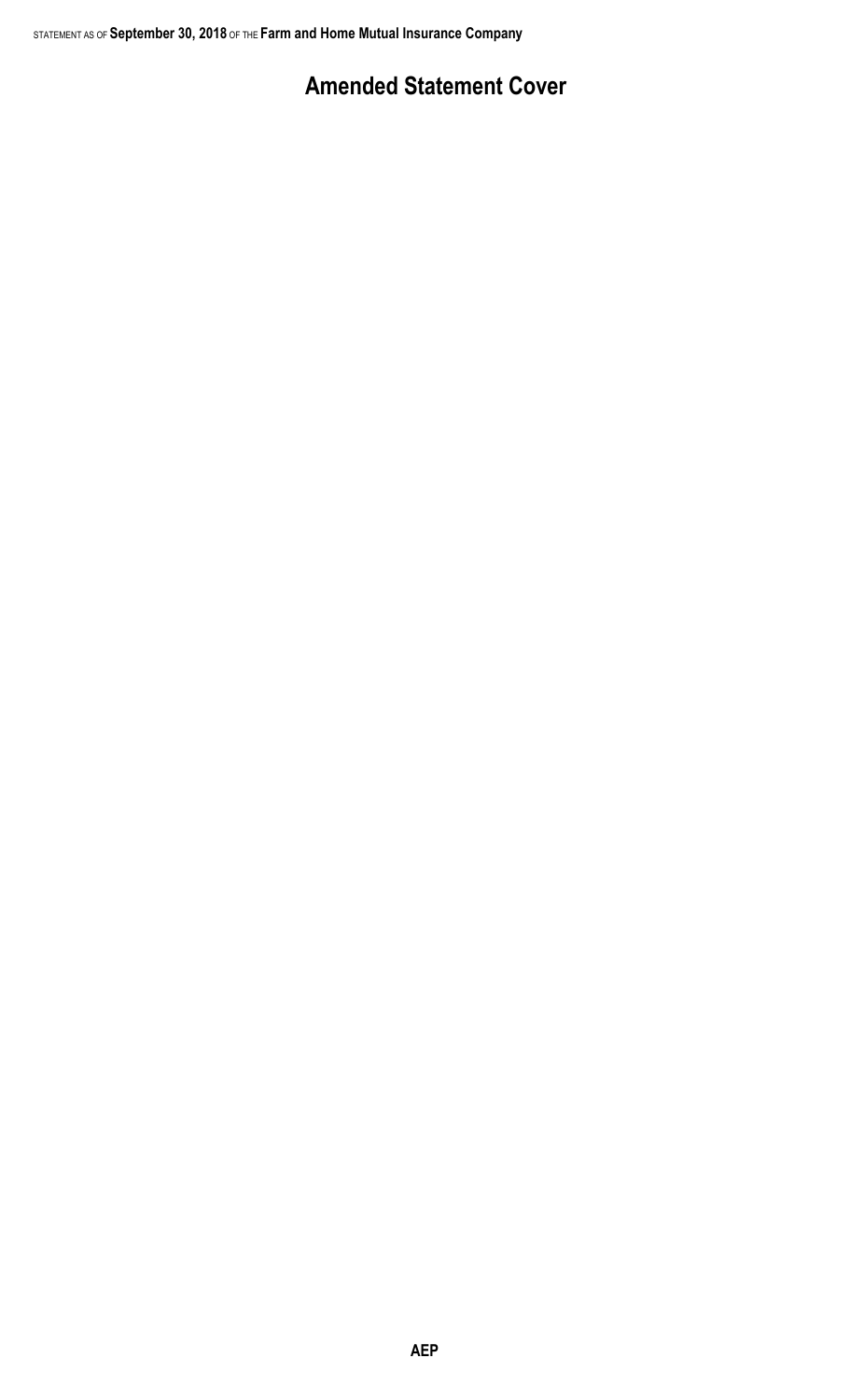## **INDEX TO PROPERTY & CASUALTY QUARTERLY STATEMENT**

Accident and Health Insurance; Q3; Q13 Accounting Changes and Corrections of Errors; Q6, Note 2 Accounting Practices and Policies; Q6, Note 1 Admitted Assets; Q2; QSI01 Affiliated Transactions; Q2; Q3; Q7; Q7.1 Asbestos Losses and Loss Adjustment Expenses; Q6, Note 33 Bonds; Q2; Q5; Q7.1; Q7.2; QSI01; QSI02; QE04; QE05; QSupp2 Business Combinations and Goodwill; Q6, Note 3 Capital Gains (Losses); Q3; Q4; Q5 Capital Stock; Q3; Q4; Q6, Note 13 Capital Notes; Q3; Q5; Q6, Note 11 Caps; QE06; QSI04 Cash; Q2; Q5; QE12; QSupp2 Cash Equivalents; Q2; Q5; QE13 Collars; QE06; QSI04 Commissions; Q3; Q5 Common Stock; Q2; Q7.1; Q7.2; QSI01; QE04; QE05; QSupp2 Counterparty Exposure; Q6, Note 8; QE06; QE08 Contingencies; Q6, Note 14 Debt; Q6, Note 11 Deferred Compensation; Q6, Note 12 Derivative Instruments; Q6, Note 8; QSI04; QSI05; QSI06; QSI07; QE06; QE07; QE08 Director and Officer; QSupp7 Discontinued Operations; Q6, Note 4 Discounting of Liabilities; Q6, Note 32; Q8 Electronic Data Processing Equipment; Q2 Environmental Losses and Loss Adjustment Expenses; Q6, Note 33 Exchange or Counterparty; QE06; QE08 Expenses; Q3; Q4; Q5; Q8; QE01; QSupp3 Extinguishment of Liabilities; Q6, Note 17 Extraordinary Items; Q6, Note 21 Fair Value; Q7, Note 20 Federal ID Number; Q9 Federal Reserve Board; Q7 Finance and Service Charge; Q4 Floors; QE06; QSI04 Foreign Exchange; Q2; Q3; Q4; QSI01; QSI02; QSI03; QE04; QE05 Forwards; QE06; QSI04 Futures Contracts; QE07; QSI04 Guaranty Fund; Q2 Health Care Receivables; Q6, Note 28 Hedging Transactions; Q7.1; QE06; QE07 High Deductible Policies; Q6, Note 31 Holding Company; Q7; Q11; Q12 Income Generation Transactions; QE06;QE07 Income Taxes; Q2; Q3; Q4; Q5; Q6, Note 9 Intercompany Pooling; Q6, Note 26 Investment Income; Q2; Q4; Q5; Q6, Note 7; QSupp2 Investments; Q2; Q4; Q6, Note 5; Q7.1; Q7.2; QSI01; QSI03; QE03; QE04; QE05; QE08; QE13; QSupp2 Joint Venture; Q6, Note 6 Leases; Q6, Note 15 Licensing; Q3; Q7; Q10 Limited Liability Company (LLC); Q6, Note 6 Limited Partnership; Q6, Note 6 Lines of Business; Q8; Q13 Long-Term Invested Assets; QSI01; QE03 Loss Development; Q6 Losses; Q3; Q4; Q5; Q6, Note 25; Q8; Q10; Q13; Q14; QSupp1; QSupp3 Loss Adjustment Expenses; Q3; Q6, Note 26; Q8; Q14; QSupp3 Managing General Agents; Q6, Note 19; Q7 Medical Malpractice Insurance; Q13; Q15; QSupp5 Medicare Part D Coverage; QSupp6 Mortgage Loans; Q2; Q5; Q7.1; QSI01; QE02; QSupp2 Multiple Peril Crop Insurance; Q6, Note 35 Nonadmitted Assets; Q2; Q4; QSI01; QSI03 Non-Tabular Discount; Q6, Note 32 Off-Balance Sheet Risk; Q6, Note 16